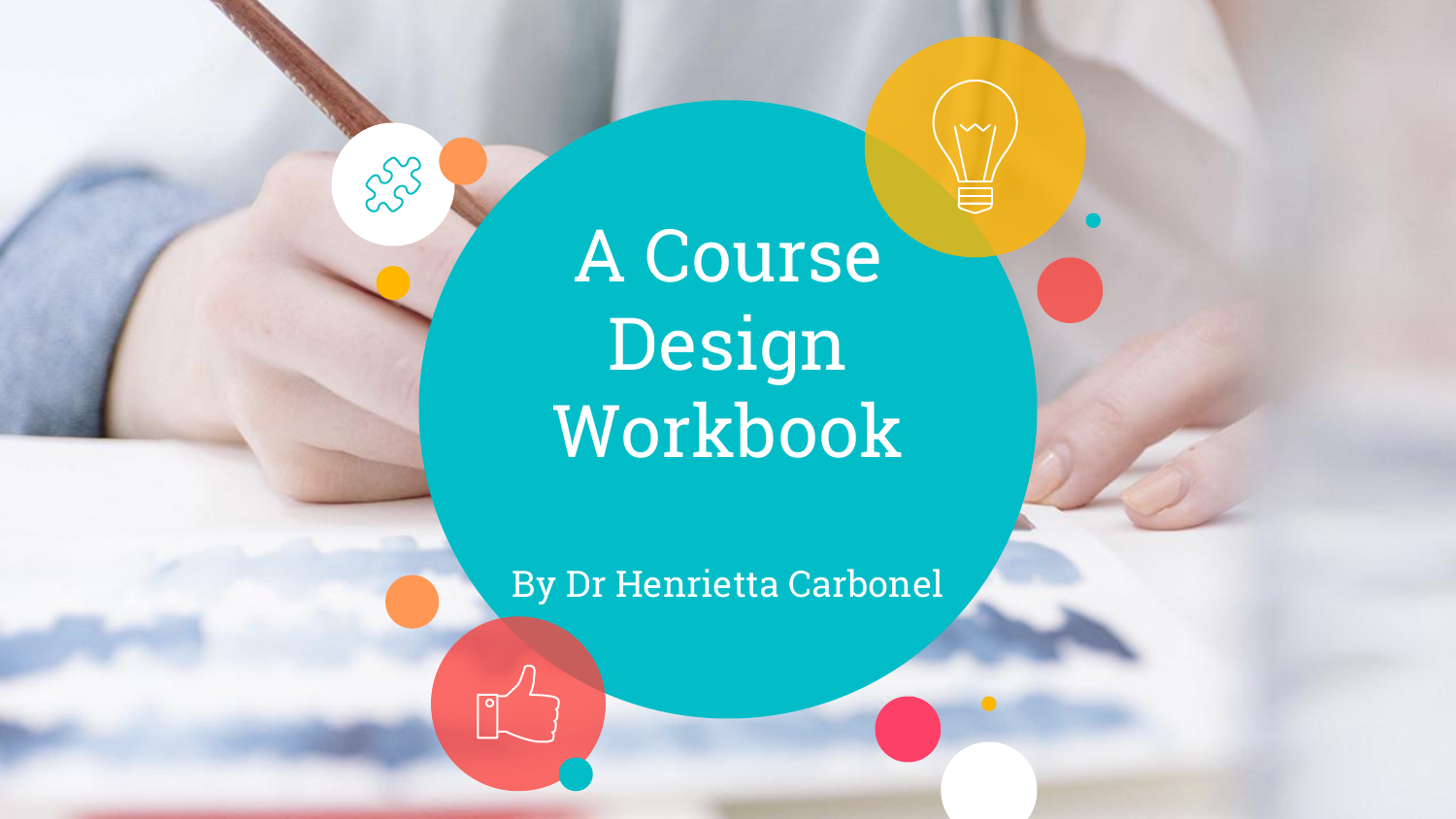Welcome to the Course Design Workbook!

This workbook will help you create an effective course, from scratch, taking you through each step of the course creation process.

By the end, you will have a course that engages your students in authentic learning, based on best practices and through a variety of active learning activities.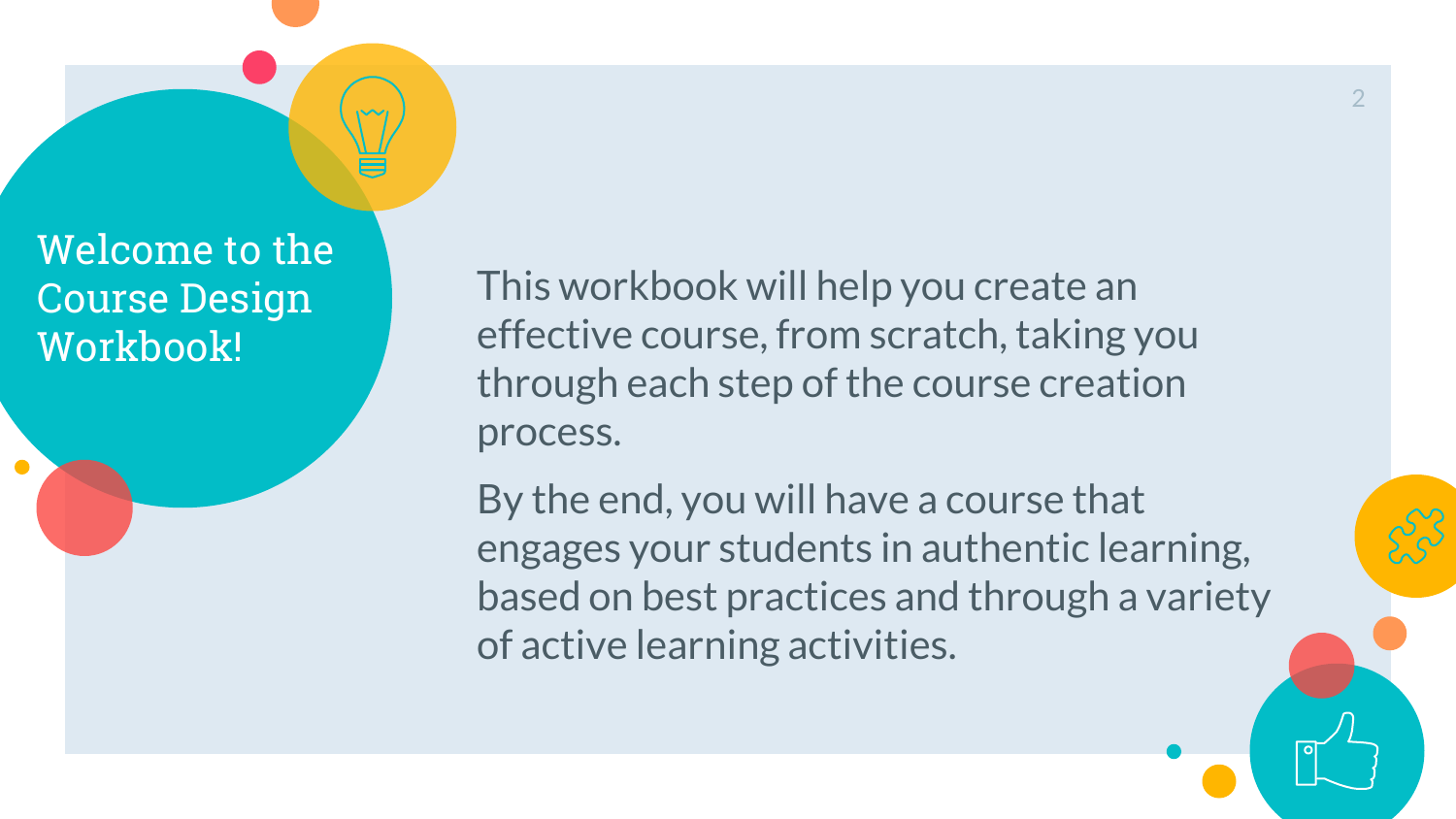The Course Design Cycle The course design process is divided into four main steps:

- **Stakeholders**: who are they and what do they expect?
- What are the **learning objectives**?
- What **activities** should the learners do to reach these objectives?
- **Assessment**: how will I know the learners have reached the objectives?
- I have added a special section on **Ed Tech**, too.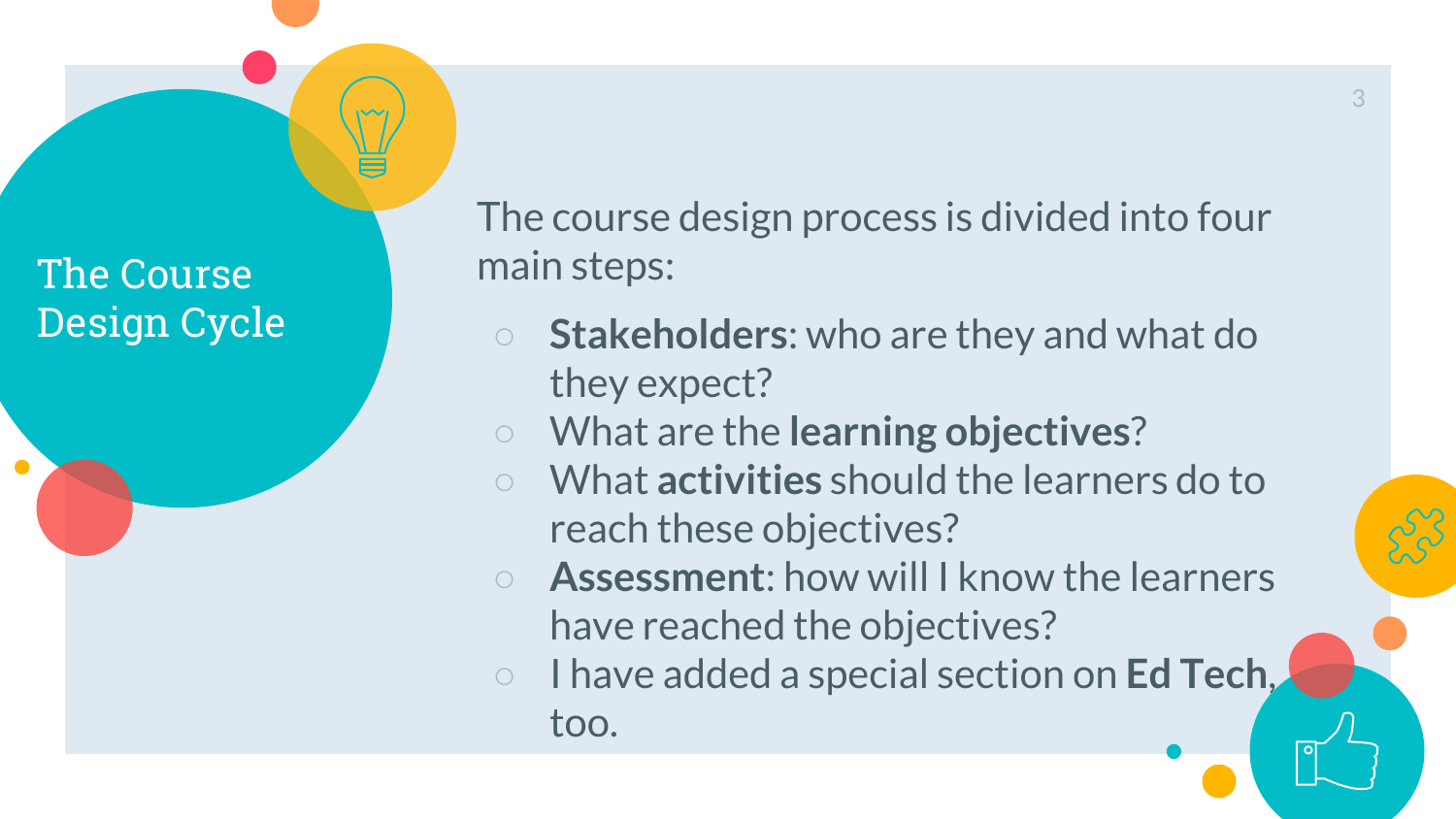What activities do the learners need to accomplish to reach the

**Input from Stakeholders** learning objectives? **The Course Design Cycle**

**Assessments**

How will I know the learners have achieved the learning objectives?

#### **Learning Objectives**

What should the learners be able to do by the end of the course?

4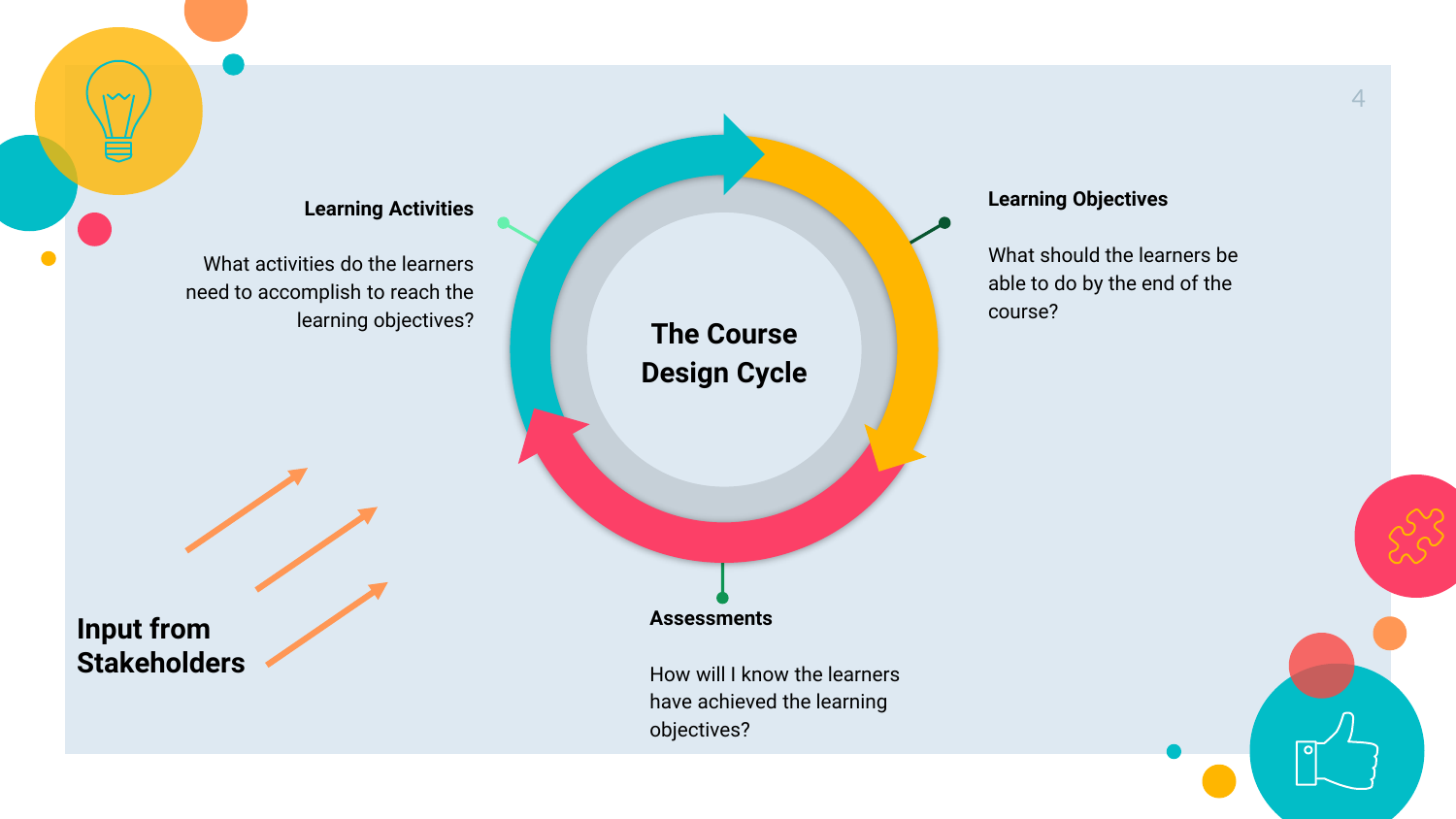## Table of contents

 $\bullet$ 

#### **1 The Stakeholders**

Who are they? What are their objectives? What are their constraints?

#### **2 The Learning Objectives**

How to determine your learning objectives? How to write specific learning objectives?

#### **3 Assessments**

How do I know the learners have met their objectives?

#### **4 Learning Activities**

There are so many possibilites to make learning meaningful and authentic.

#### **5 Content Creation**

What are the different parts of a course? How will they be organised?

#### **6 Course Evaluation**

Feedback is essential to make your course even better next time!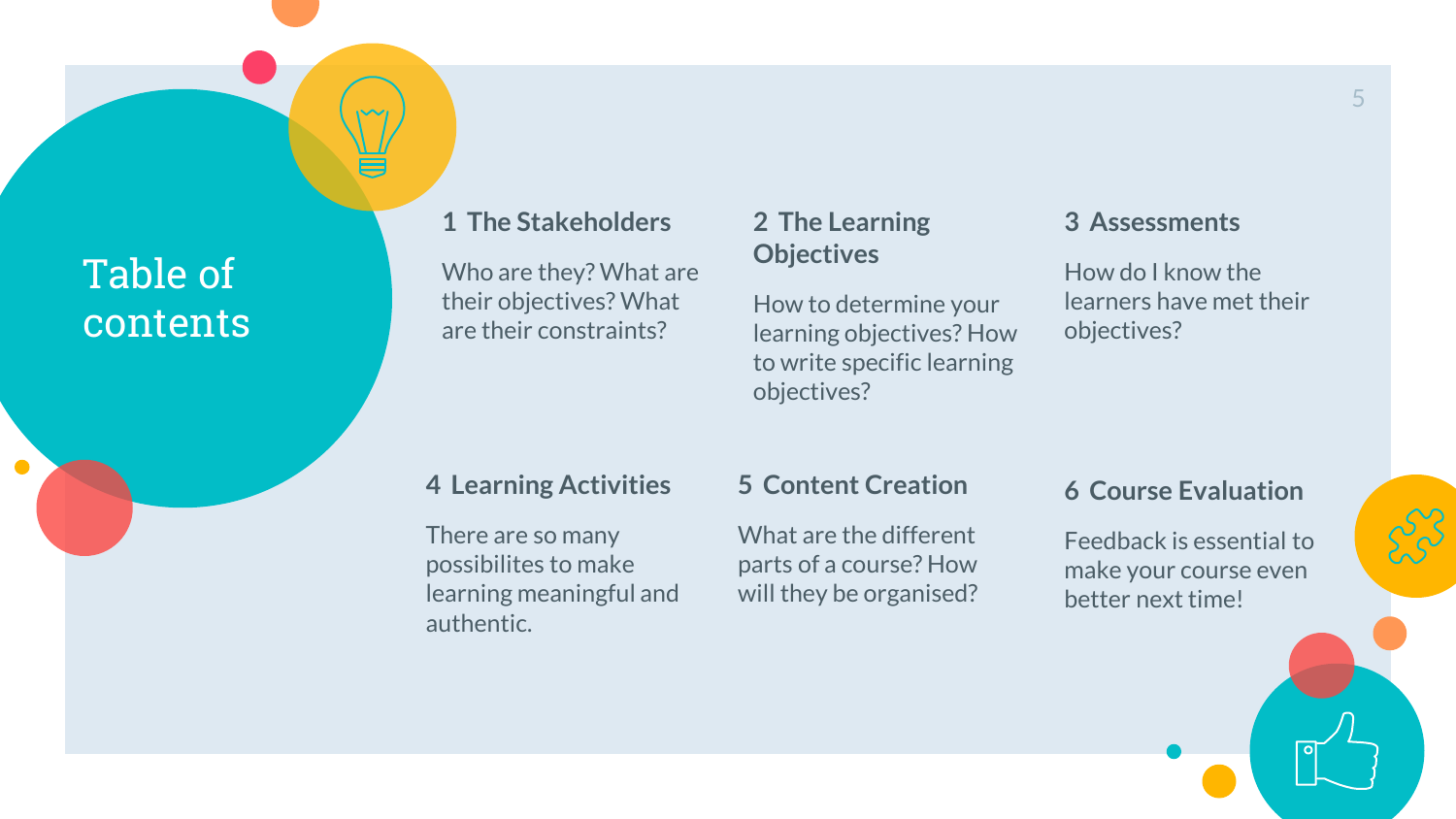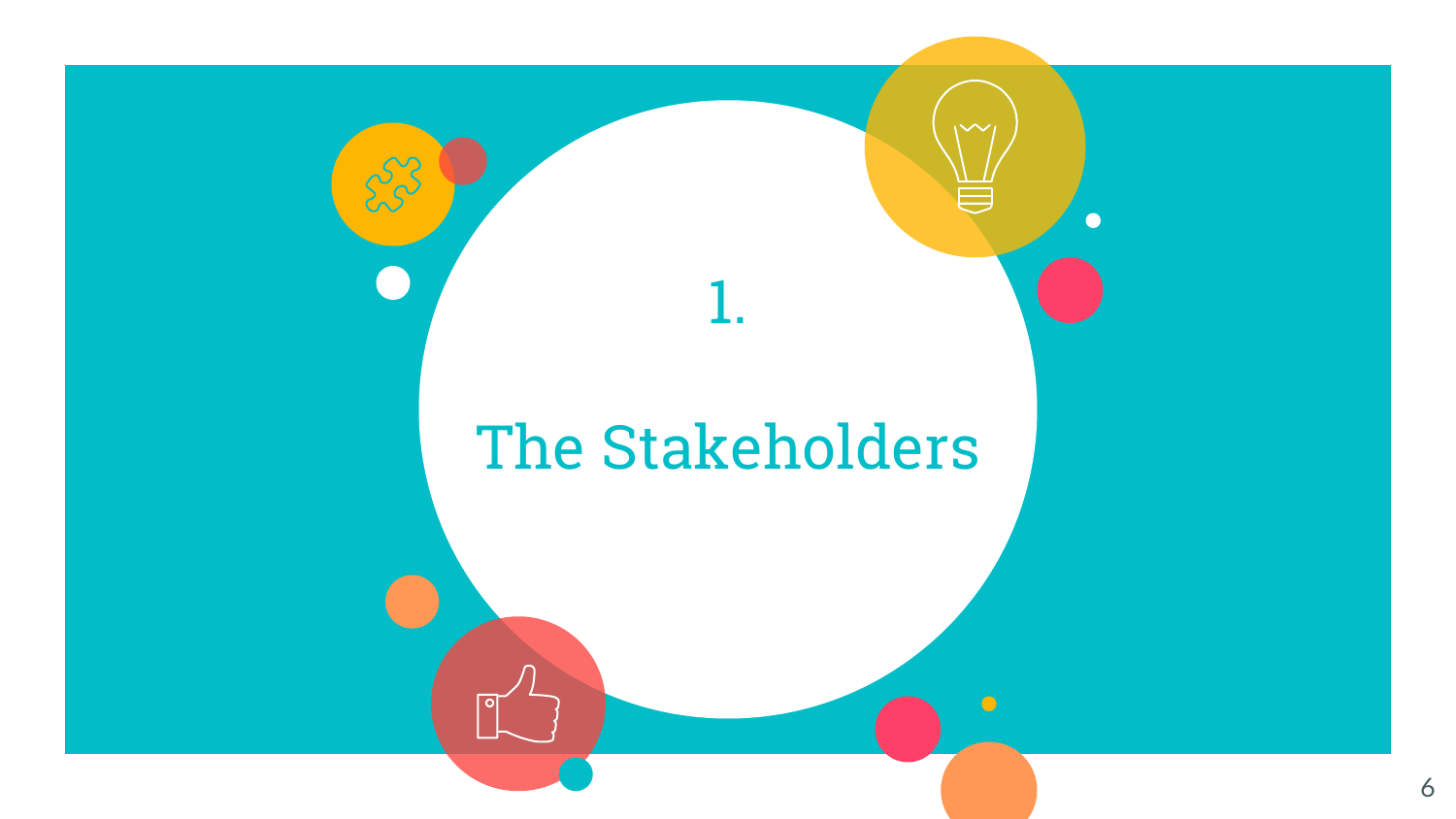## Stakeholders

 $\bullet$ 

| Possible stakeholders:   | : List your stakeholders: |
|--------------------------|---------------------------|
| Learners                 |                           |
| <b>Current or future</b> |                           |
| manager                  |                           |
| School, IT               |                           |
| department               |                           |
| Payer (learner,          |                           |
| employer, parent)        |                           |
| Teacher                  |                           |
|                          |                           |
|                          |                           |

 $\circ$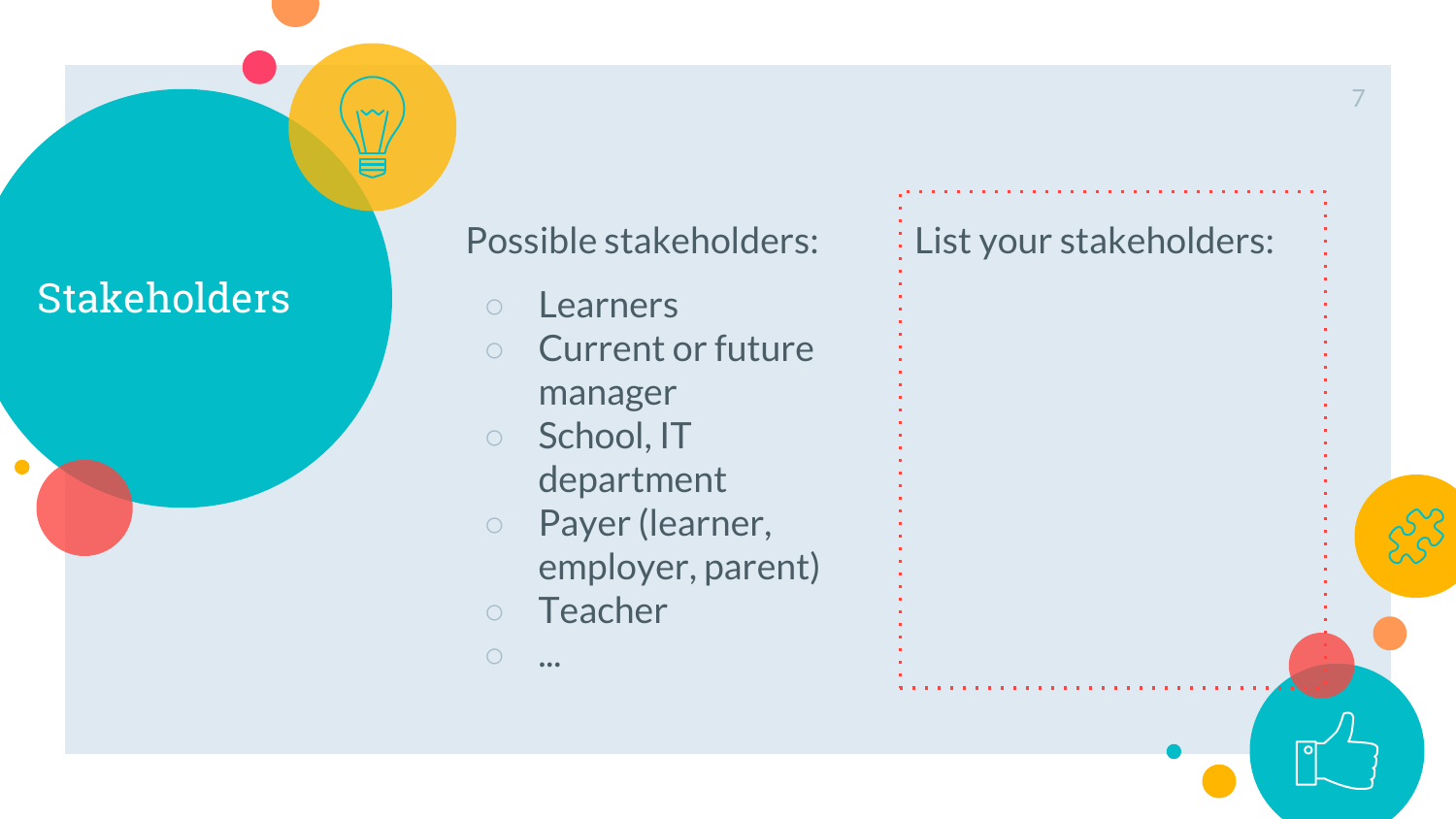## Stakeholders

For each stakeholder, analyse their expectations and concerns.

For example: the manager of an MBA student may expect her employee not to take time off work for her studies.

The company may define the total number of contact hours.

However, the most important stakeholder in preparing a course is the learner. The next page is all about your learners.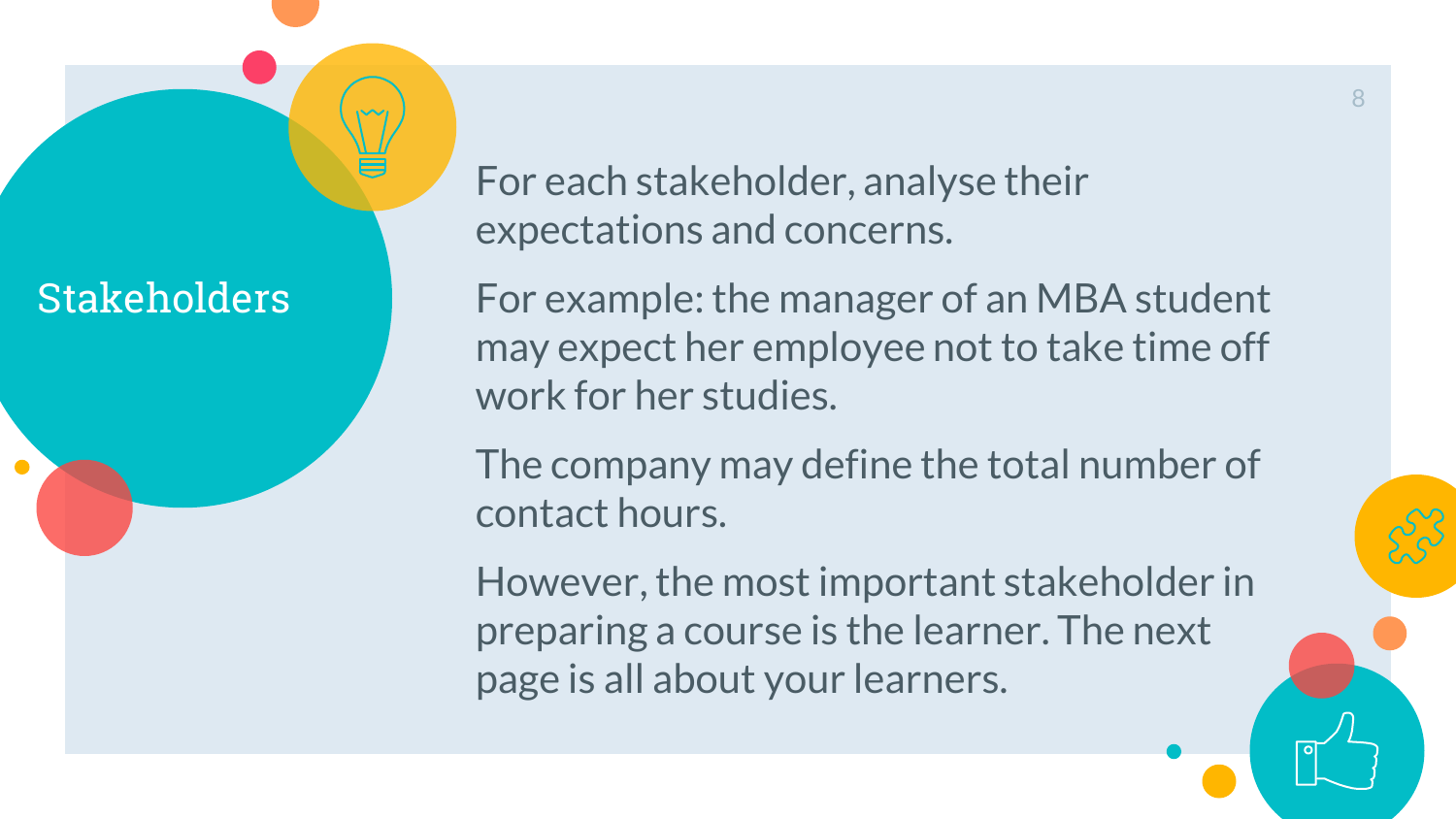**Write a Learner Persona: Describe a typical learner in the course**

- Who are the learners?
- What do they already know?
- What is their motivation to attend the course?
- How to they feel about learning? About the subject matter?
- What are their worries and concerns?
- $\bullet$  How is their life outside of the learning environment?
- How comfortable are they with the teaching materials (reading, computers, math skills, etc.)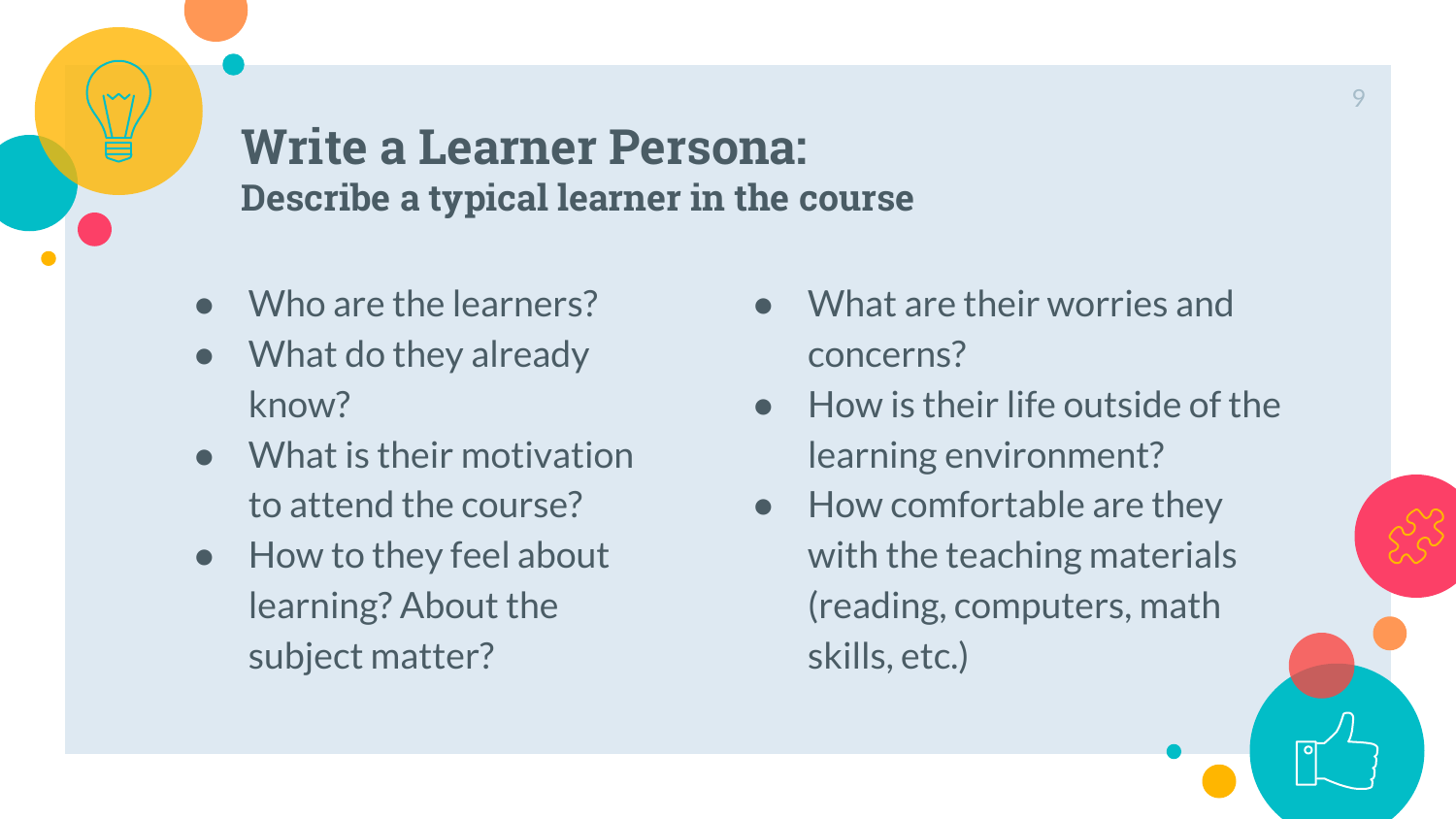## Stakeholders

**Tools:** How can you learn more about each stakeholder?

- Meet them in person
- Send out a questionnaire (Google Forms, for example)
- Company and school handbooks
- Introductions during the first class (it is never too late)

Do not assume you know. As a teacher, you are probably not a typical learner (you like school or you wouldn't have stayed).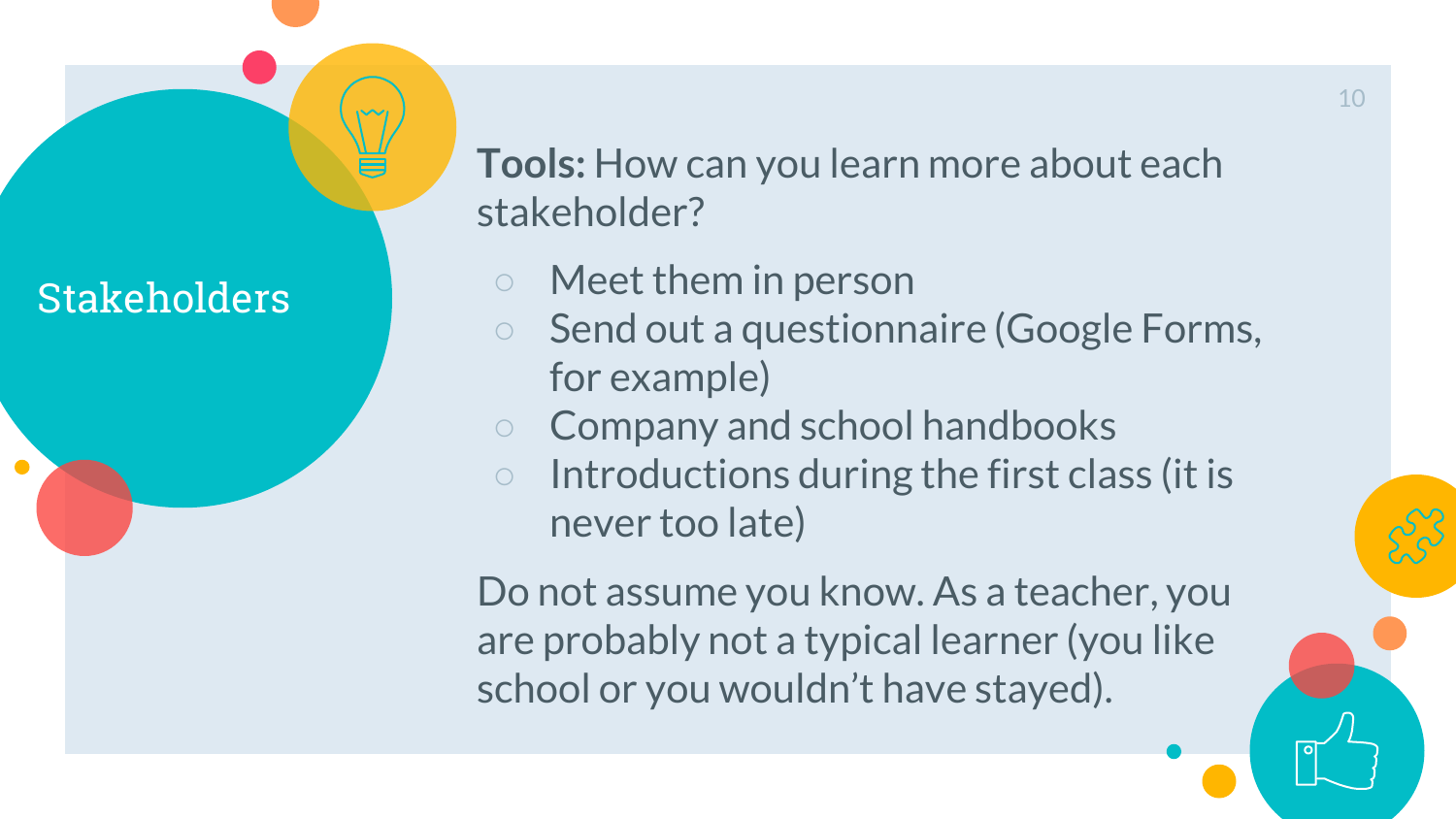# Learner Persona.

Julia is 29, she was born in the US, lived in Brazil with her family for 3 years and is now in Basel, Switzerland. Julia is a pharmacist and has worked for a large pharma company in a lab for the last 5 years. She is doing her MBA to move into HR and is particularly interested in organizational change.

She has good IT, math and data skills. She has seen how her managers work, heard about the requirements from marketing, market access, finance, etc. However, she does not have any formal business training.

She doesn't have a family, but a boyfriend and full-time job. Her company will give her time to attend class, but not for the homework. She enjoys studying, but is a high achiever and is concerned about exams.

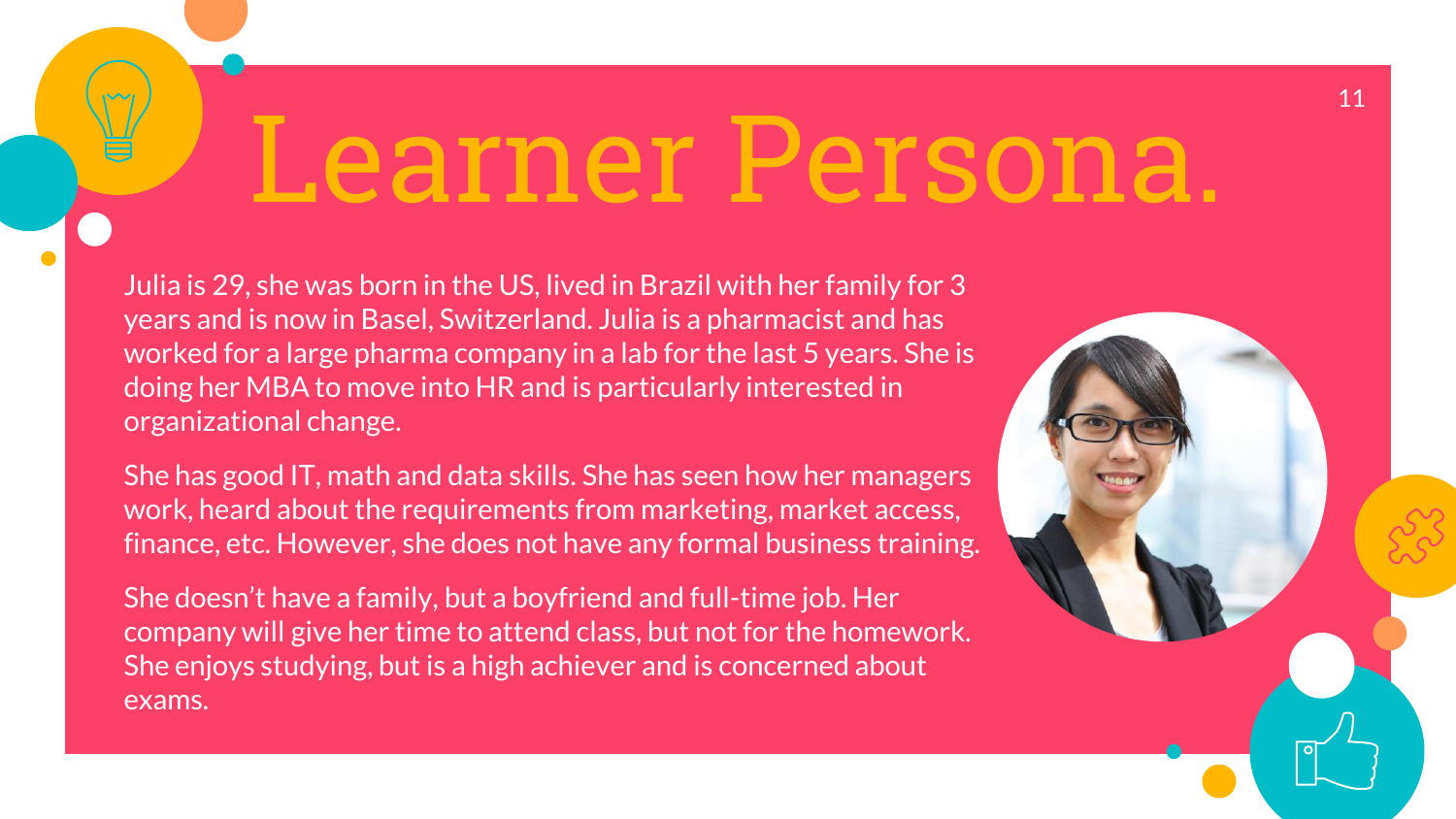## **Your Learner Persona:**

Who are the learners?

- 
- 
- 
- 
- 
- 
- - - What do they already know?

● What is their motivation to attend the course?

● How to they feel about learning? About the subject matter?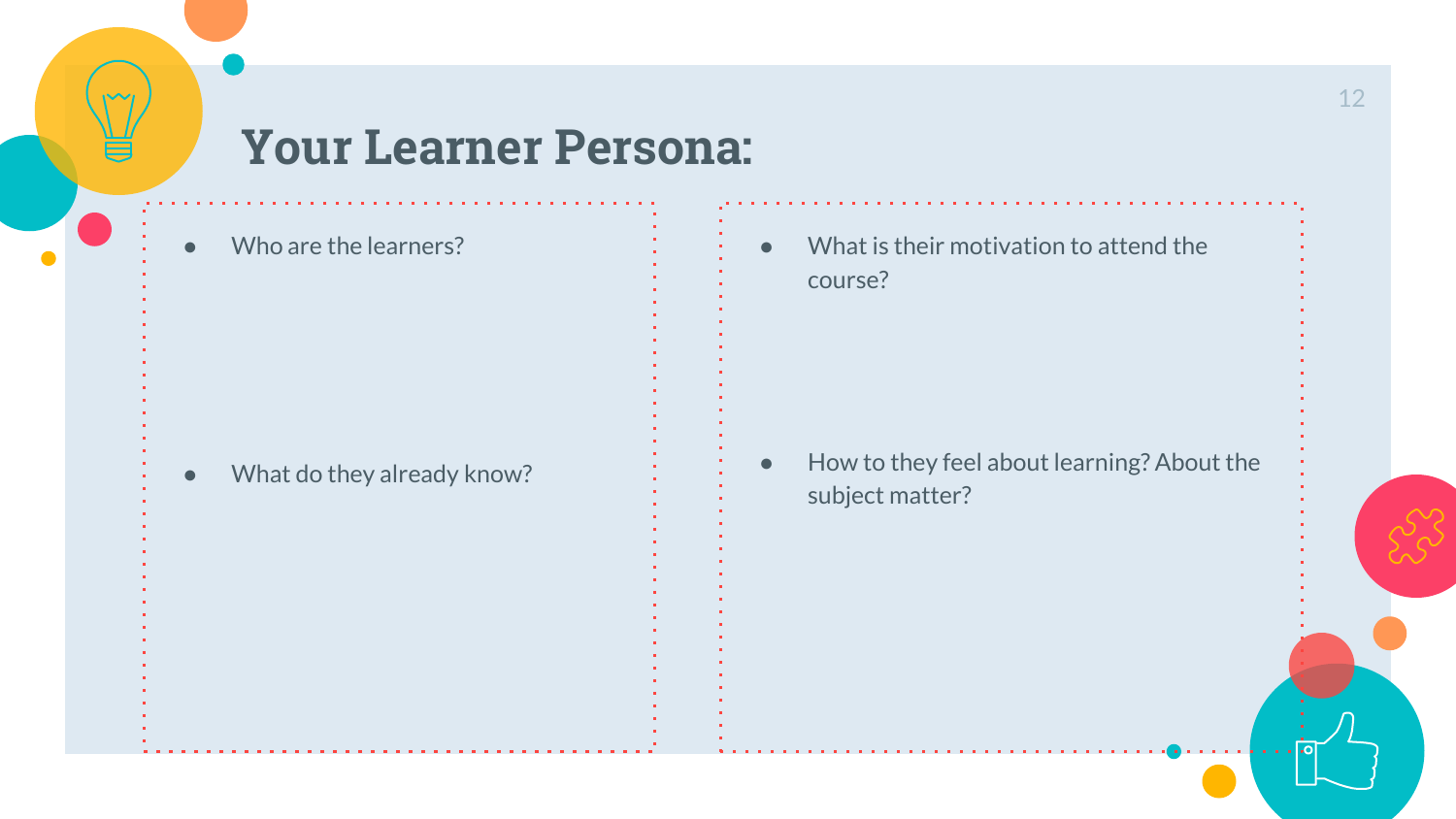## **Your Learner Persona:**

| What are their worries and concerns?                      |  |
|-----------------------------------------------------------|--|
| How is their life outside of the learning<br>environment? |  |

● How comfortable are they with the teaching materials (reading, computers, math skills, etc.)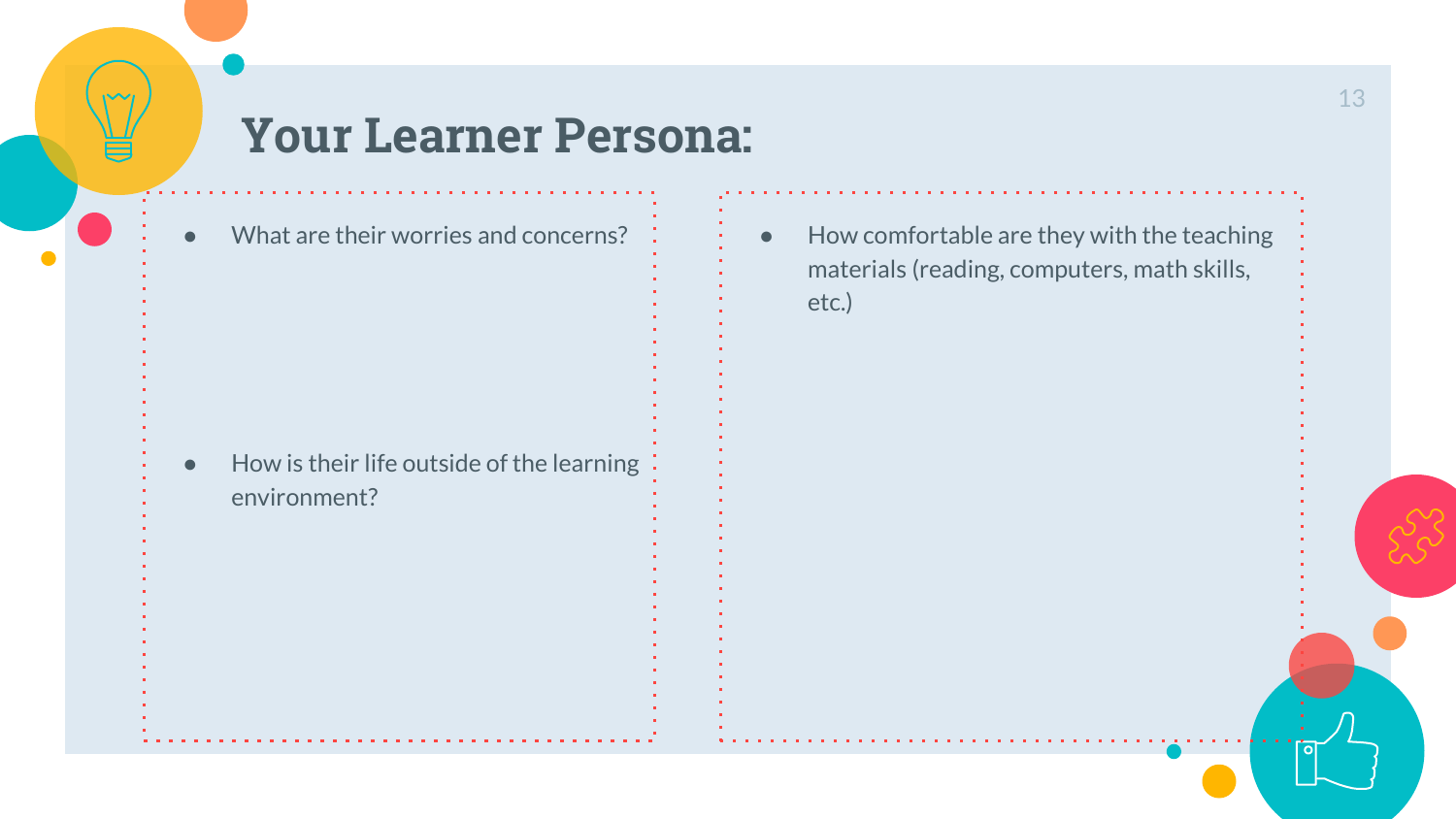# Your Learner

- 
- 
- 
- 
- 
- 
- 
- 
- 
- 
- -
- **Persona.** 
	- - -
			-
		- -
			- -

14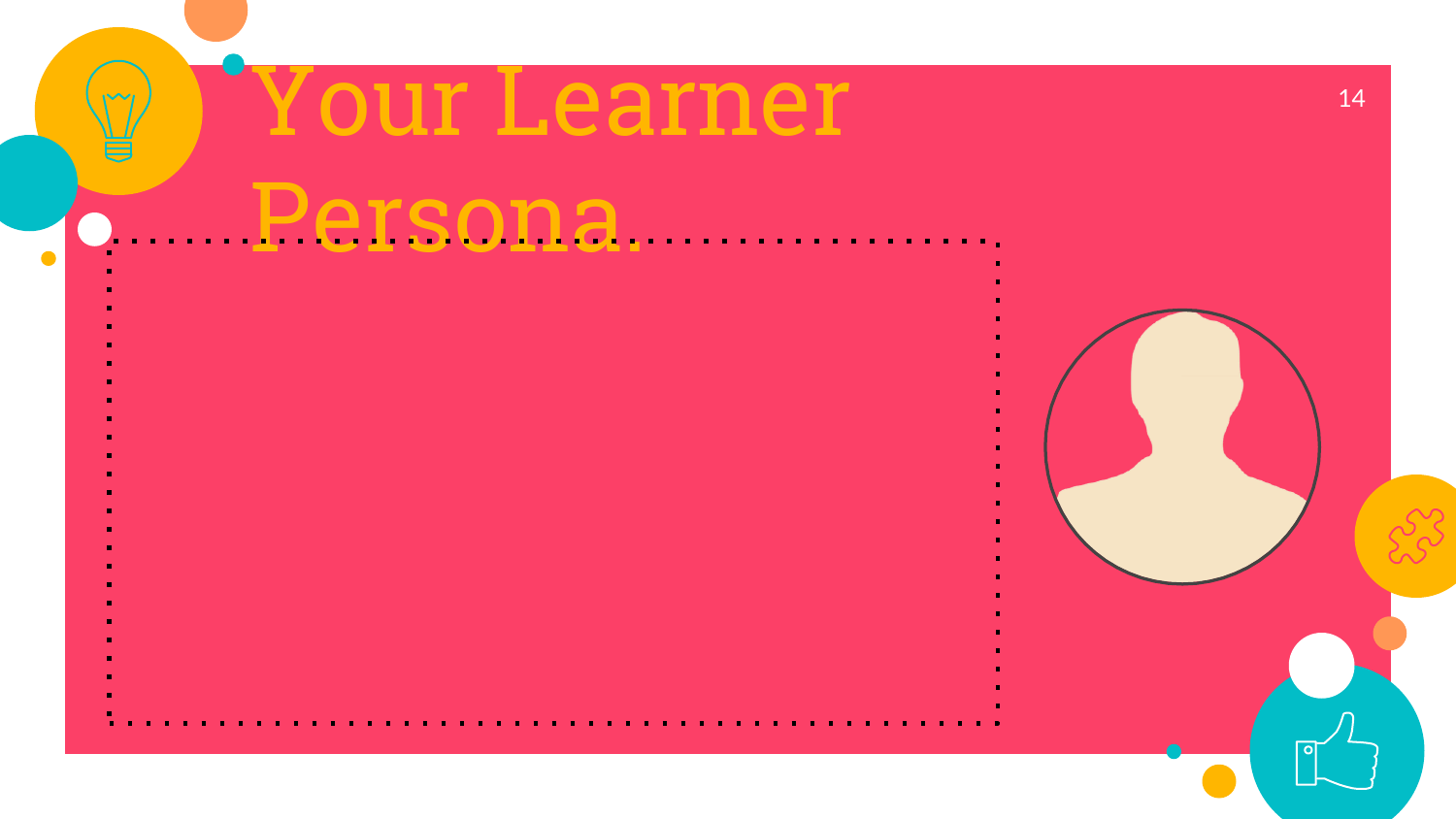

## Stakeholder 1:

 $\bullet$ 

Stakeholders Expectations of the stakeholder:

Concerns related to the stakeholder: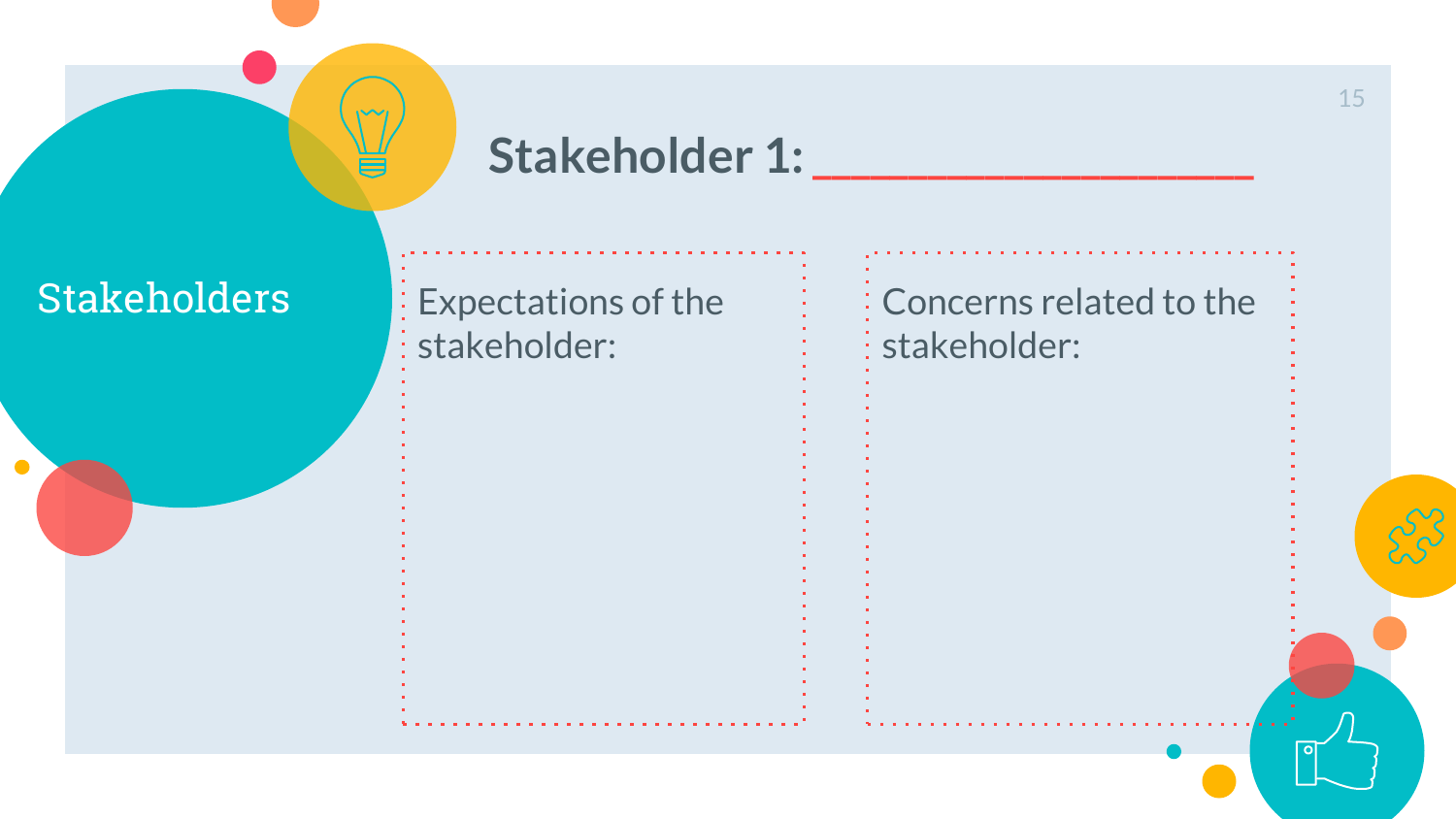

## Stakeholder 2:

 $\bullet$ 

Stakeholders Expectations of the stakeholder:

Concerns related to the stakeholder: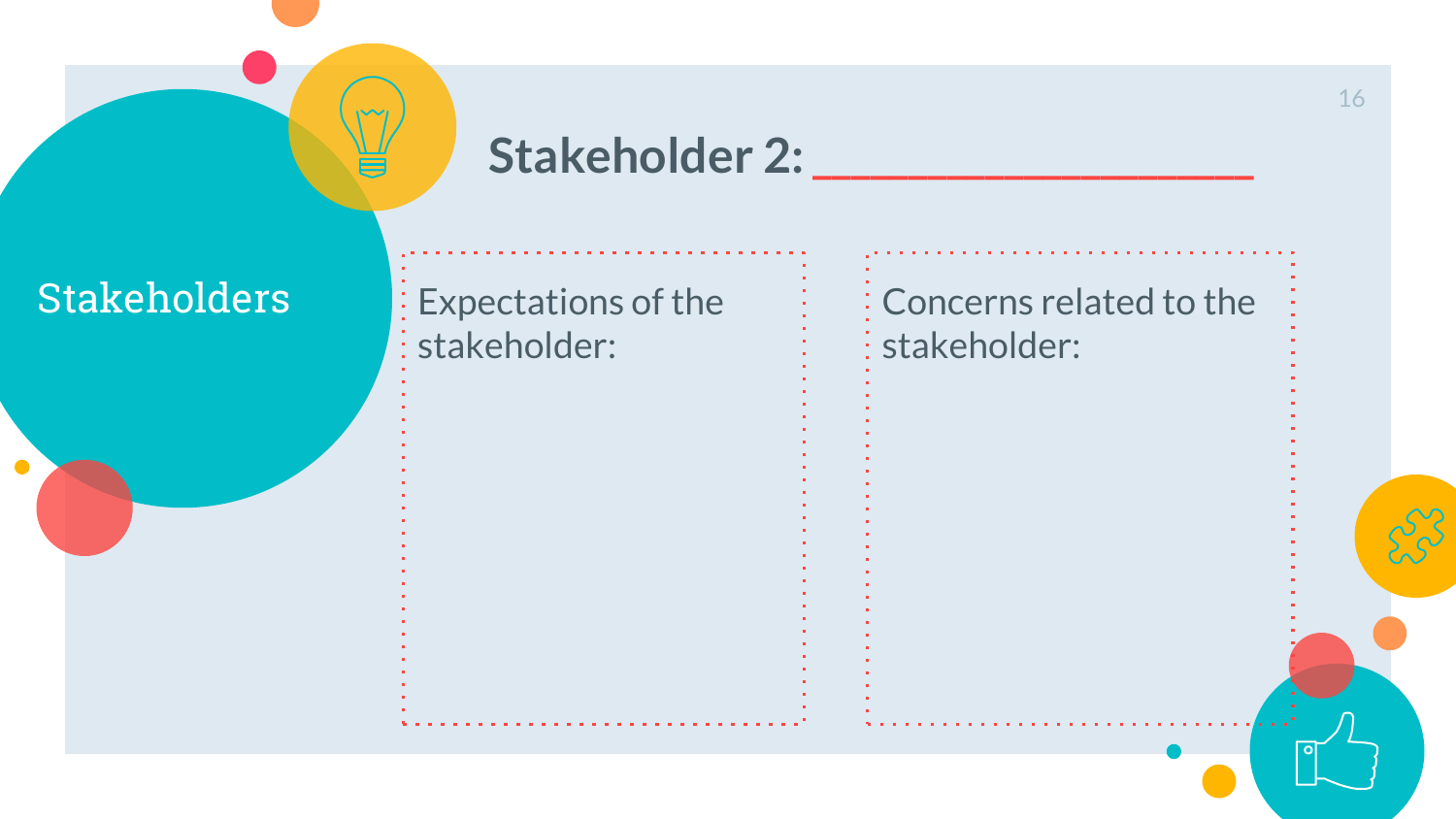

## **Stakeholder 3: \_\_\_\_\_\_\_\_\_\_\_\_\_\_\_\_\_\_\_\_\_\_\_**

 $\bullet$ 

Stakeholders Expectations of the stakeholder:

Concerns related to the stakeholder: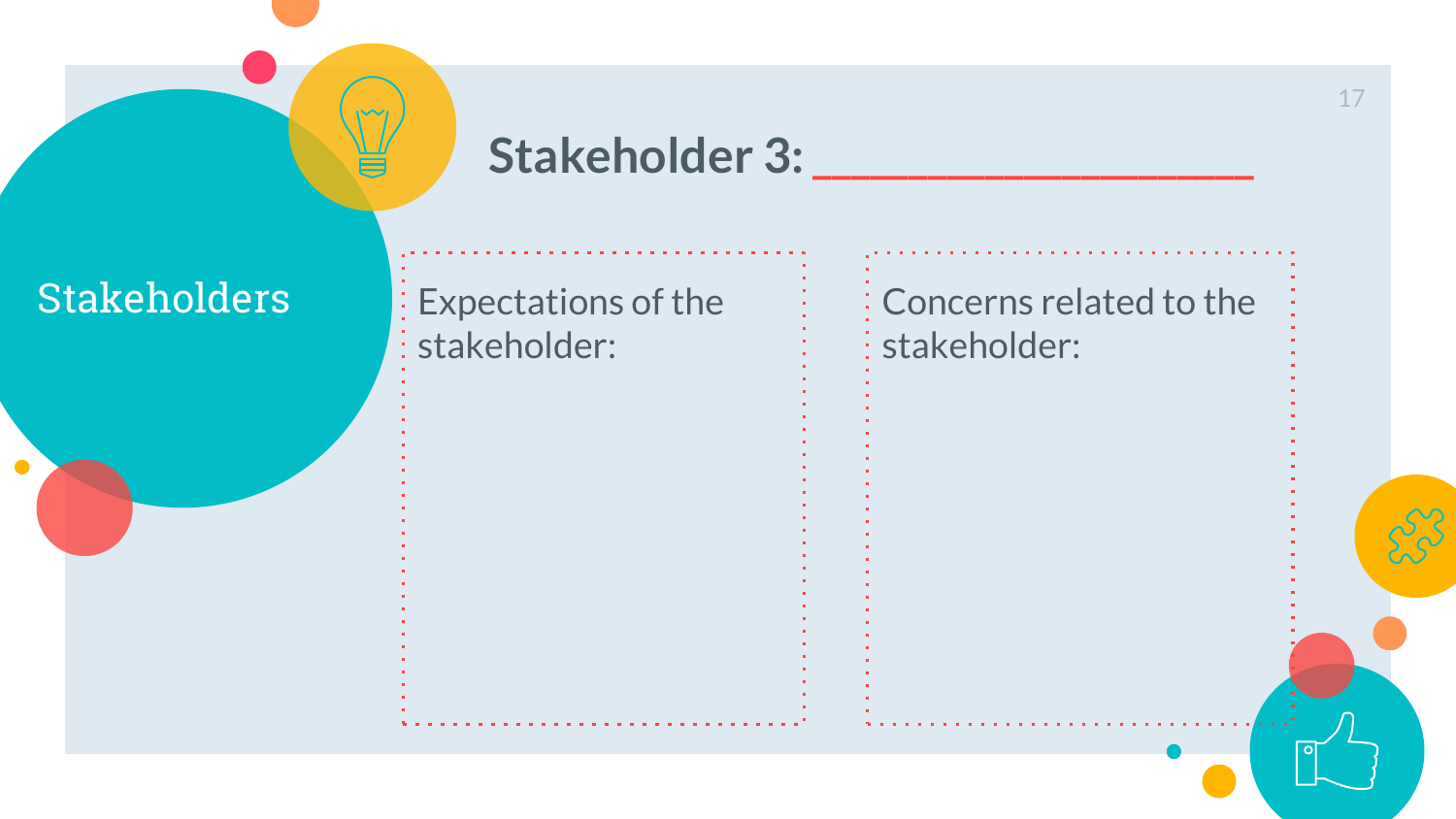## **Stakeholders**

You now know who you will be teaching and the expectations and concerns of all the different parties. Keep these in mind during the course design process, always coming back to whom the course is made for.

Now we are ready to move onto the Learning Objectives.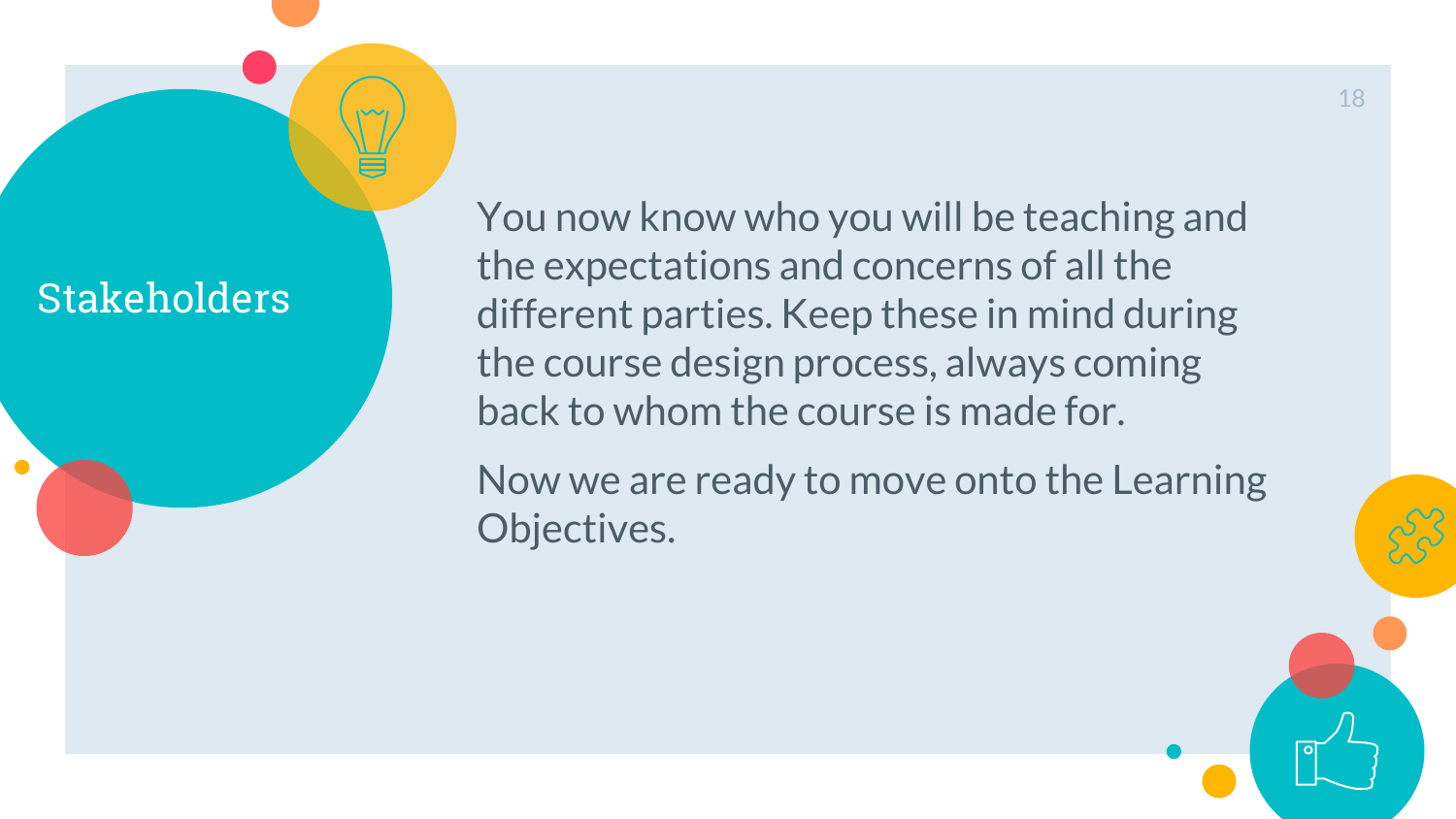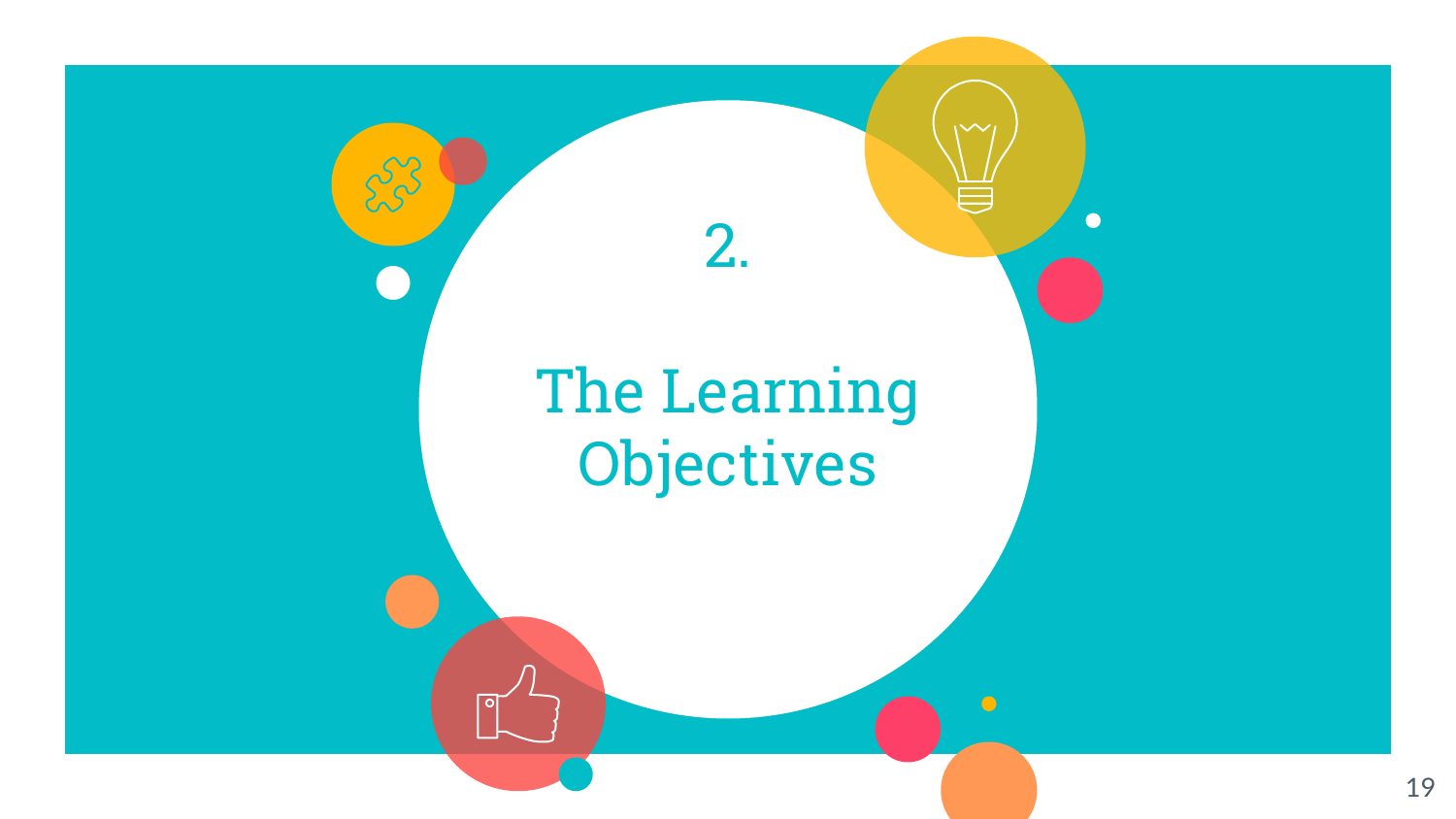

## **What should my learners be able to do by the end of the course?**

There are subject specific knowledge and skills such as knowing about the different types of leadership, and being able to use them as appropriate. There are also transferable skills such as the XXI century Four Cs: Critical Thinking, Cooperating, Communicating and Creativity. Both are essential in the workplace today. A university's curriculum will ensure that all aspects are covered over the period of study.

A company training usually has much more specific objectives. You must make sure these are clear and in line with the business goals of the company.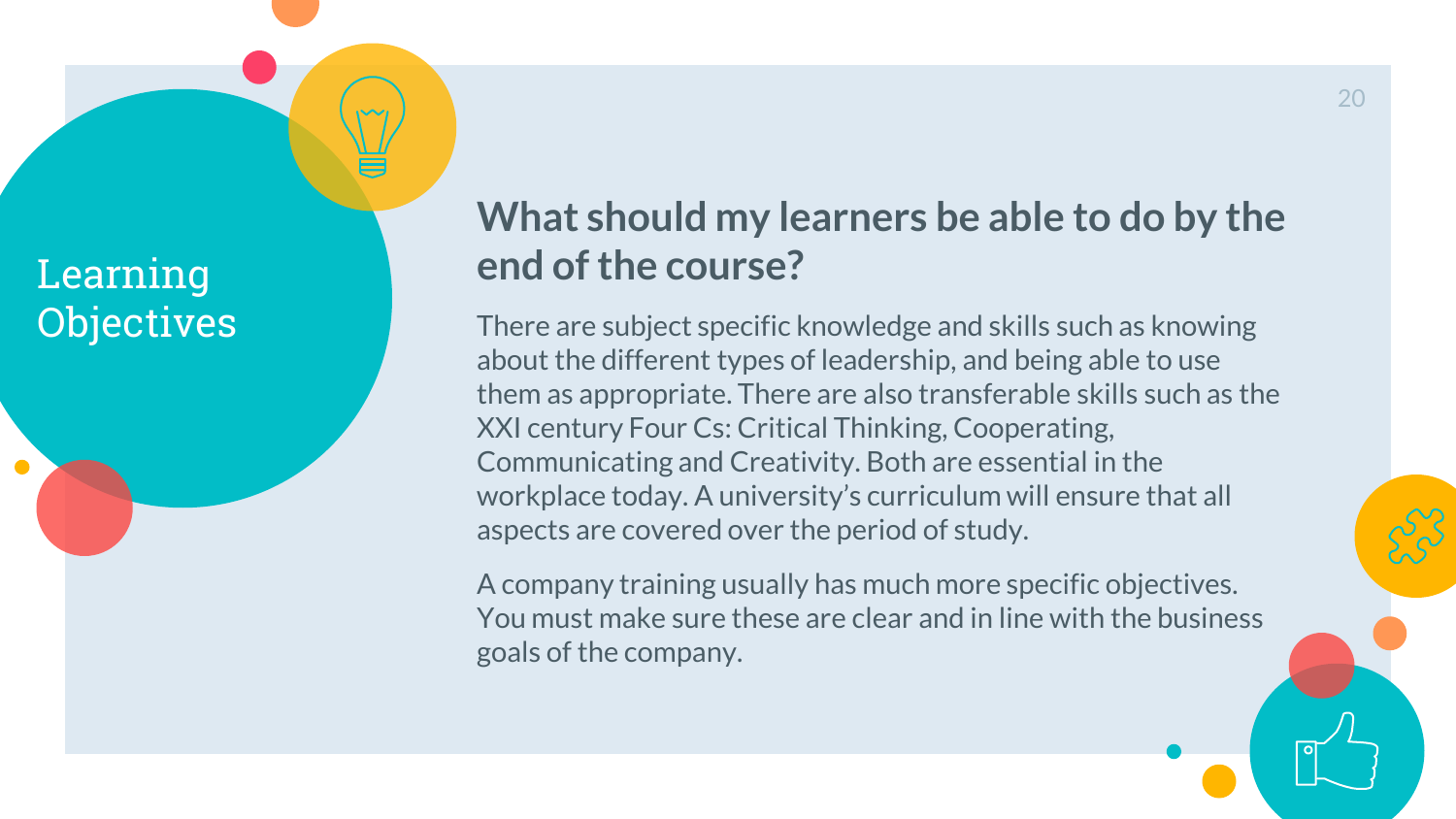## **How to determine the Learning Objectives.**

This is an essential step and once again requires some research.

- Resources on the academic side: school curriculum and syllabi, reference textbooks, academic bodies' recommendations (eg: Quality Assurance Agency for Higher Education in the UK).
- From the workplace: employers and alumni, job descriptions, specialised literature, professional organizations and conferences. What will the learner be expected to be able to do in the workplace?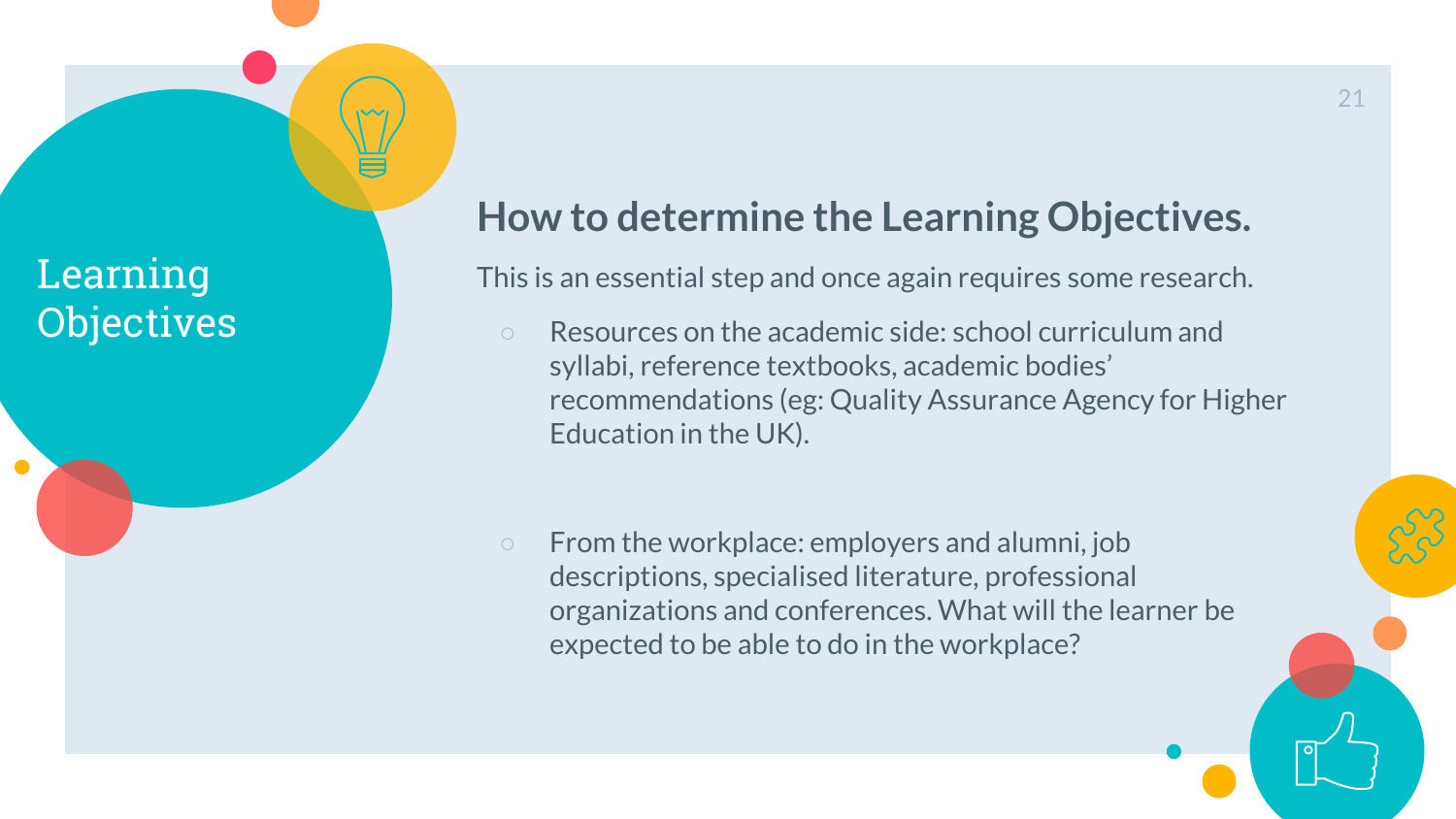$\sqrt{2}$ 

## Writing the Learning Objectives:

LOs should be measurable.

For example, rather than: 'the student will understand the different types of social media', you should specify 'the student will be able to compare and contrast the different types of social media'.

○ Be specific about the expected level.

Should the student be able to 'list of factors affecting the exchange rate' or 'analyse how changes in different factors will affect the exchange rate' (see Bloom's taxonomy).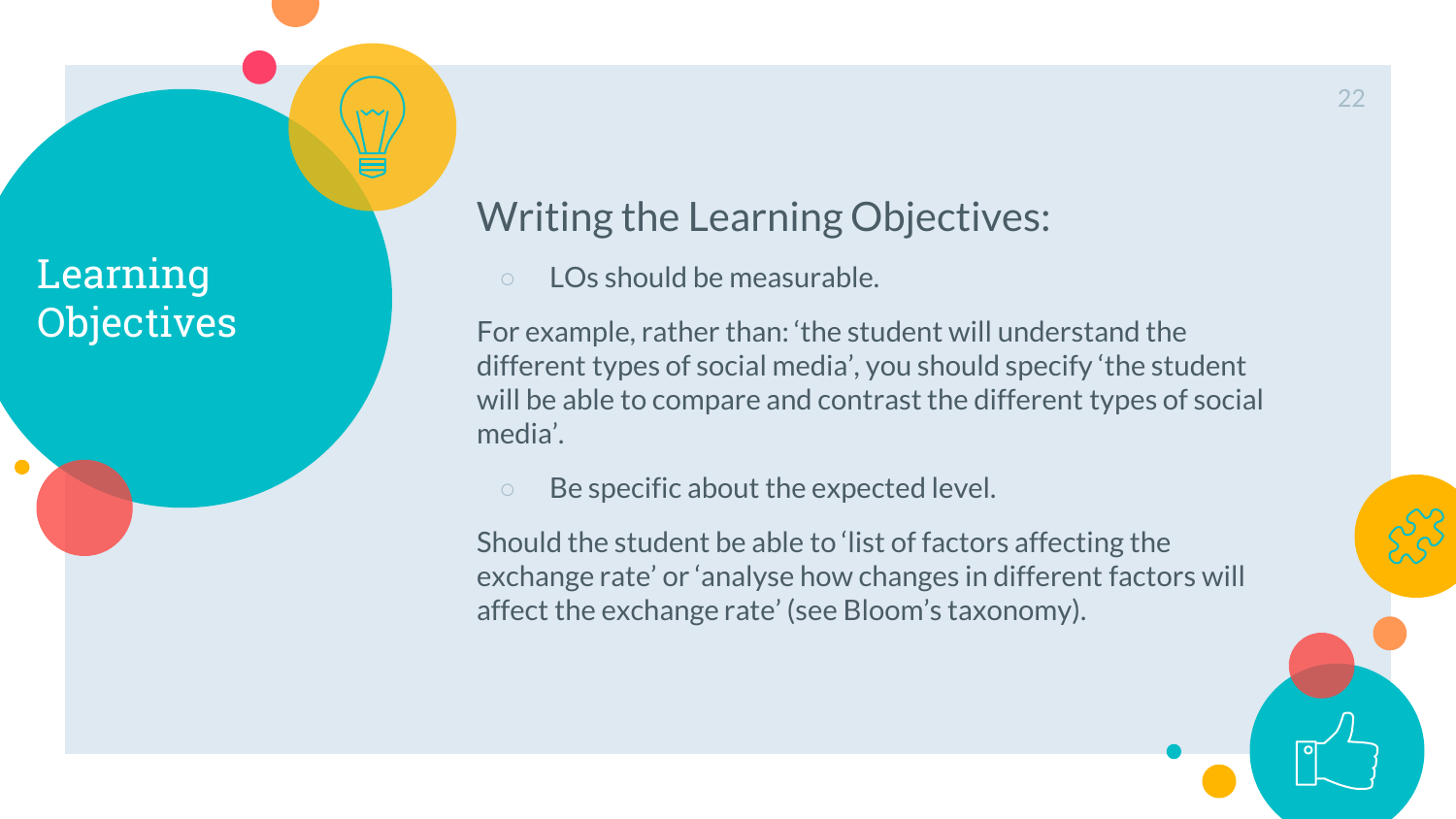**Example of learning objectives for a project management course**

By the end of this course, you will:

- gain the knowledge and confidence to manage a project from beginning to end
- identify the different stages involved in project planning
- describe the use of a Gantt chart and the relevance of milestones in monitoring and measuring progress taking account of budget, expenditure and risk management

(UCL Human Resources Organisational Development, Project Managment, an Introduction)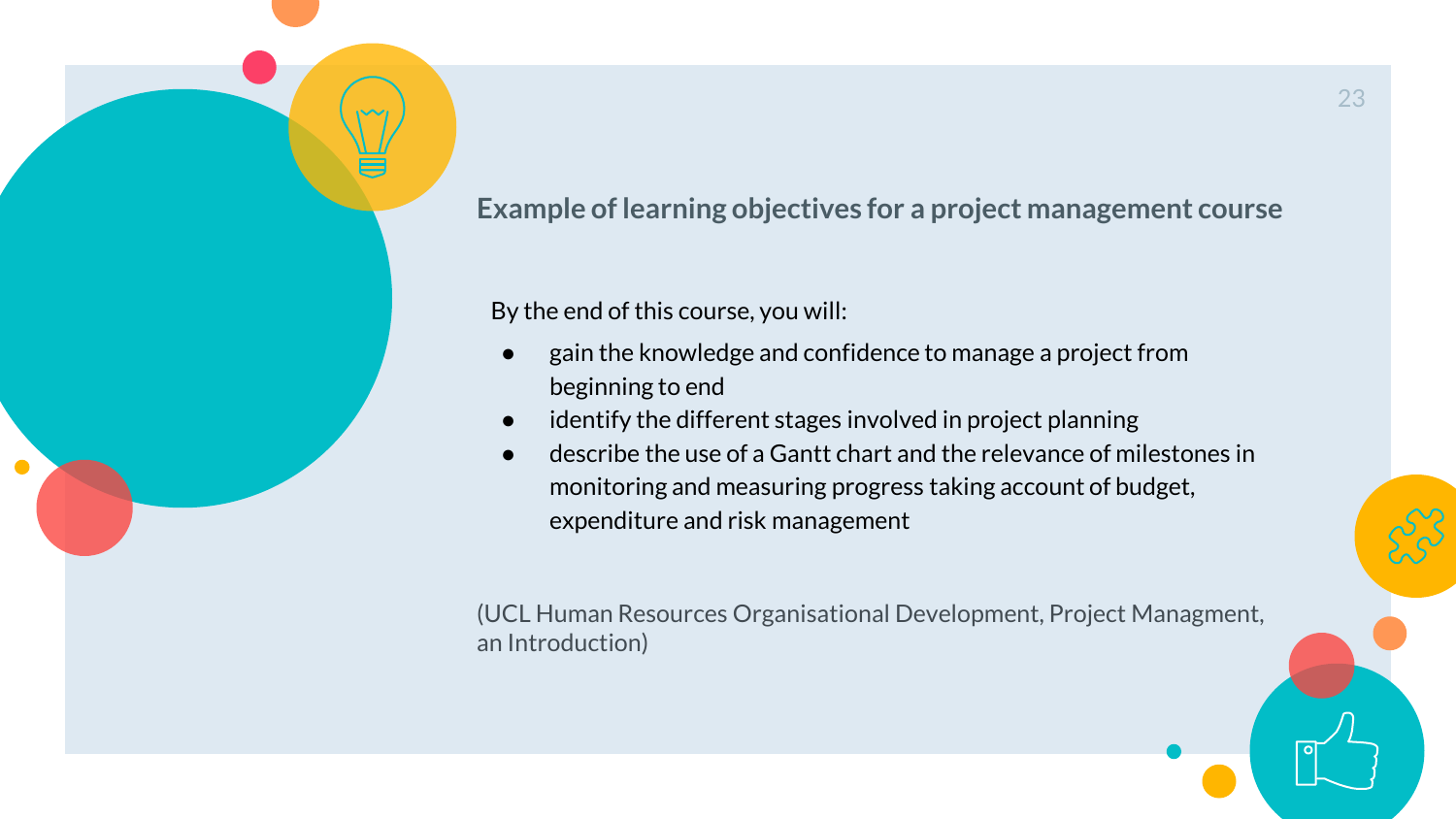$\bullet$ 

Some resources to help write Learning Objectives:

- Quality Assurance Agency for Higher Education, subject benchmarks for bachelors, masters and health professions:
- [Bloom's Taxonomy](https://www.tes.com/lessons/ck3ciKII_efBeQ/planning-for-effective-teaching-bloom-s-taxonomy)
- More about [XXIst Century Skills](http://www.p21.org/our-work/p21-framework)
- [H.E.A.T Framework](http://loticonnection.cachefly.net/global_documents/HEAT-Scoring-Guide-Bloom.pdf) towards higher order thinking skills, engaged learning, authentic connections and technology use.
- [6 alternatives](https://www.teachthought.com/critical-thinking/5-alternatives-to-blooms-taxonomy/) to Bloom's taxonomy

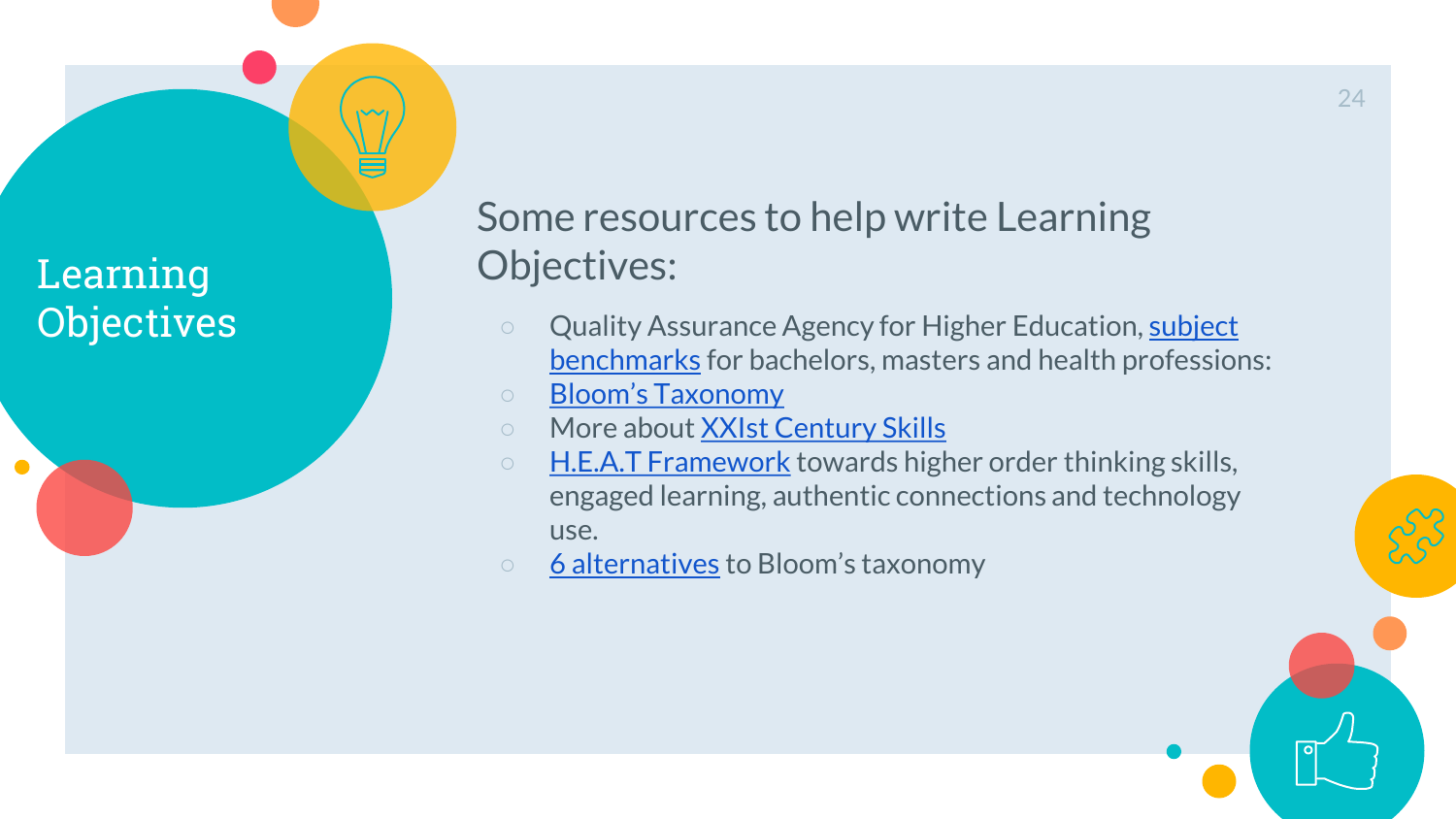

1.

2.

3.

4.

25

-C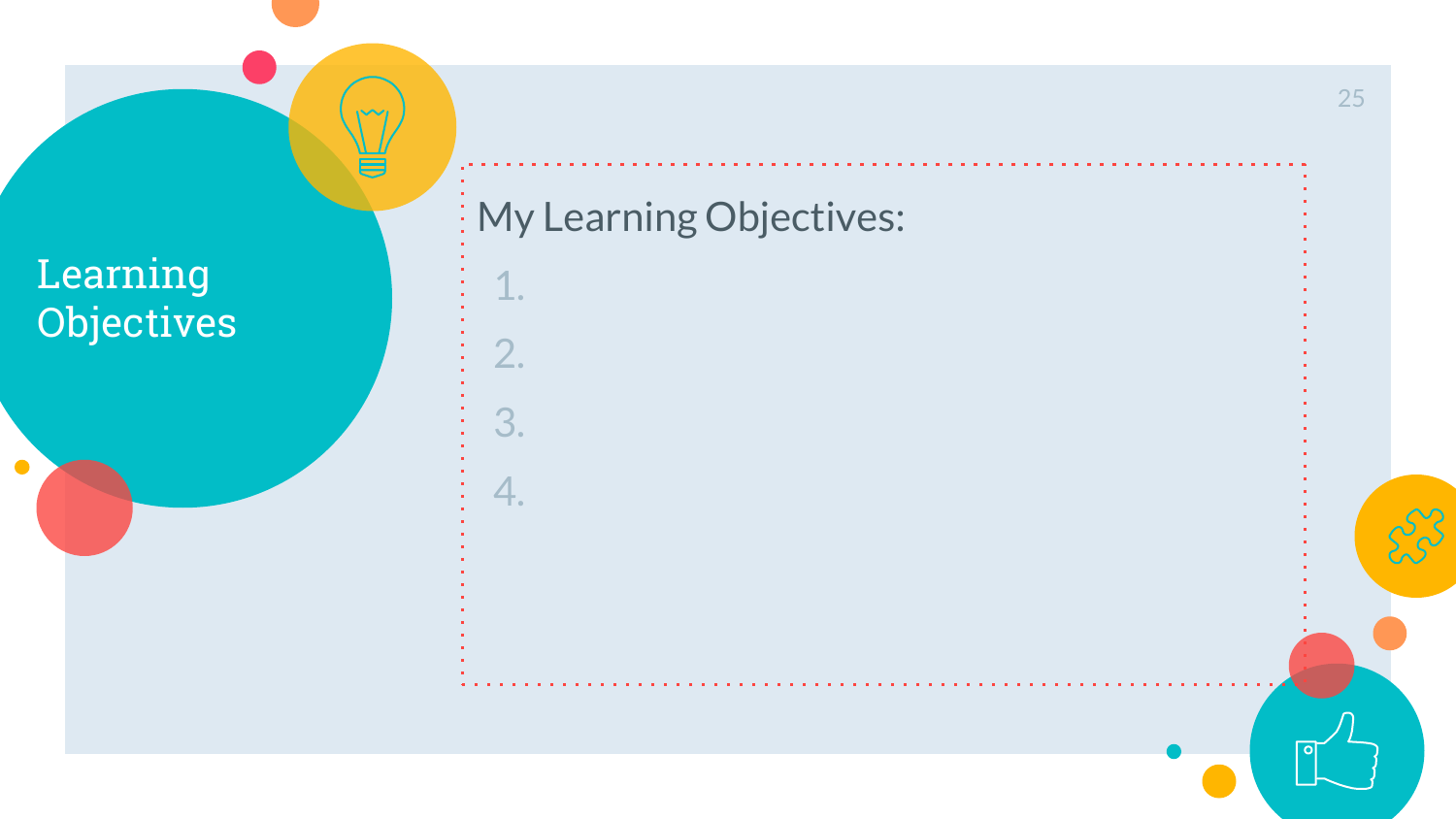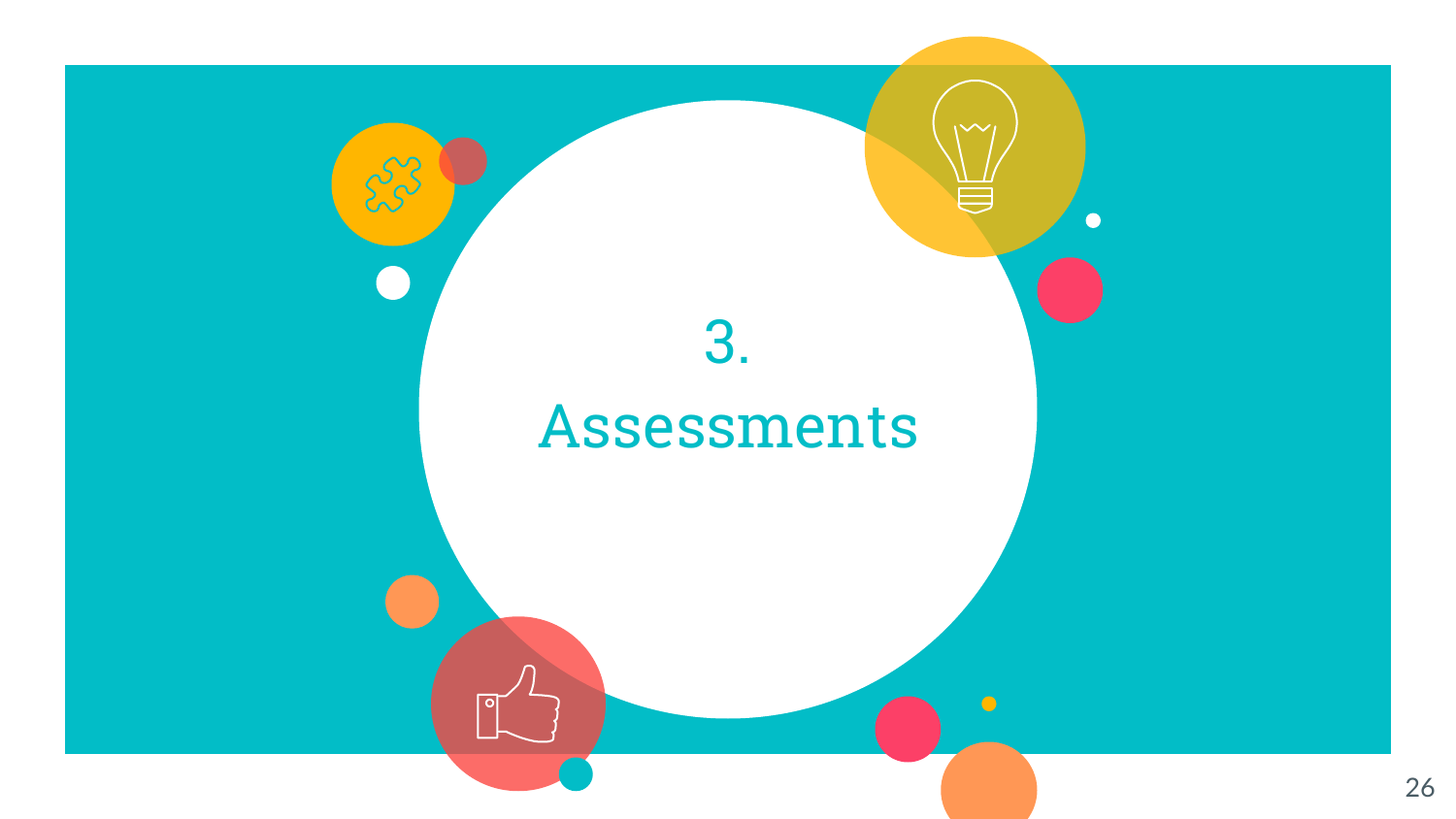## Assessments

## **How will I know the learners have achieved the learning objectives?**

Before thinking about learning activities, it is important to know what success will look like. When the students graduate or the employees finish the course, what will they be able to do specifically? How can I measure whether this objective has been reached?

The course assessment should clearly show whether the learner has reached the objectives.

*Example: if, in the workplace, the learner is expected to write a content matrix for the company's digital marketing campaign, the assessment should be a content matrix.*

**Each LO must be assessed and each assessment must correspond to a LO.**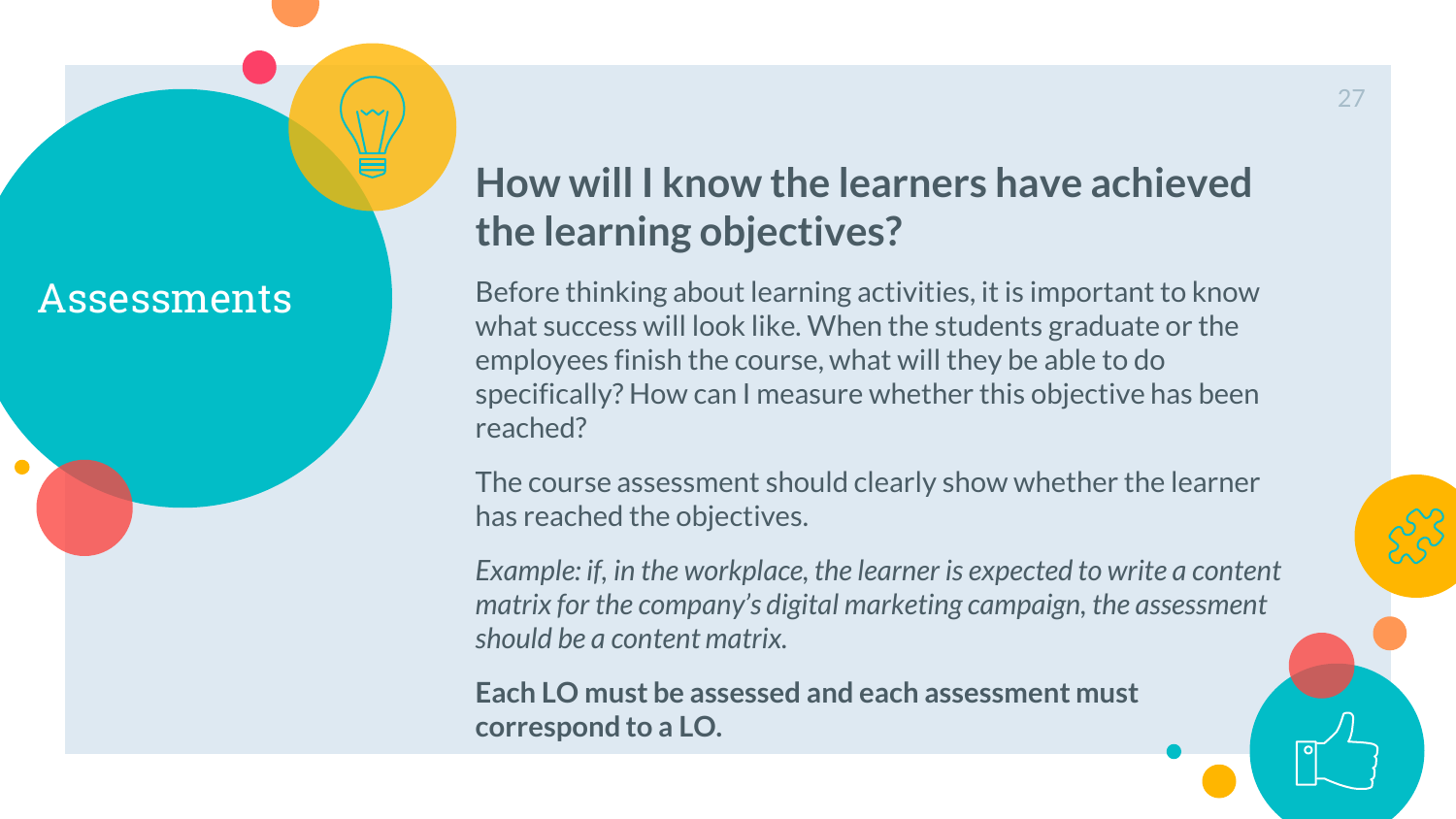## Example of a real world assessmen

In Dr M. S.'s Project Management course, students were expected to apply project management theory to a real project. The Spring 2018 students decided to organise a charity event. As they planned the event, they used the tools they had learned about in class: feasibility analysis, budget planning, fundraising, marketing, monitoring and control, teamwork and leadership skills, etc.

By the end of the course, the students had real experience in each of these areas. They can tell a future employer that, in a team of 6, they planned and carried out a dance event with 280 paying guests and

- raised over CHF 12'000 for the Swiss Multiple Sclerosis Foundation.
- And they have a real understanding of the full project management cycle.

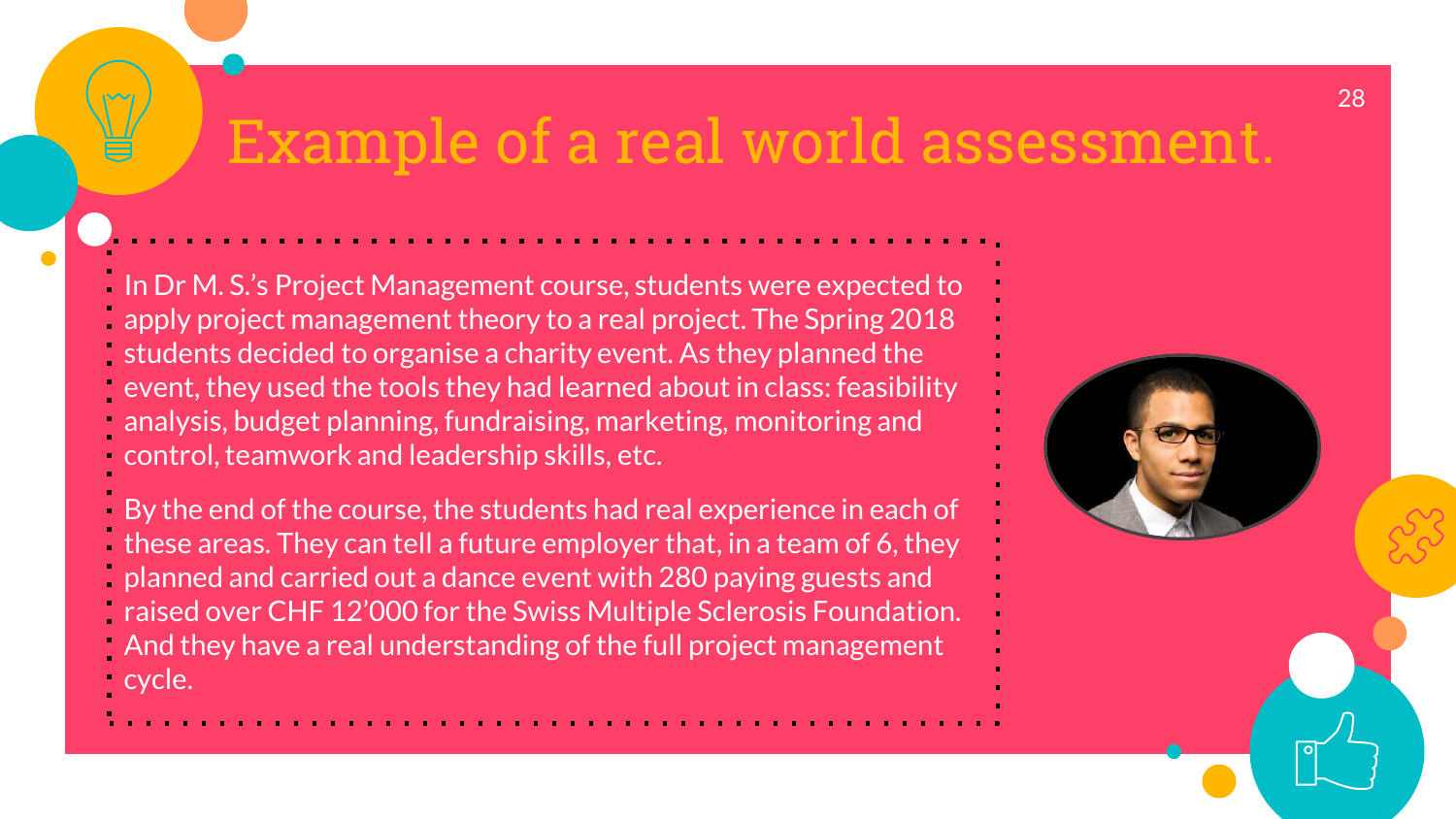

 $\sqrt{2}$ 



29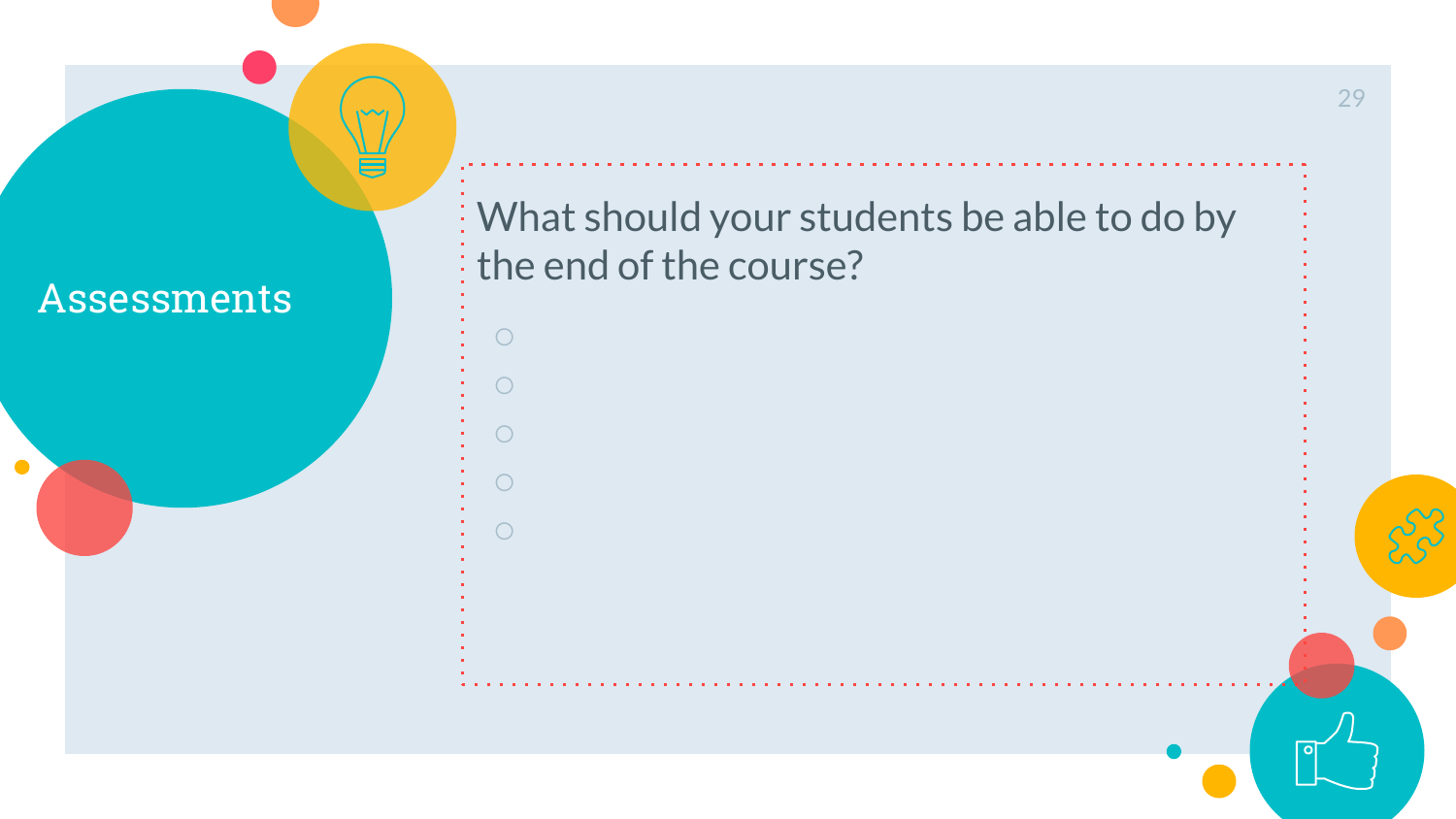**Check that all your Learning Objectives (LO) are assessed and that all your assessments correspond to a LO.**



30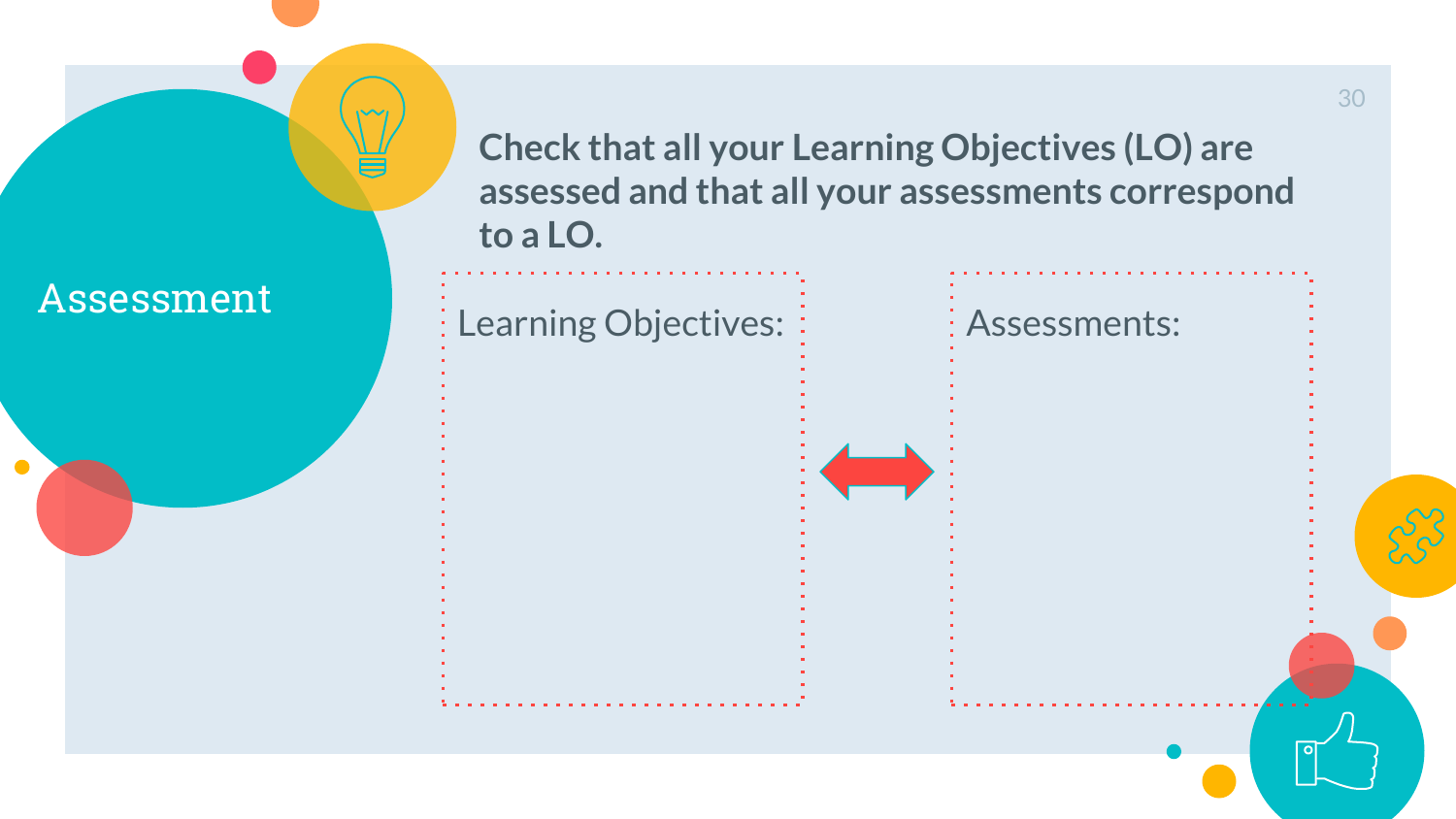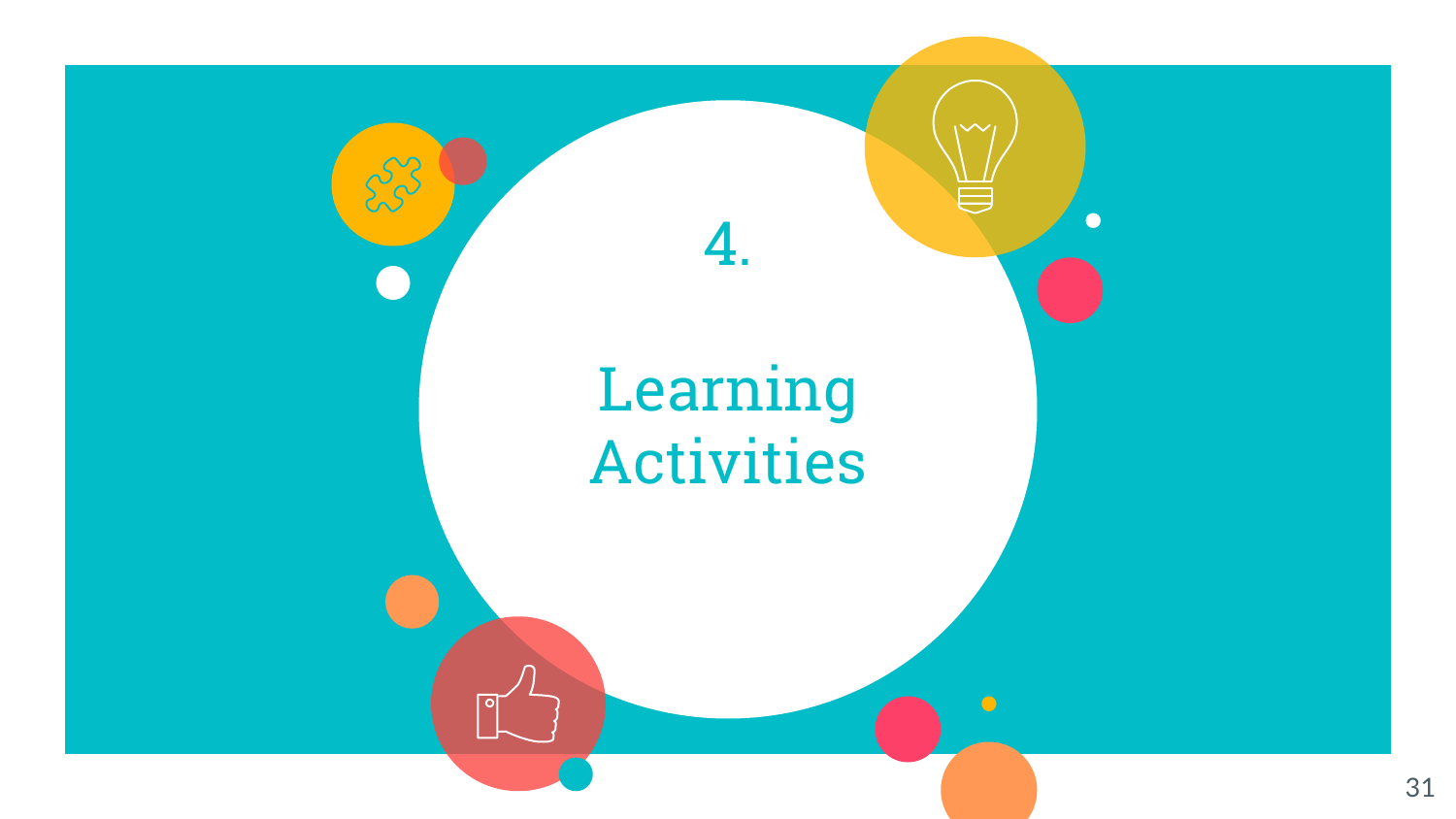$\sqrt{2}$ 

Now that we know what the learners need to be able to do, we can plan the activities that build the knowledge and skills towards that objective.

No one has ever become an expert by listening to a lecture. Real understanding and the ability to apply the knowledge only comes when learners wrestle with the concepts, try to apply them, fail and try again. Remember, F.A.I.L stands for First Attempt In Learning!

We need to create learning activities in which learners have to actively engage with the material, to build their own understanding and connections. It shouldn't be too easy, or too difficult, but build on where they stand (see the Learner Persona). The material should also be relevant to the learners so that they want to engage with it and see the purpose of the activity.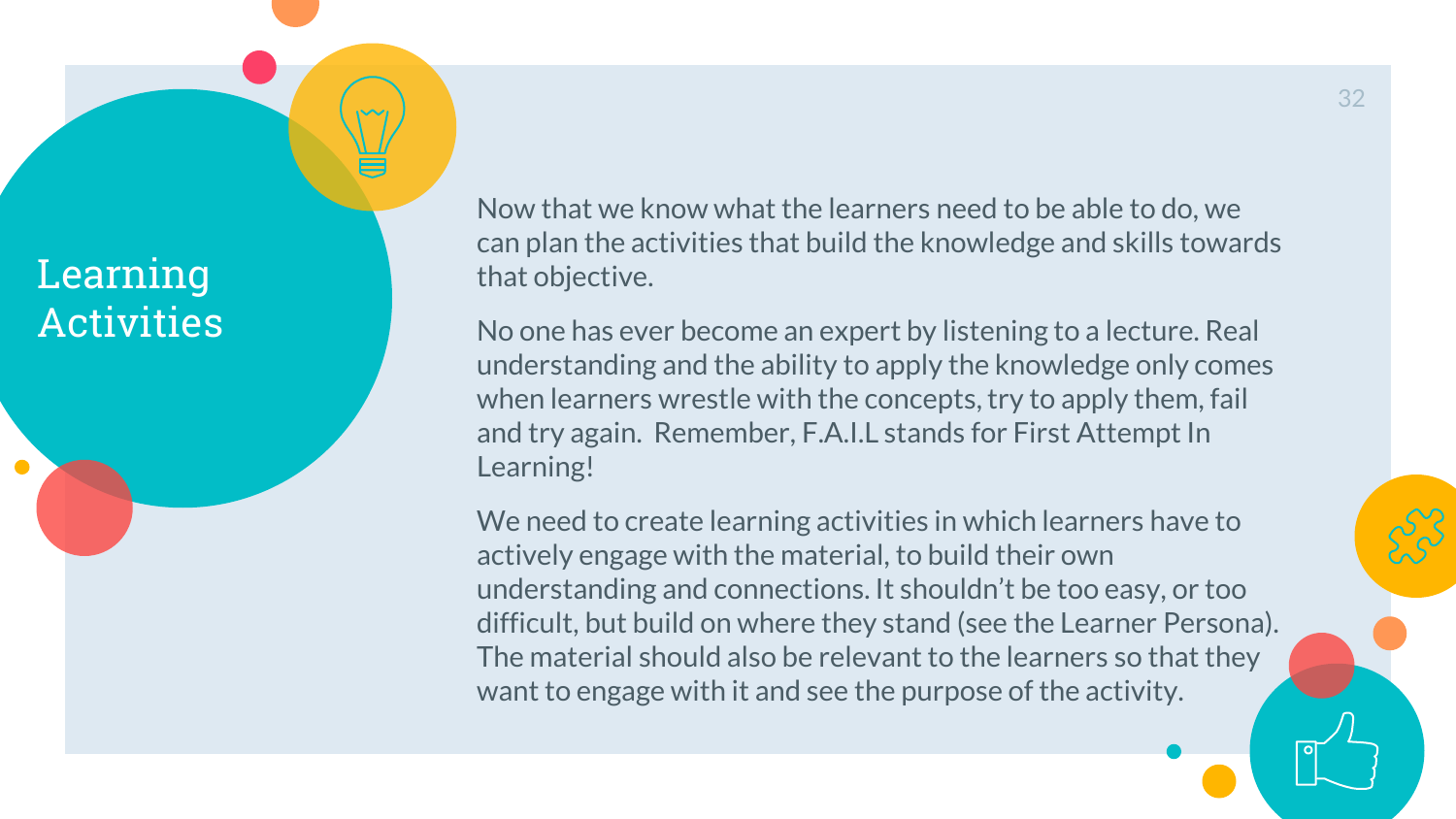$\sqrt{2}$ 

#### **Active learning ideas:**

- Task-based learning (e.g. creating a Word template)
- Problem solving (add an unexpected complication in the problem)
- Project-based learning
- Collaborative learning
- Real world (as the charity event for project management)
- Peer learning (also called inter-teaching)
- Discussions, debates (in person or online, synchronous or not)
- Case studies (eg: Pain Paillasse)
- Role play, theater
- Simulations
- Game-based learning
- Group work
- Curating (https://www.cultofpedagogy.com/curation/ )
- Lectures, videos or readings
- brainstorming

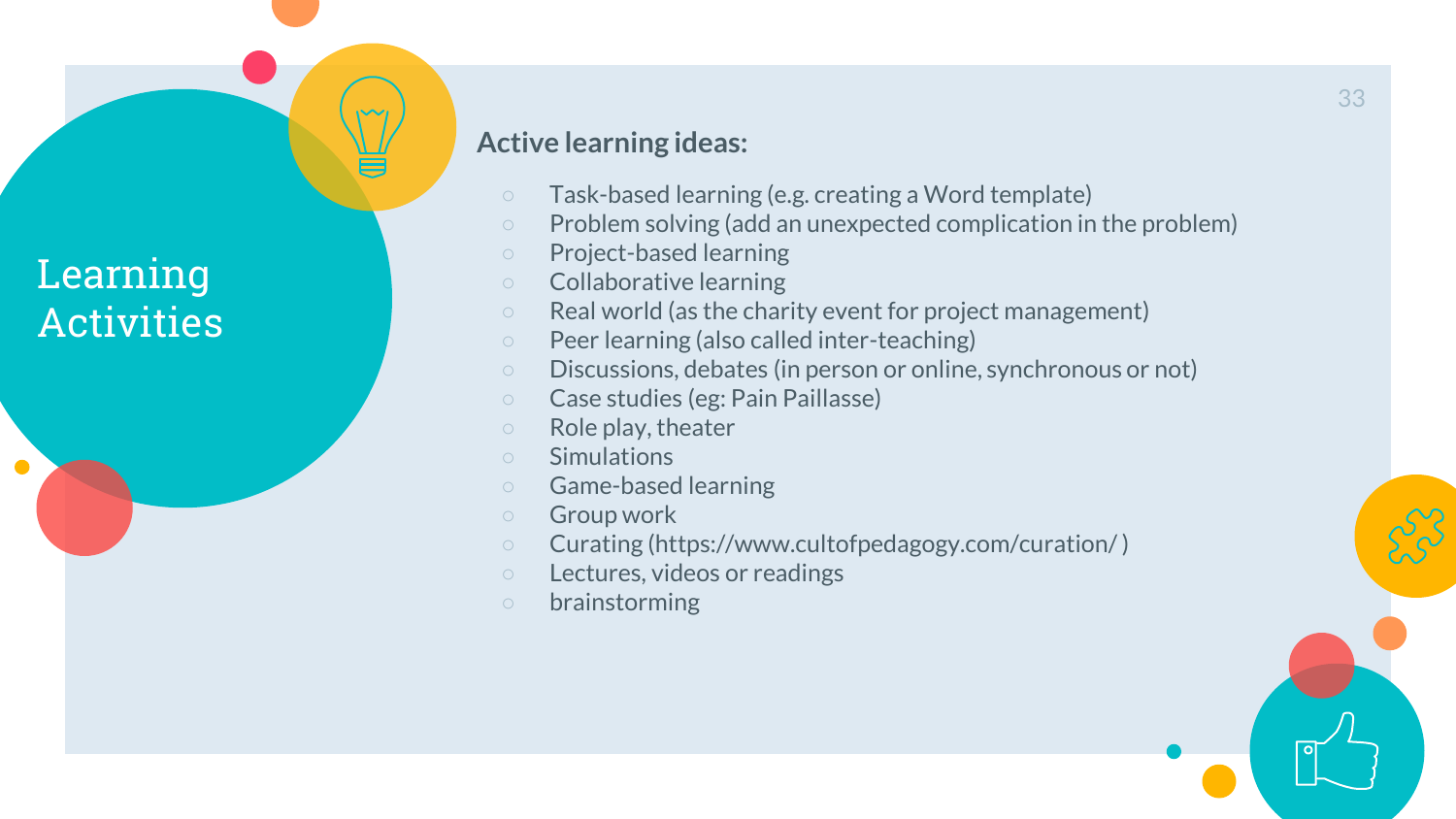#### **Where will the learning take place:**

- In person, in a classroom
- In person, in another location (on the job, for example)
- Online: at a computer or on a mobile device

It is easier to build a learning community if the learners get me meet each other at least once. Learning is a very social activity and the interactions between members and with the teacher lead to a deeper understanding, more questioning of one's own beliefs. However, online learning gives more flexibility.

#### **… and when:**

- Synchronously: all agendas need to be coordinated
- Asynchronously: completely freely, or within a set timeframe

Asynchronous activities have the advantage that learners can take part when they have time, but also at their own rhythm. Some may need longer to understand, others already know the material. Non-native speakers will benefit from transcripts and slowing down the speed.

New technologies allow for infinite learning paths. Make sure to choose what is best for the learner, for each activity, within your environmental constraints.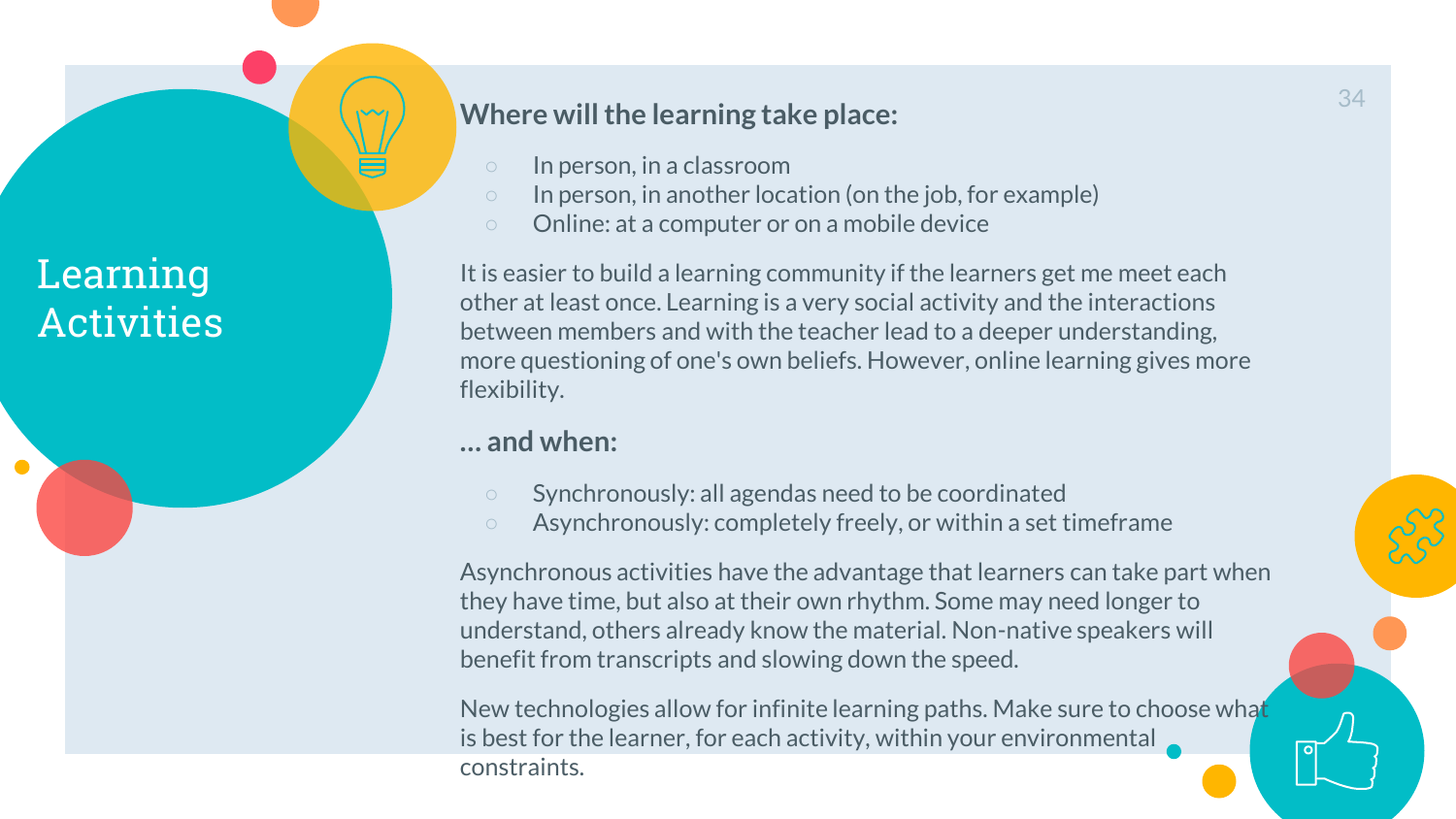

At the beginning of each sequence, we need to create excitement. We must awaken the learner's curiosity and show how the material is relevant to them. The Learner Persona will help you make the material more personal, use examples related to their areas of interest.

There are many ways of sparking learners' interest:

- Ask an intriguing question
- Show some surprising data
- As a question about their future job and the skills it requires
- Show examples
- Tell a story
- Carry out an experiment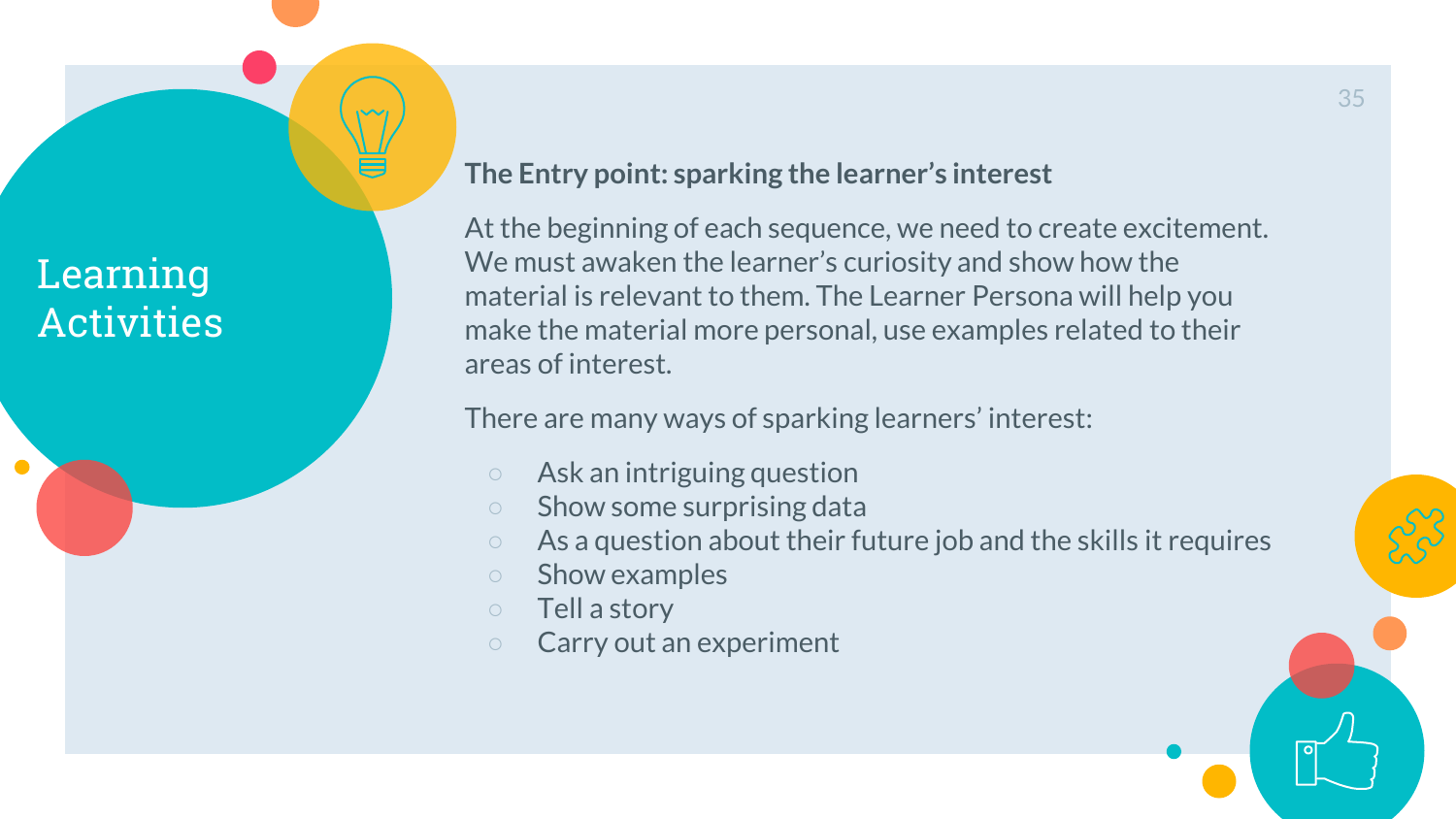$\bullet$ 



|                                                                   | <b>Learning Objective 1</b> | <b>Learning Objective 2</b> | Learning Objective 3 |
|-------------------------------------------------------------------|-----------------------------|-----------------------------|----------------------|
| The assessment (copy from<br>section 3)                           |                             |                             |                      |
| What input / content                                              |                             |                             |                      |
| The learning activity(ies)                                        |                             |                             |                      |
| Entry point                                                       |                             |                             |                      |
| Resources, including<br>technological                             |                             |                             |                      |
| Where (classroom, on the<br>job, online with computer,<br>mobile) |                             |                             |                      |
| Time: when and how long                                           |                             |                             |                      |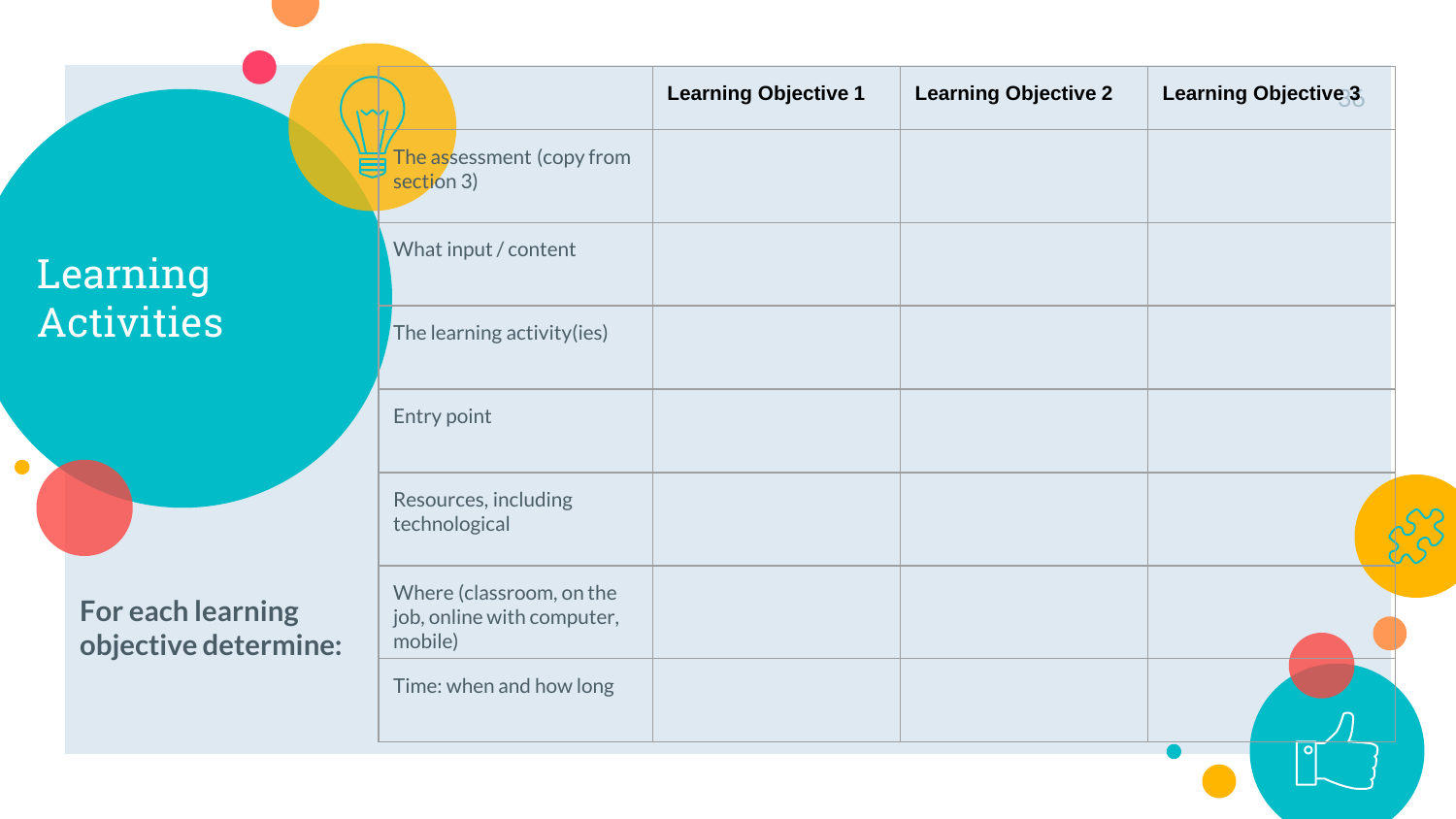$\bullet$ 



|                                                                   | <b>Learning Objective 4</b> | <b>Learning Objective 5</b> | Learning Objective 6 |
|-------------------------------------------------------------------|-----------------------------|-----------------------------|----------------------|
| The assessment (copy from<br>section 3)                           |                             |                             |                      |
| What input / content                                              |                             |                             |                      |
| The learning activity(ies)                                        |                             |                             |                      |
| Entry point                                                       |                             |                             |                      |
| Resources, including<br>technological                             |                             |                             |                      |
| Where (classroom, on the<br>job, online with computer,<br>mobile) |                             |                             |                      |
| Time: when and how long                                           |                             |                             |                      |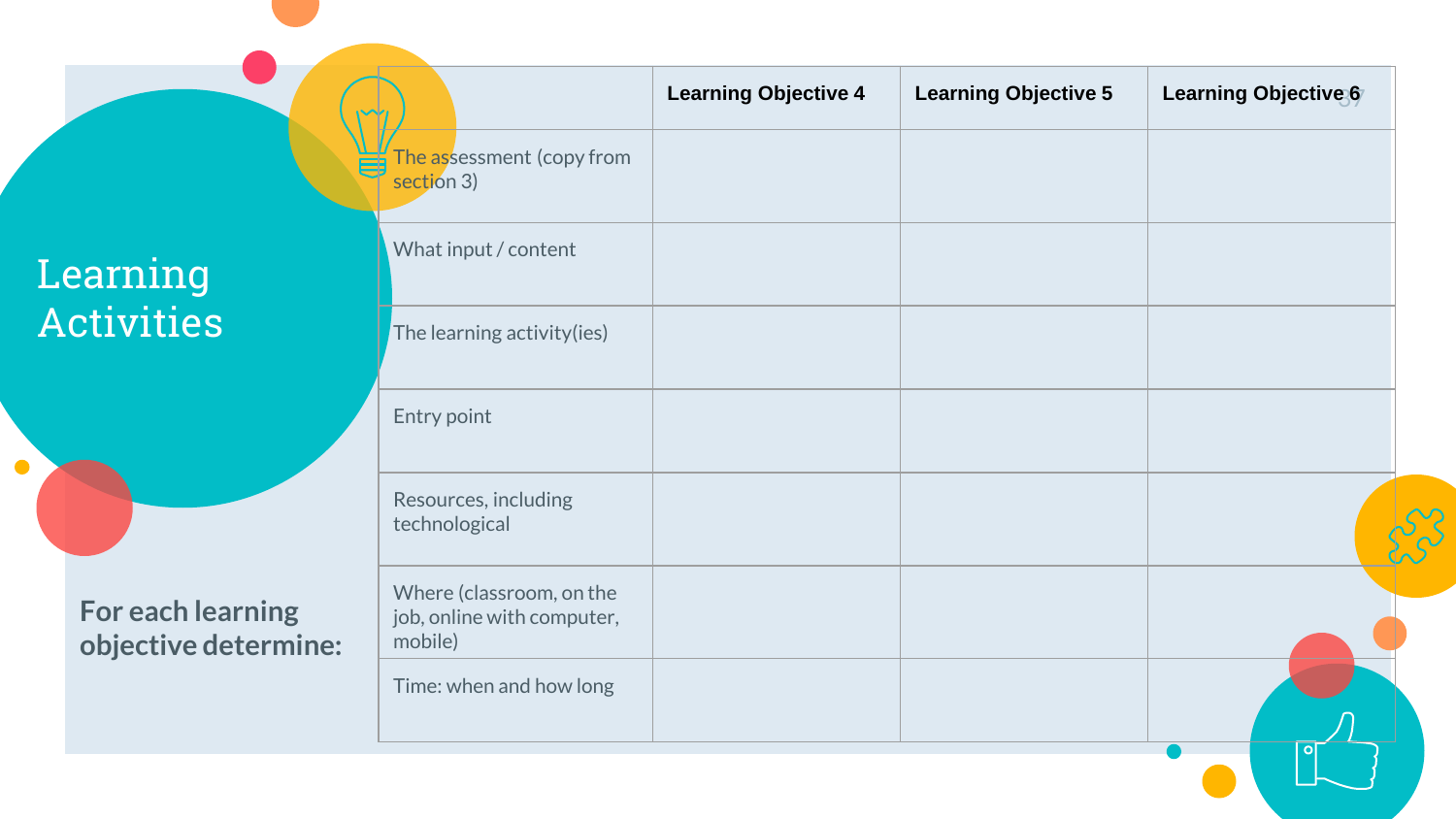#### **Sequencing:**

Make sure the **order** in which your activities are presented is logical: do students get content input before having to apply it? If one learning objective is particularly complex, **chunk** it into small bite size elements. You want learners to be challenged, but not overwhelmed.

**Recall** is important for long term memorisation. It is worth starting a class with a short quiz or think-pair-share for learners to recall the important points from the previous class. A quiz can also encourage learners to do the prep work. No one likes to be last in a game! Another recall idea is at ask for an 'exit ticket' at the end of a class: each student should write on a piece of paper 3 points they learned during the class, or something they didn't understand (a good starting point for the next class), or any other questions that makes them recall what was discussed in class that day.

Within a session make sure there are a **variety** of activities, whether online or in class. Ask participants to stop the video and answer a question, for example. After a written exercise, introduce a discussion.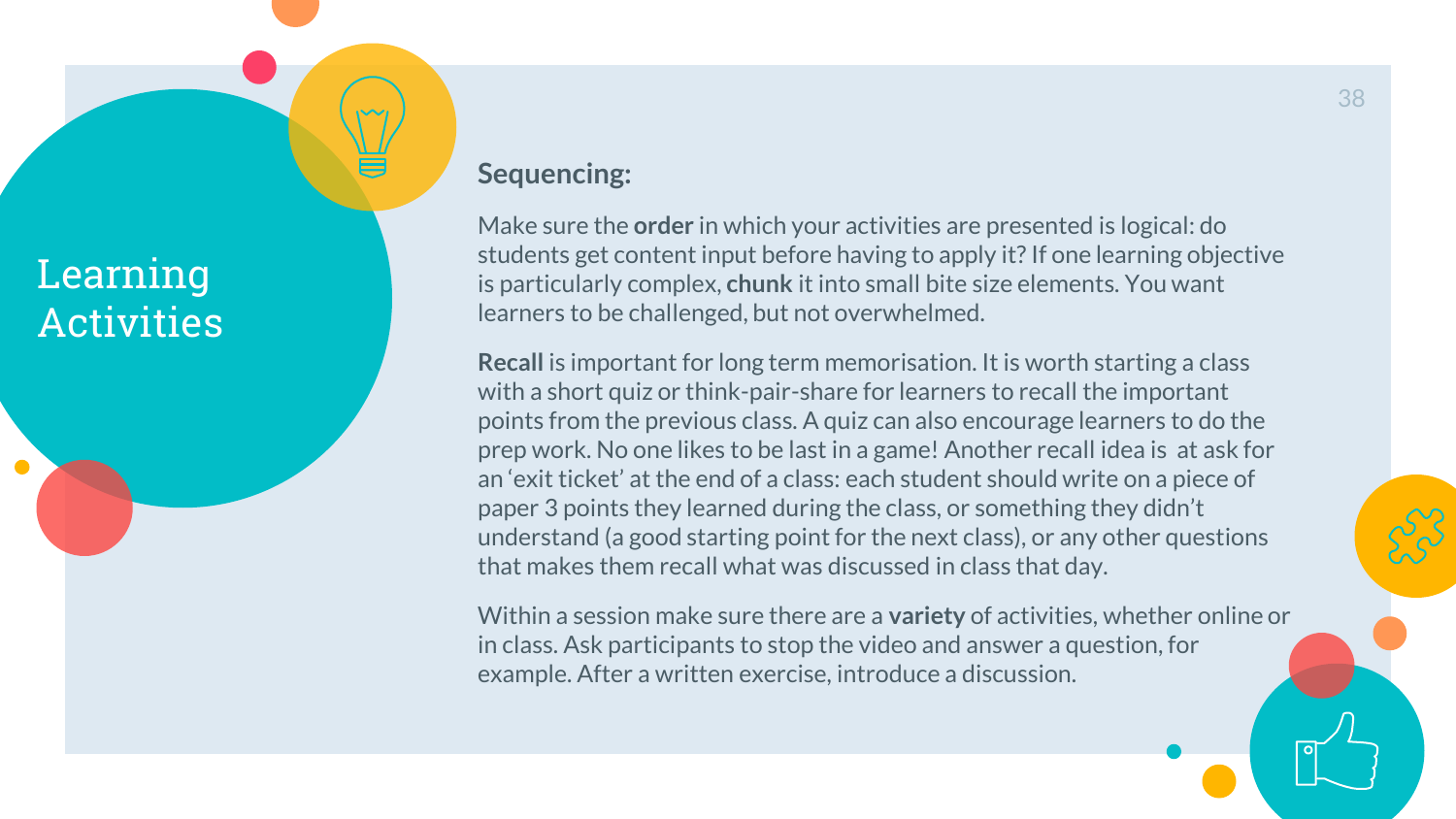#### **You are now ready to create your learning path**

The learning path gives you a visual overview of the full course, what happens when and where. You know what you need to prepare, and when it needs to happen.

This learning path also shows students where they are going, what they are expected to do, how and when.

Make sure to clearly highlight the type of activity, where it takes place (physical location or online), the time (set or open) and how long it will take the learner to complete the task.

Finally, make sure to include feedback points along the way. You do not want to finish the course and hear that students couldn't access the videos, or that they needed more time to prepare. Informal feedback should be constantly collected: are the learners engaged? Can they do the activities? Plan at least two more formal feedback points, one in the middle and one at the end.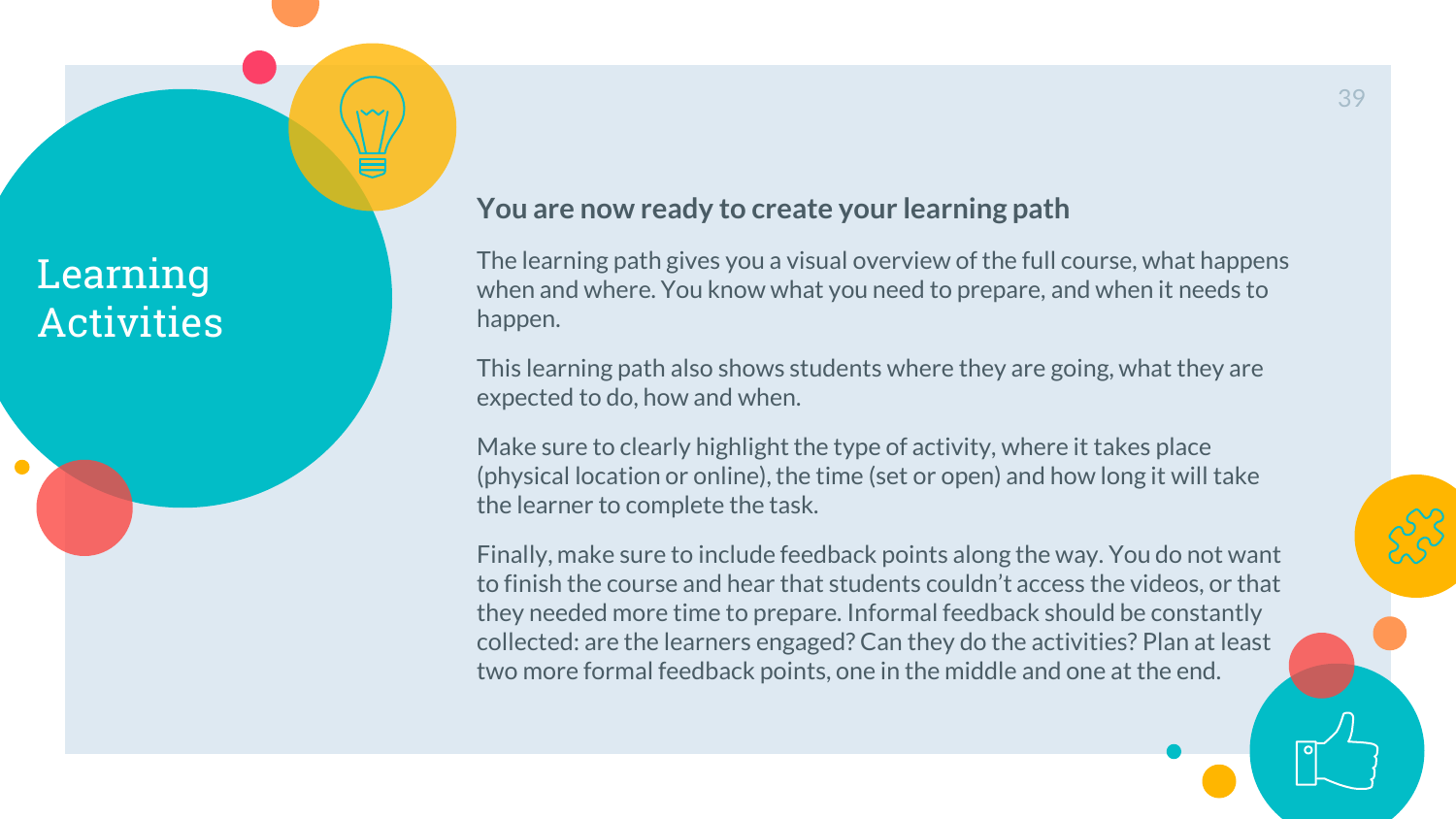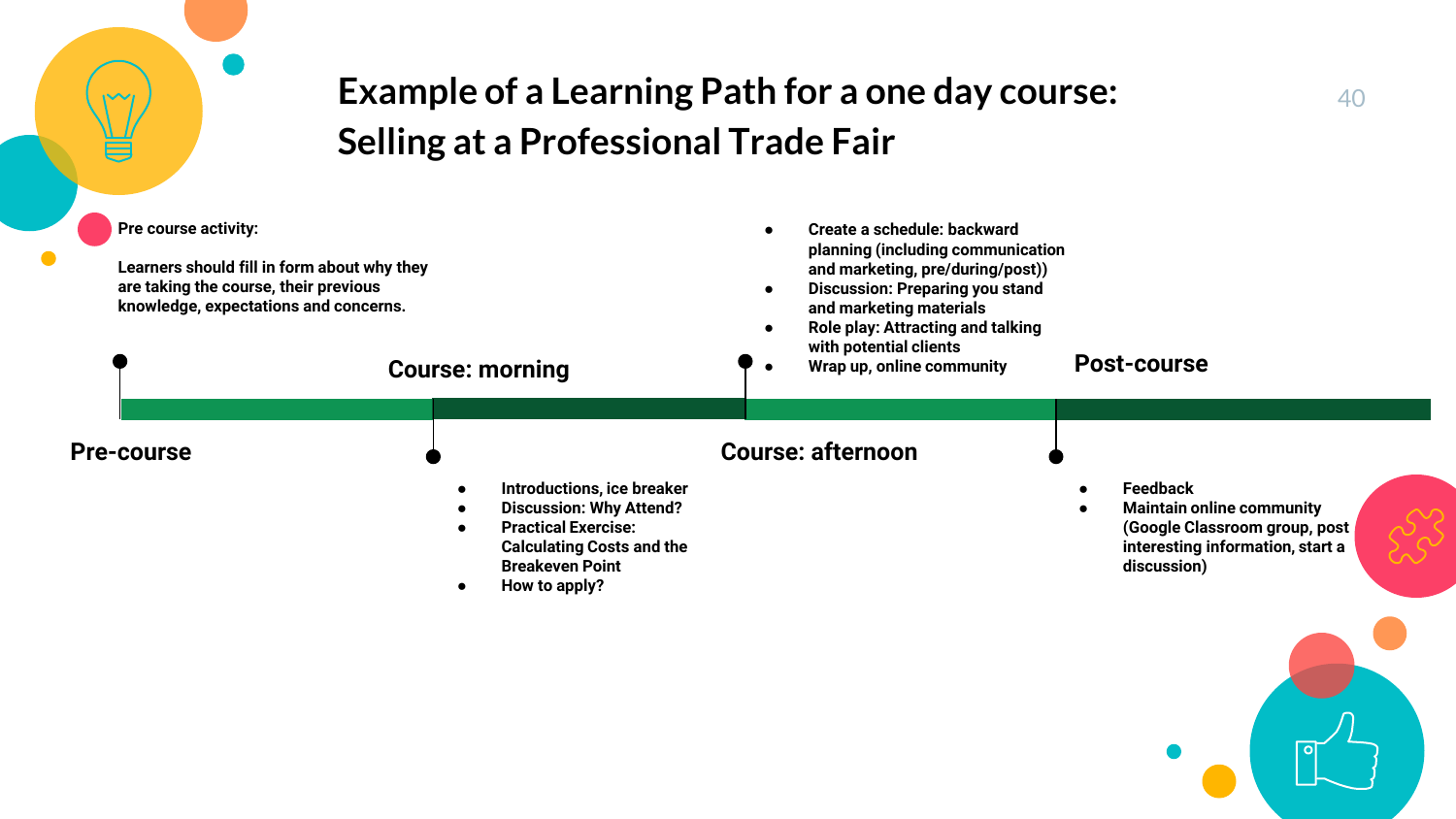Learning

 $\bullet$ 

Activities In this section, we chose the learning activities so that the learners<br>Activities would gain the knowledge and skills to carry out the tasks we set as our learning objectives.

> We now have a clear path of how to reach these objectives, with the specific activities and how they are ordered.

The next step is to create the learning material.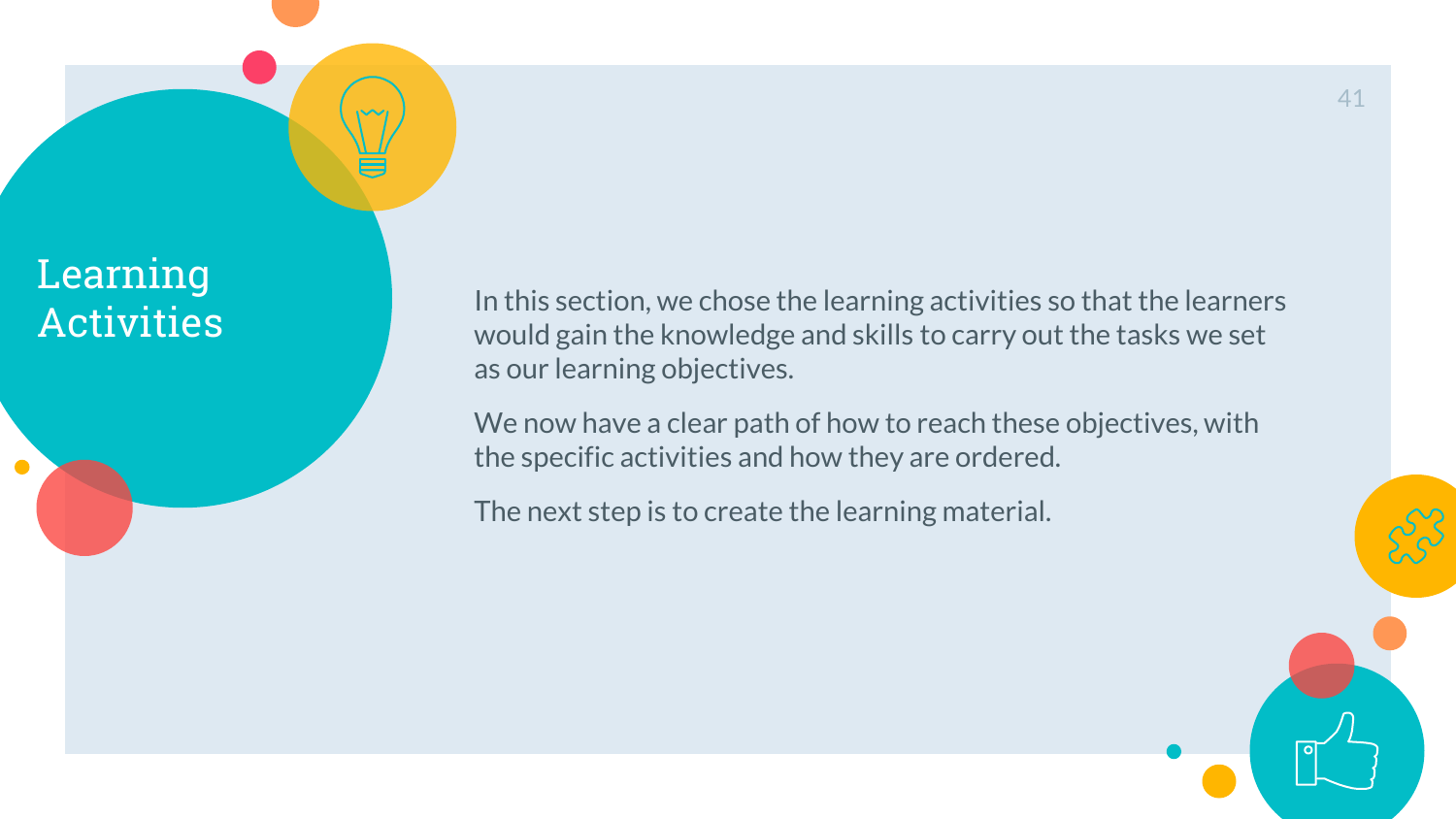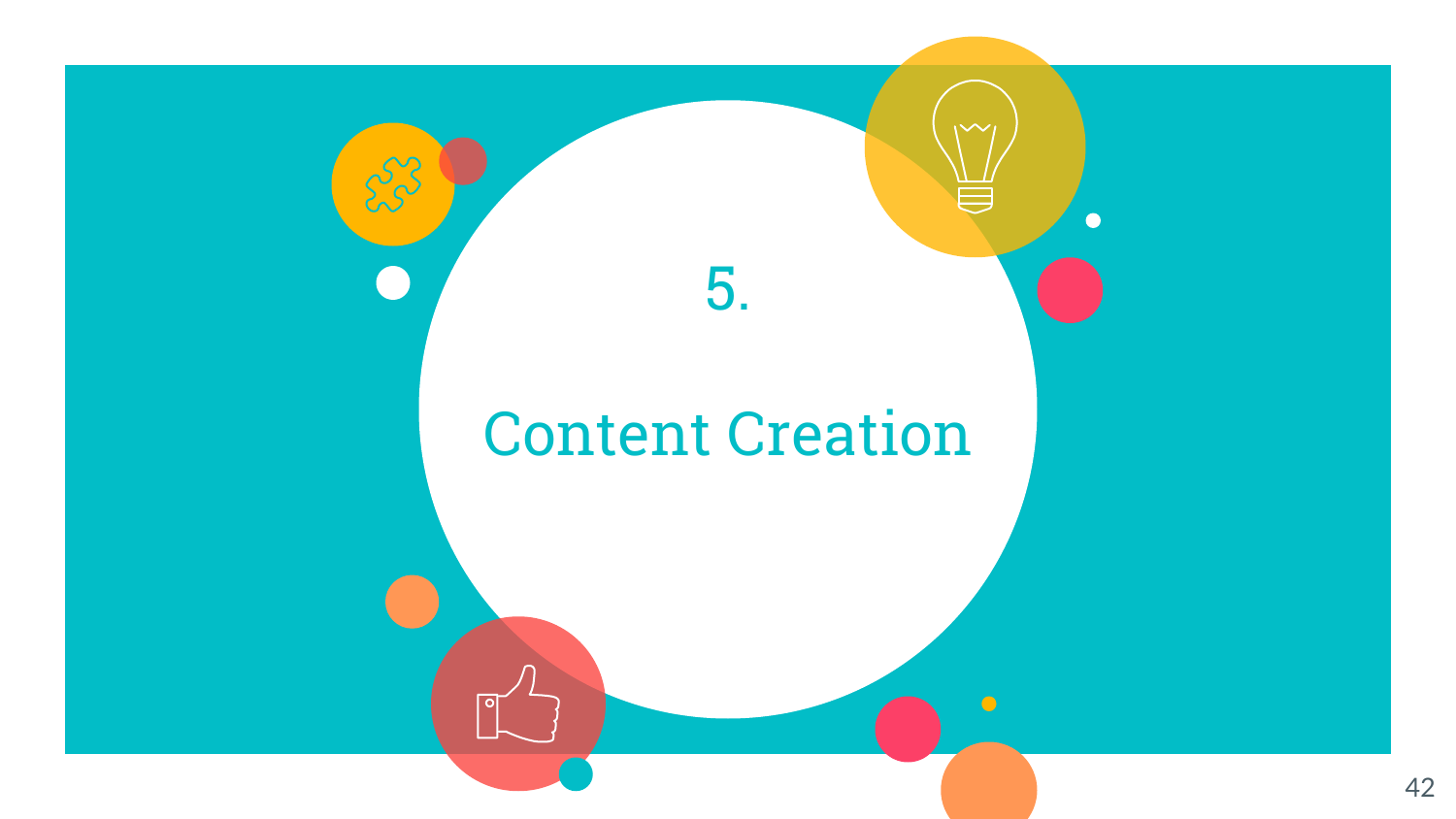

We know what we want to do and the information we want to share. How do we now create this content? What tools are available to facilitate the learning and long term use?

It is important to remember that learning doesn't stop when the course ends. With today's tools, it is easy to make sure the material is available wherever and whenever it is needed. An infographic, for example, can help someone remember all the steps of a process, a checklist comes in useful when starting a new project, a video can summarize the main points of how to set up a successful meeting. During the course, learners should use these tools so that they become familiar and help once they are alone trying to apply the new knowledge at home, or in the workplace.

As you develop the materials, think how they will be used long term and how to give the learners easy access to them.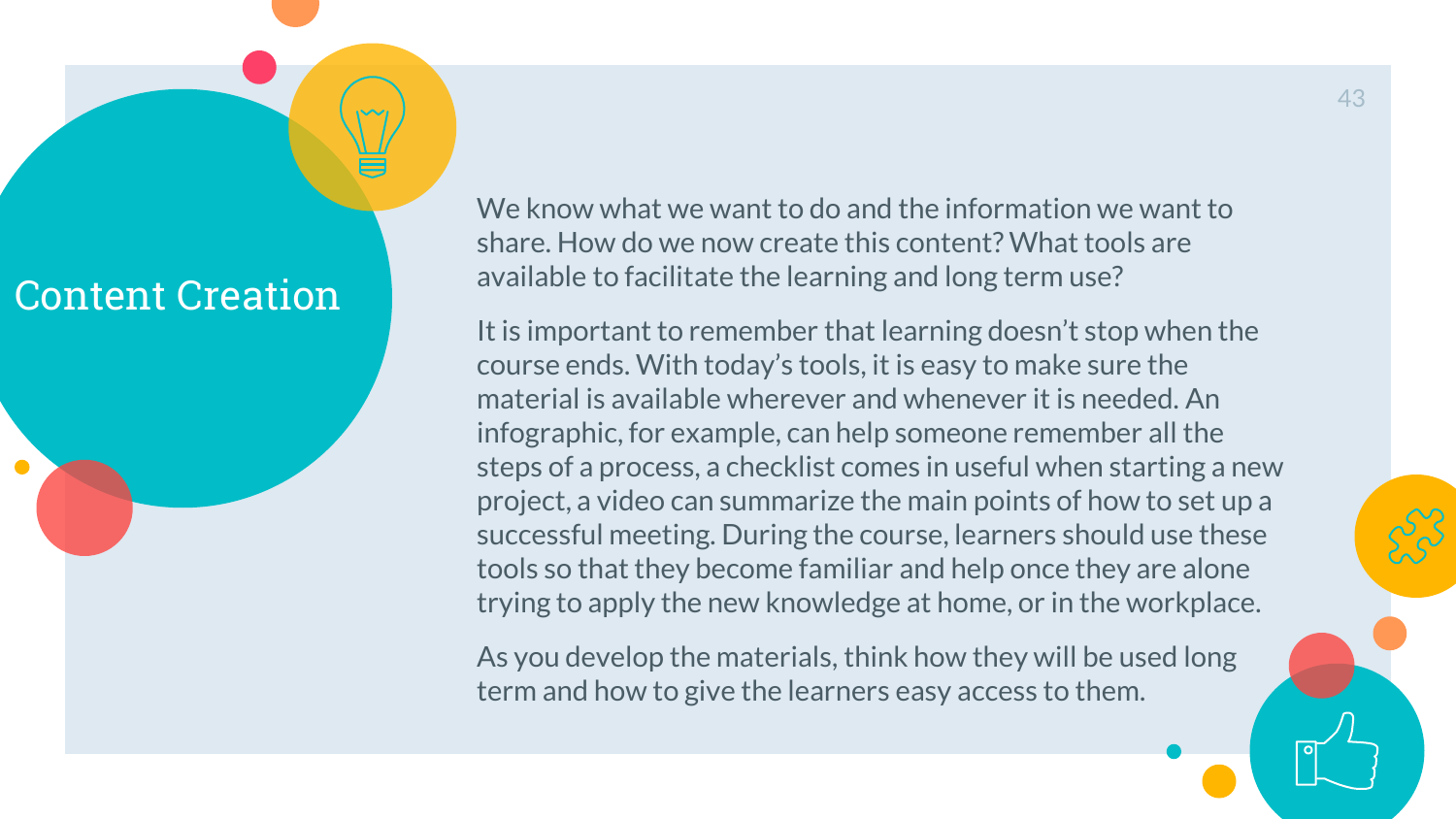

You are the content specialist, but here are some ideas on how you can make the most of the different media. In the next few pages we look at:

- Creating videos
- The many benefits of quizzes
- Preparing in-class activities
- Forms
- Curate content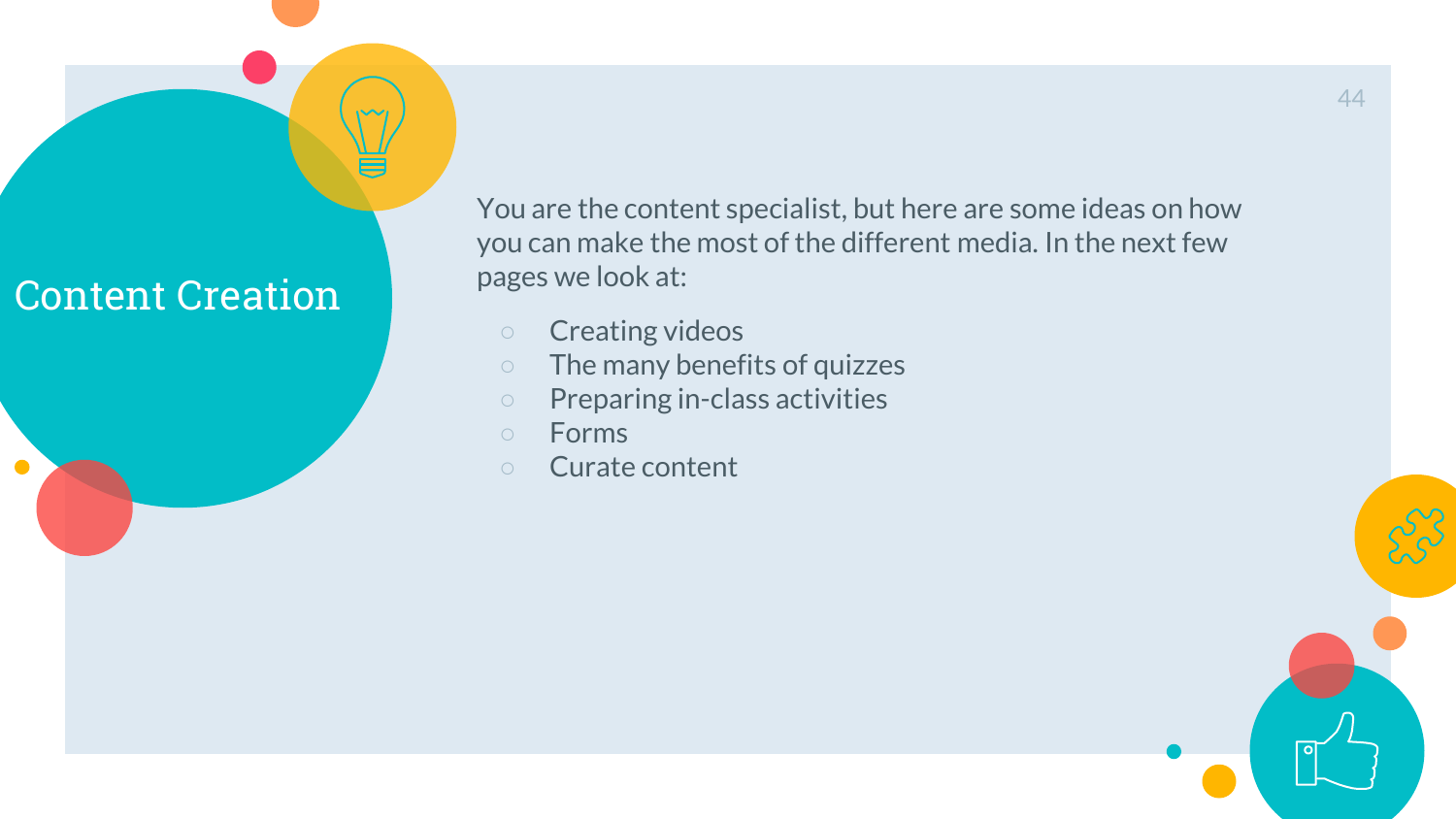

#### **Creating videos**

The technology has become a lot cheaper and easier to use. Often a smartphone, ipad or computer is enough to make a great video. Here I suggest some technologies that are easy to use and mostly free, if not very reasonable.

Here are some important points to consider:

- Talking head or making a screencast
- Length of the video
- Quality of the light and sound
- Write your text!
- Check your content so that it is inline with your learning objectives and assignments.

**Type of video**: If the course is fully online, it is important the learners get to see you speaking, at least a little. If you are running a blended learning course, just hearing your voice may be enough. Showing images or graphs to explain what is happening often helps with the student understanding.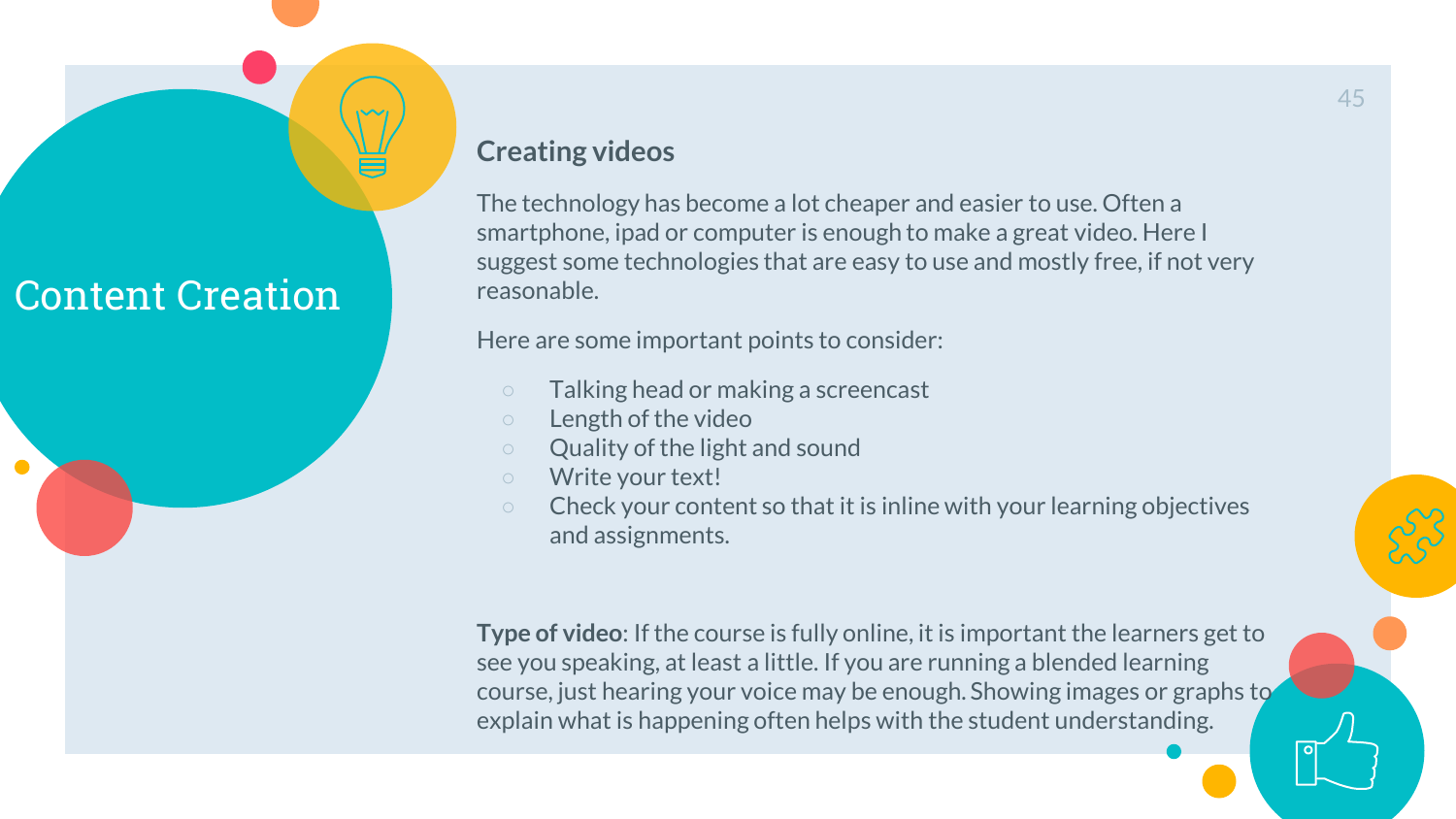

#### **Creating videos, cont'd**

**Length**: Research shows that viewers start to slack off after 6 minutes. When you first open a video, isn't the first thing you do look at how long it is? You would have to be very motivated to want to watch 60 minutes of anything. It is better to make a series of short videos than one long one. And forget filming a full lecture and posting it online. That is not the best you can give your students. Ideally, you video should be less than 6 minutes, although many courses have lectures of up to 15 minutes. Think of your audience and what will work best.

**Light and sound**: if you are filming someone, make sure they are well lit, with little distraction in the background. A quality microphone is highly recommended, and do make sure you work in a very quiet place. These are not so important when making a screencast.

**Write your text**: I never thought I would write this. Even when experienced professors told me they wrote their full text, I found it difficult to believe. But remember, you have little time to share your message, it is essential to get all the important elements in and hesitations and repetitions do matter in a video (which is not the case in a live presentation). So please, write your text out, as you would say it. And make sure to say it in a lively manner so no one can tell you are reading.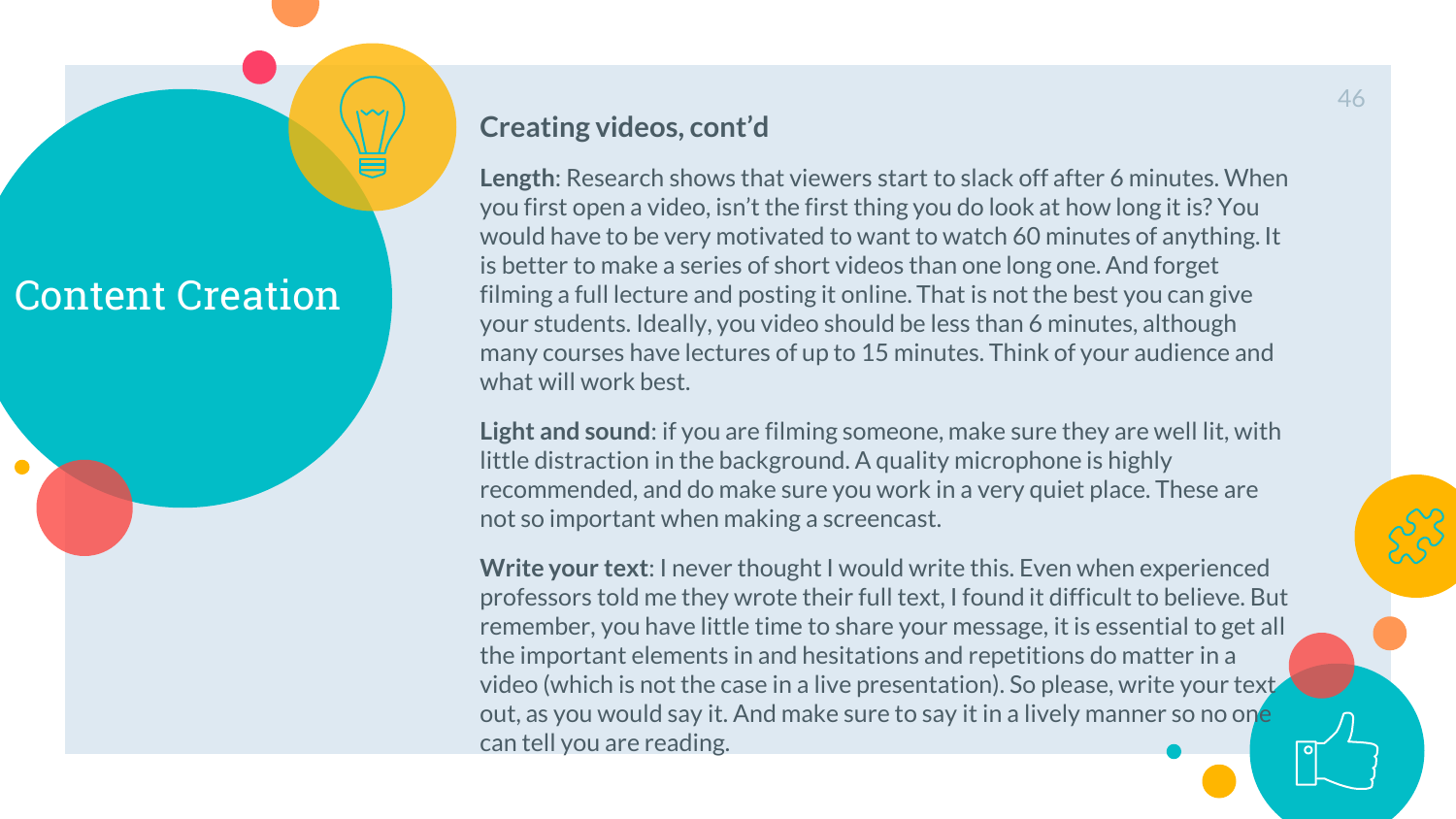#### **Creating videos, cont'd**

**Check the Learning Objectives**: once again, make sure that the students have everything they need to reach their learning objectives. The video's purpose must be clear.

Check out the tools that can help you make videos on [www.apassionforteaching.org](http://www.apassionforteaching.org) under Ed Tech. Tools change fast and my website has an up to date page on video creating tools, with suggestions of different software and links to videos on how to use them.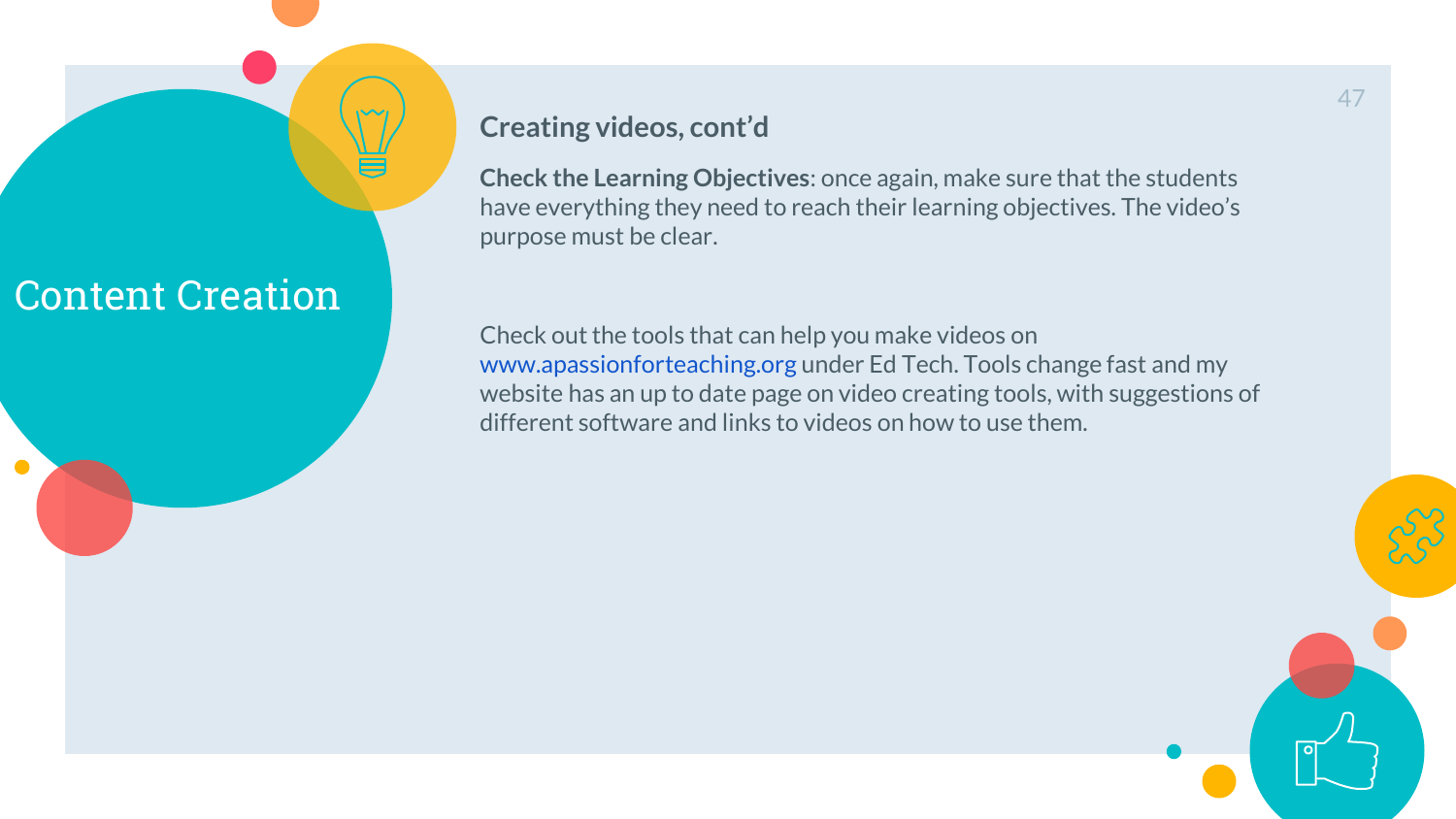

#### **The many benefits of quizzes**

There are three main benefits to quizzes: recall practice which is proven to increase long term retention, an encouragement to do the pre-course activities and a way for the teacher to see how well the students have understood the material.

There are two main ways to use quizzes: online outside the classroom, or in class.

○ Outside the class: quizzes can be used to support pre-course preparation, they are then based on the readings or videos. I usually use Google or Microsoft Forms. I make quite easy quizzes requiring a direct application of what was in

the text or video. I keep the difficult points to do in class, when I am there to walk my students through the steps.

○ In class quizzes are no longer the dreaded pop quiz, but can be made fun and energize the classroom. With Kahoot! or Socrative they are more like television games. I have had students ask for more, which is always a good sign!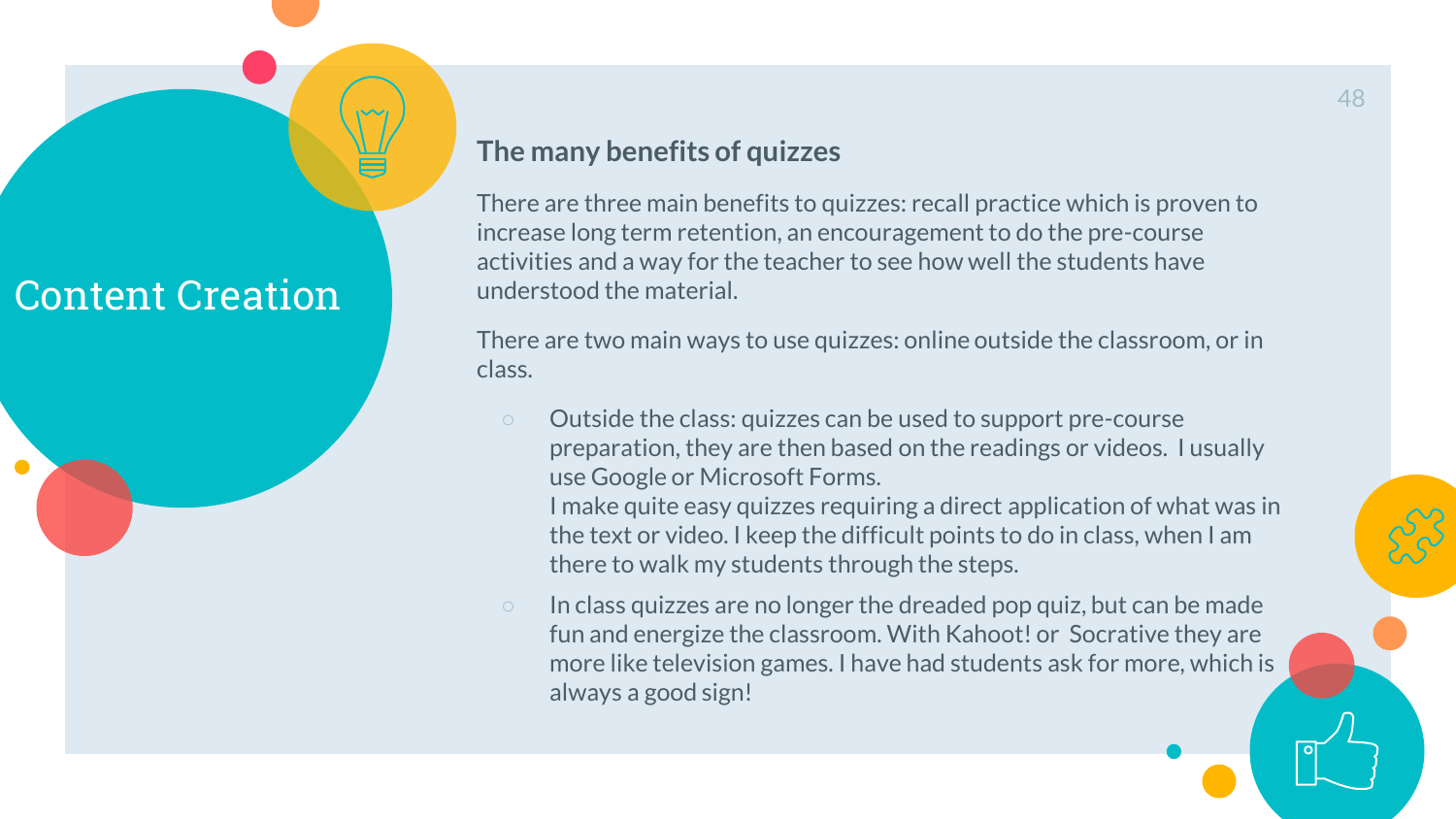

There are so many different types of activities, I will not go into detail of each one, but there are certain rules that apply to the preparation of any course activity:

- Check that the purpose is clear and in-line with the learning objectives.
- Write out the instructions and try them out on someone else to make sure they are clear. It is usually a good idea to hand out the instructions in written form, even if you explain them. Not all learners are native speakers, so may miss out on a part of what you say, many will forget.
- Try out the activity to see how easy it is for people to understand and carry out. I found that simple paper cutting in a factory experiment was more complicated than expected and I now prepare the paper beforehand to save time.
- Make sure you have all the necessary material and props available and that they work, before each and every class.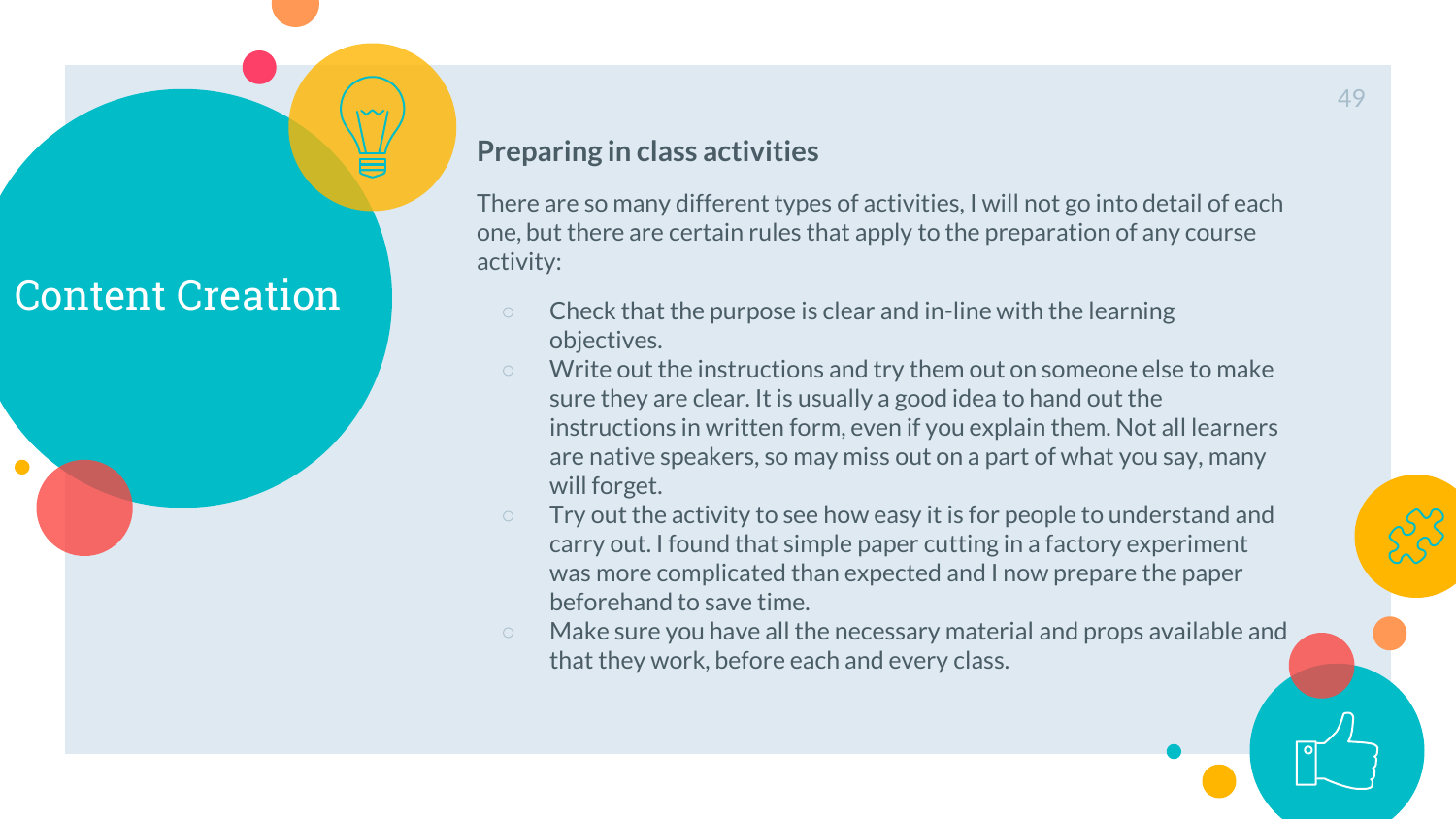$\sqrt{2}$ 

#### **Forms**

Google or Microsoft Forms are ideal to make pre-course forms (for students or other stakeholders to learn about their expectations from the course and their background), during the course you may want to collect data to use in class, and at the end of the course you will want to get learner feedback.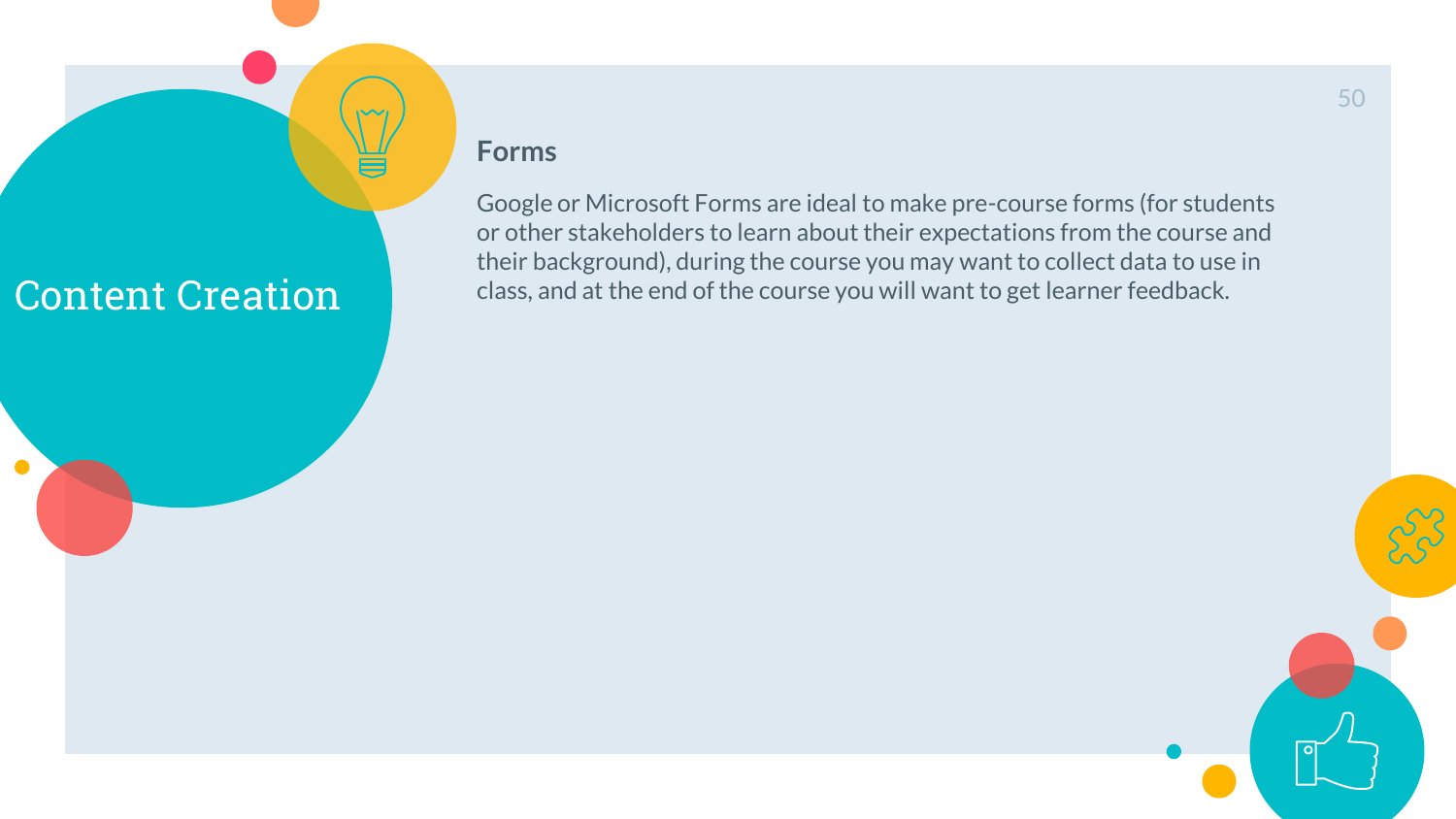# $\bullet$

#### **Curate Content**

Curated content is a collection of relevant and annotated information, all in one place. With so much information available, one of the roles of the instructor is to curate information so that learners have immediate access to quality information that is relevant to their training. It can be done in collaboration with the learners who all share their favorite sources of information, to create an active learning community that will continue beyond the course.

How to curate content:

- Be clear about the purpose of the curated information. You might want to have a number of different curated topics to make information easier to find.
- The sources should be of high quality (you are modeling for your learners).
- Make sure to annotate each piece of information: why is it relevant? Add a short summary and relate the document to the learning objectives.
- Use a sharing tool that is easy to access for the learners. Ideally, they should be able to add their comments and more information.
- Keep it all up to date, regularly checking that the links still work and the material is still relevant. Add new material to keep the conversation going.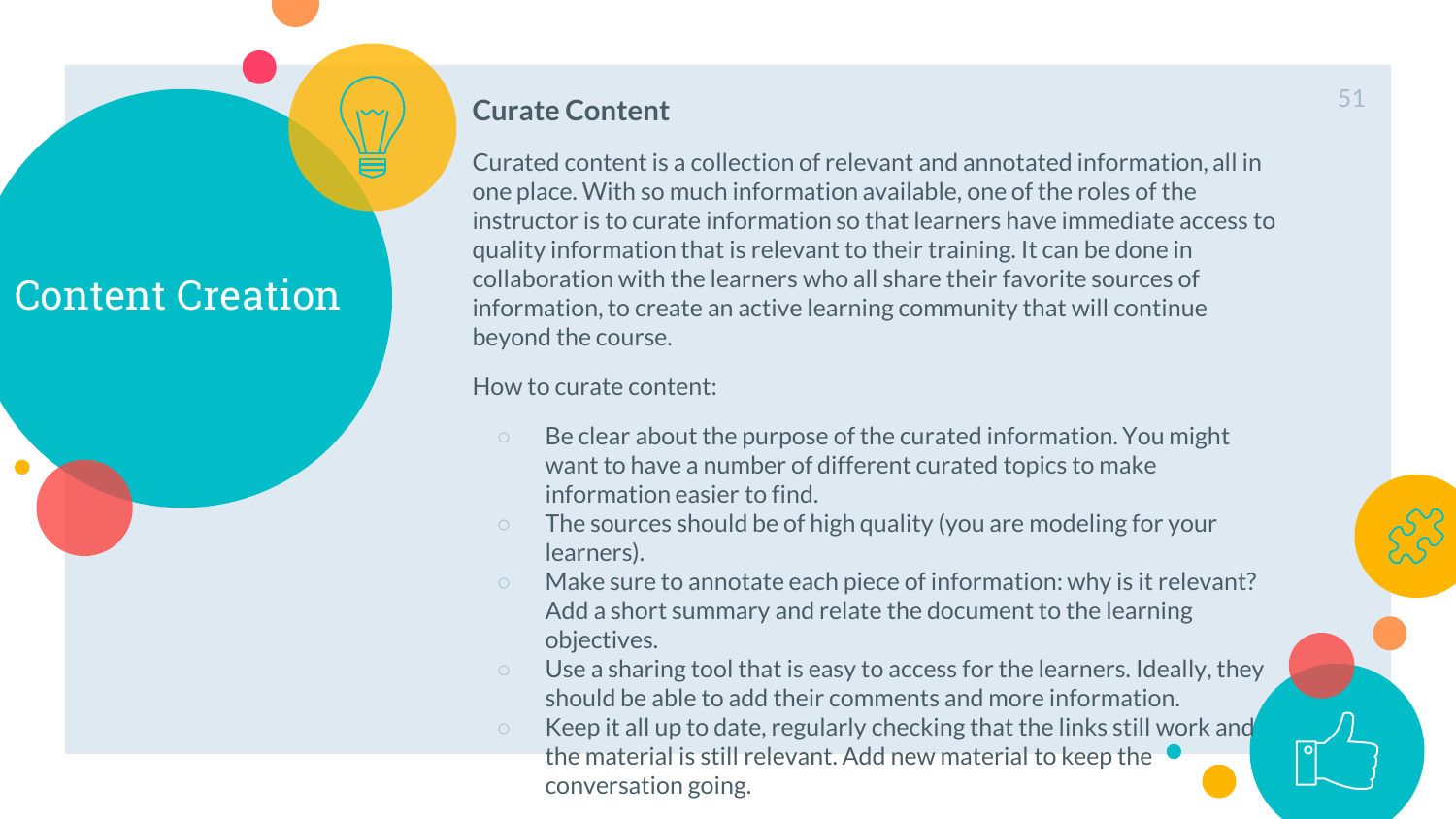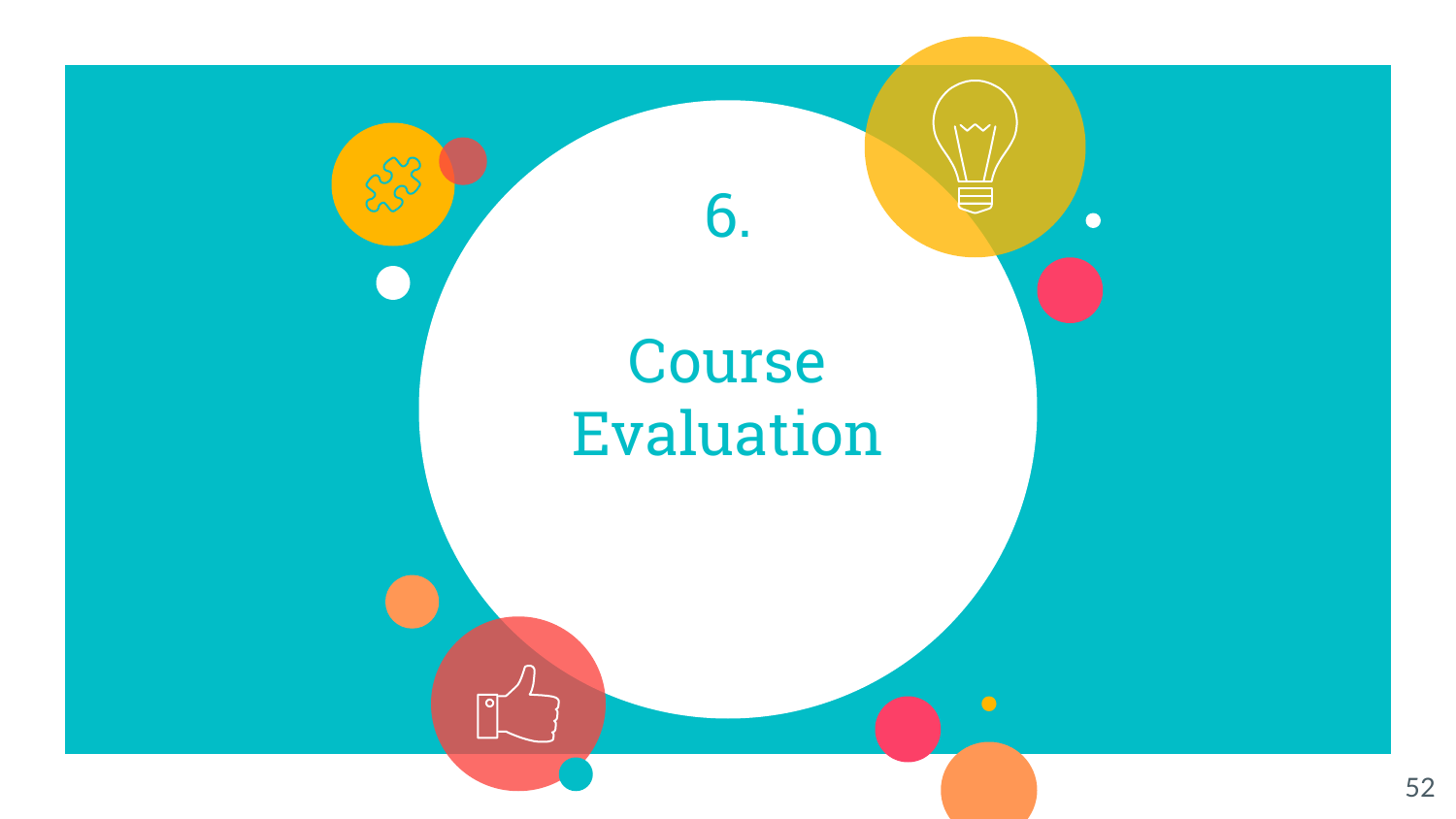Course Evaluation Course evaluation is essential and don't wait until the end and you can't change anything.

After each class, make sure to **reflect** back on it: What worked well? What didn't work so well? What are possible reasons? What could I do differently next time?

Write down your notes next to your timeline. Small changes should be made straight away (spelling mistakes, unclear instructions, etc.). You may want to wait until the end of the course to make bigger changes to have an overall picture.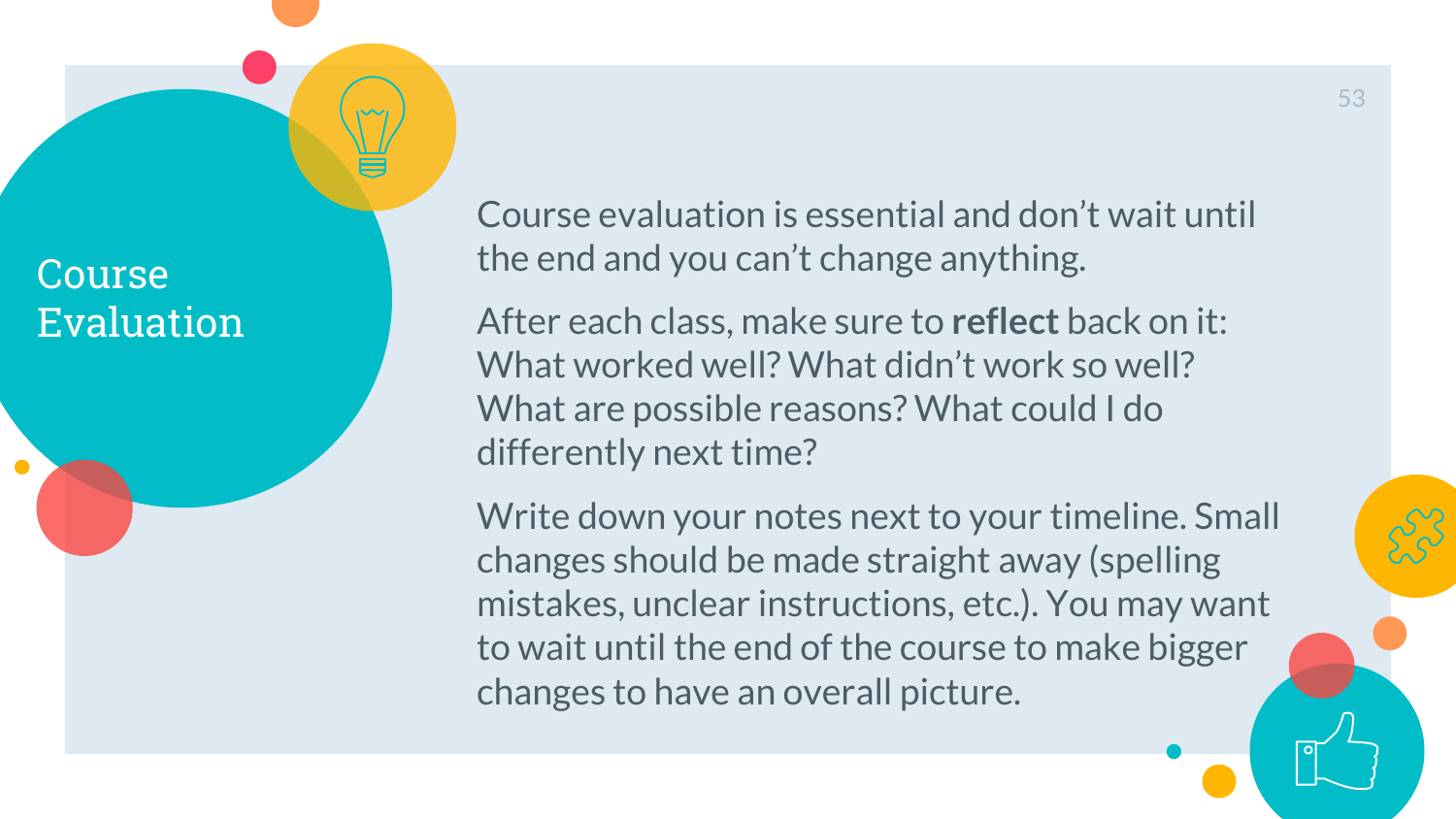## **Course** Evaluation

 $\bullet$ 

## **Mid Course feedback:**

I usually do an informal written feedback about halfway along the course:



What I would change...

This way I can adapt my course to my learners straight away: give more feedback, publish the material earlier, talk more slowly, etc.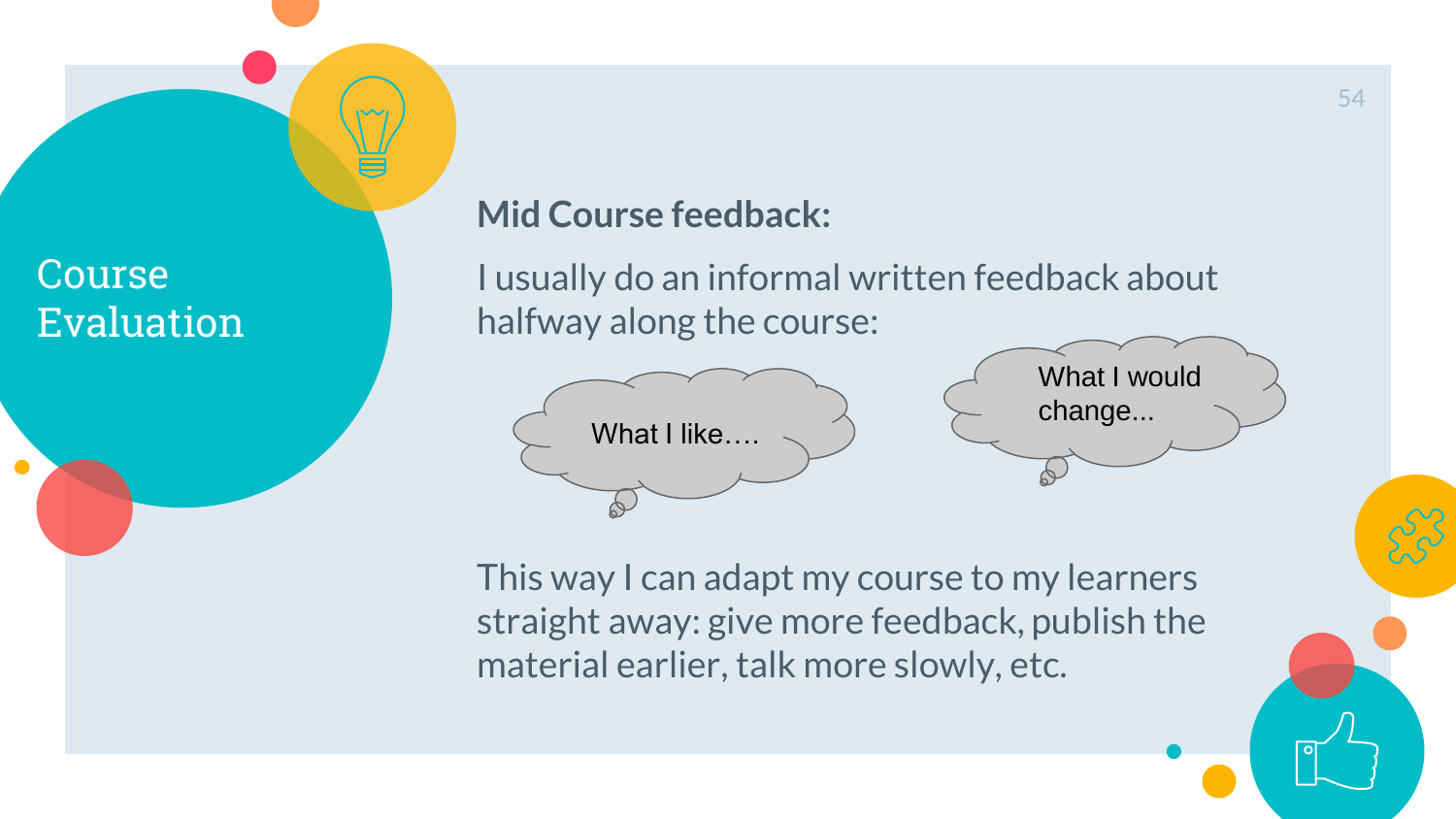Course Evaluation **End of course feedback** is usually more formal. Make sure you cover all the important aspects of the course:

- Learning objectives (relevant? covered?)
- Activities (were they helpful to reach the learning objectives?)
- Facilitator
- Course administration and practicalities
- Always leave space at the bottom for open comments. That is usually where you will learn the most about what learners liked or not.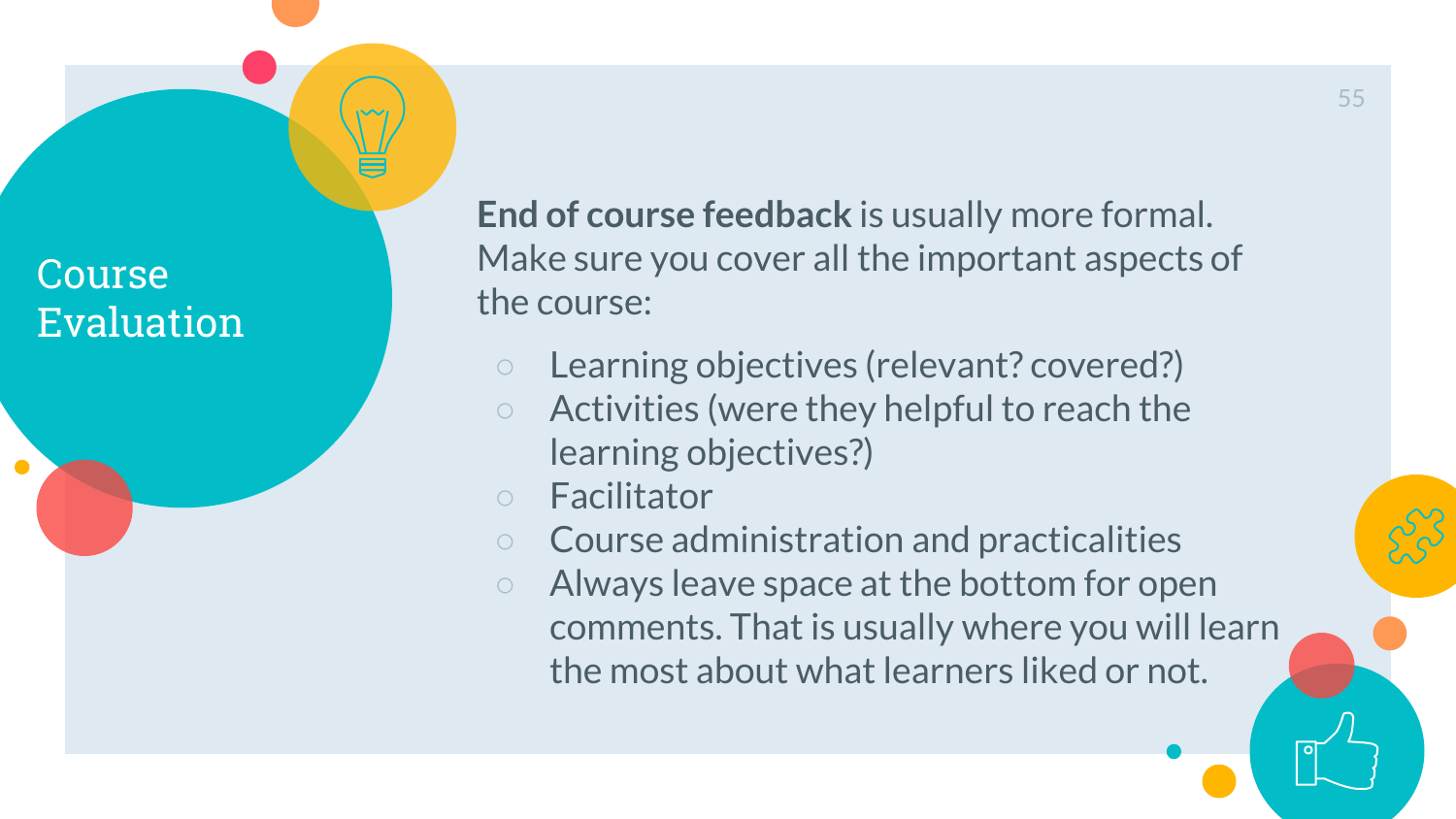## **Course** Evaluation

 $\bullet$ 

## **Take Action:**

Feedback is only useful if it is part of the course design cycle. You need to act on the feedback to make the course even better next time round! Review the learning objectives, the assessments and the learning activities.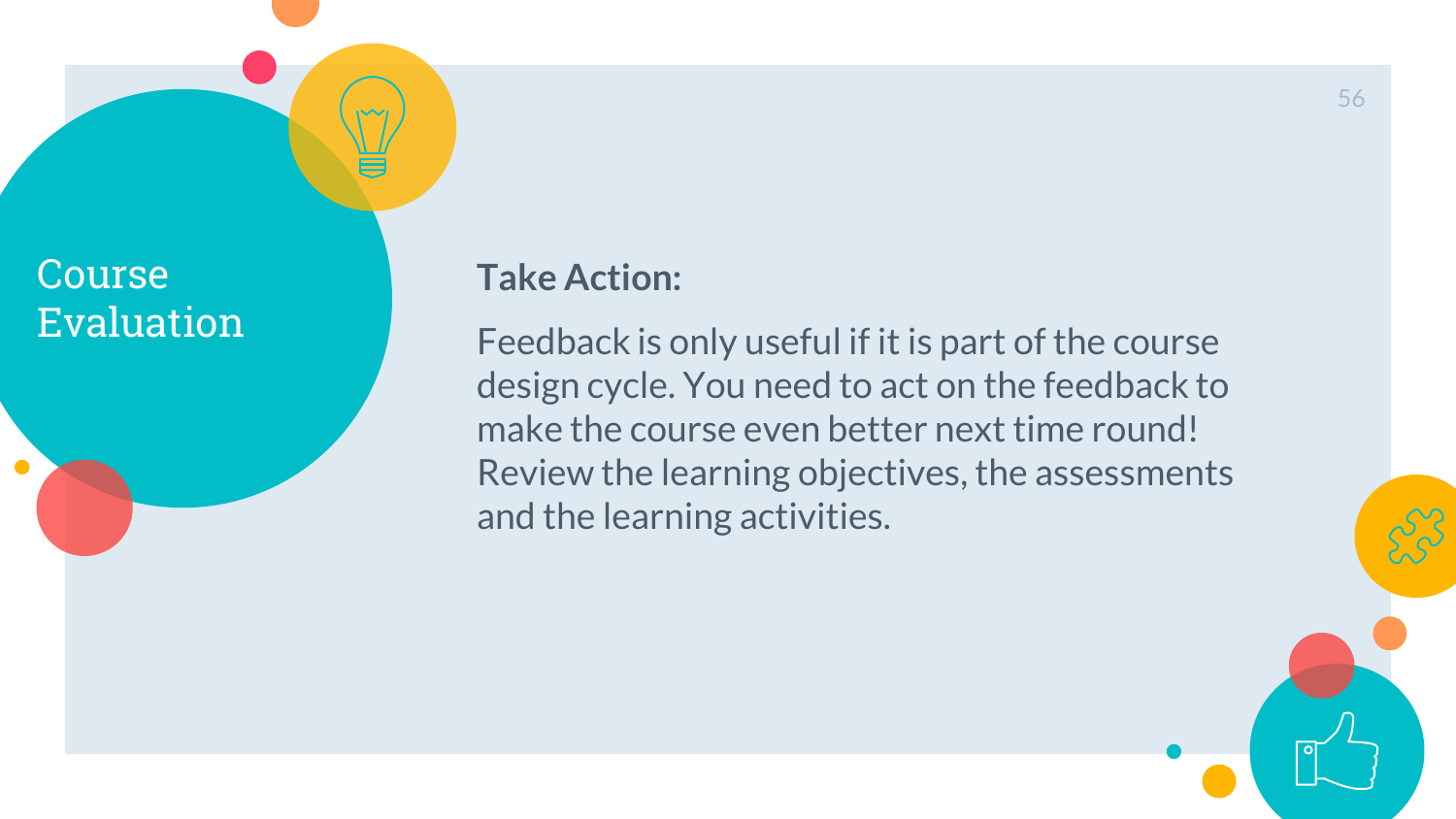

*Congratulations! You have created a course that meets the needs of your learners with activities that engage them to reach an authentic understanding and build real skills.*

 $\bullet$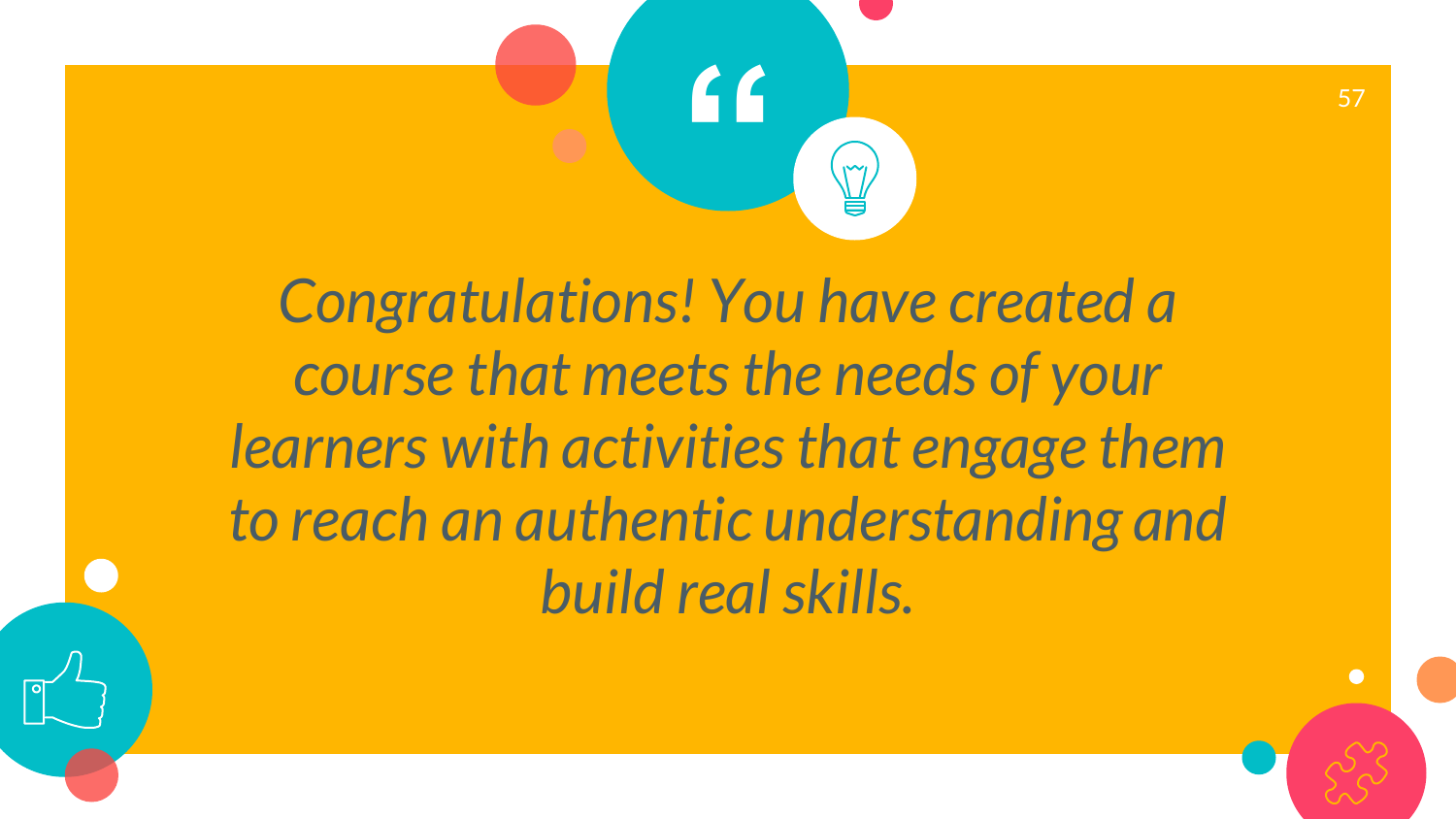# About Dr Henrietta Carbonel

I am passionate about designing courses: creating an exceptional learning experience, based on best practice and research, using the opportunities new technologies have to offer to facilitate learning and ensure my learners reach the objectives set for the course and transfer their new skills and understanding into the real world.

My current focus is on using EdTech which offers new opportunities to facilitate real learning, beyond the classroom, emphasizing learner-centered strategies and problem solving.

Learn more at www.apassionforteaching.org or contact me at henrietta.carbonel@gmail.com

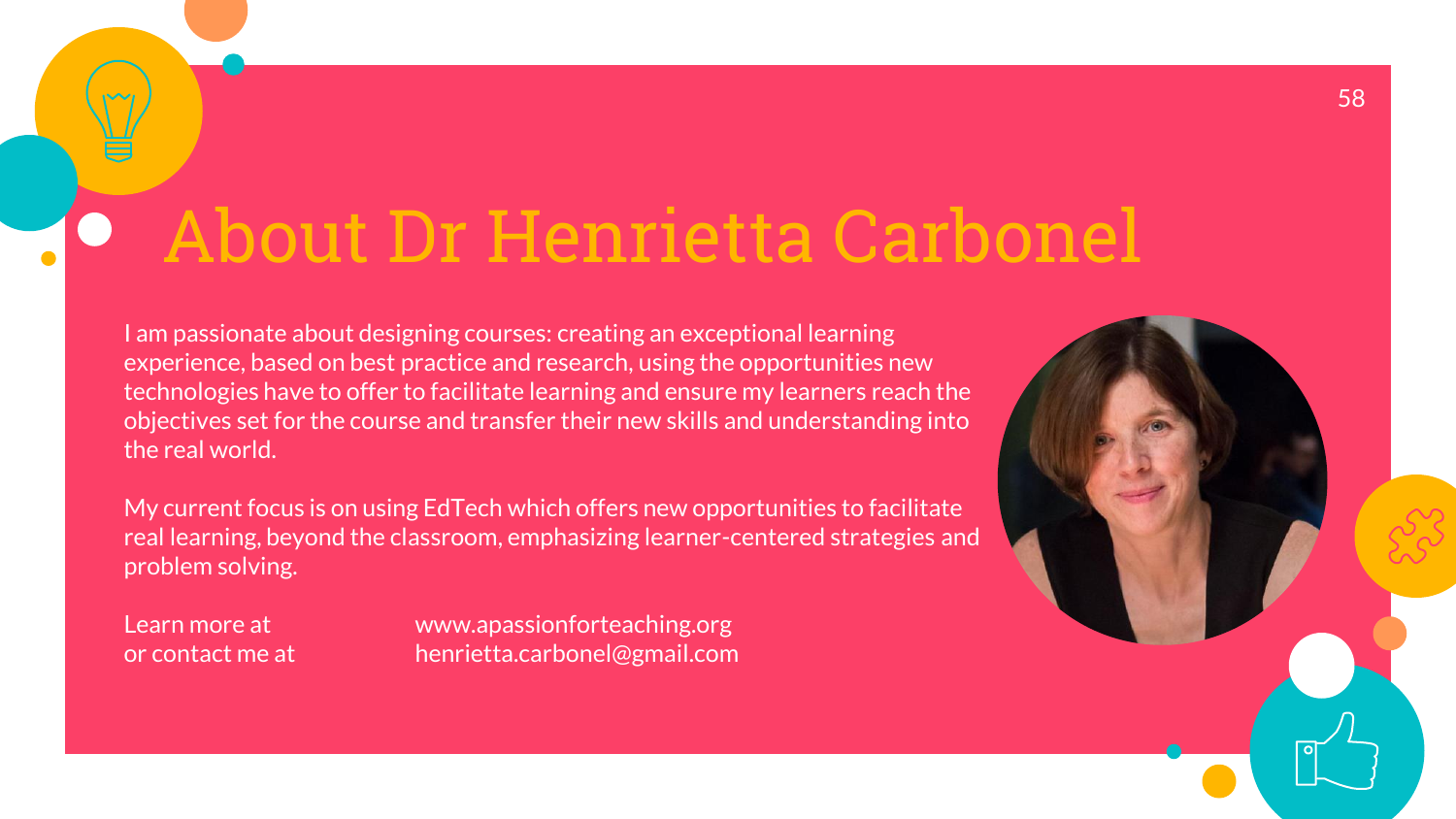## **Credits**

 $\bullet$ 

A special thanks to all the people who made this book possible:

- Chantal Arbouin for testing the first version
- Dr Manfred Schulz for enthusiastic discussions about creating an experiential course in project management
- o The template by **[SlidesCarnival](http://www.slidescarnival.com/)** and photographs by **[Unsplash](http://unsplash.com/)**